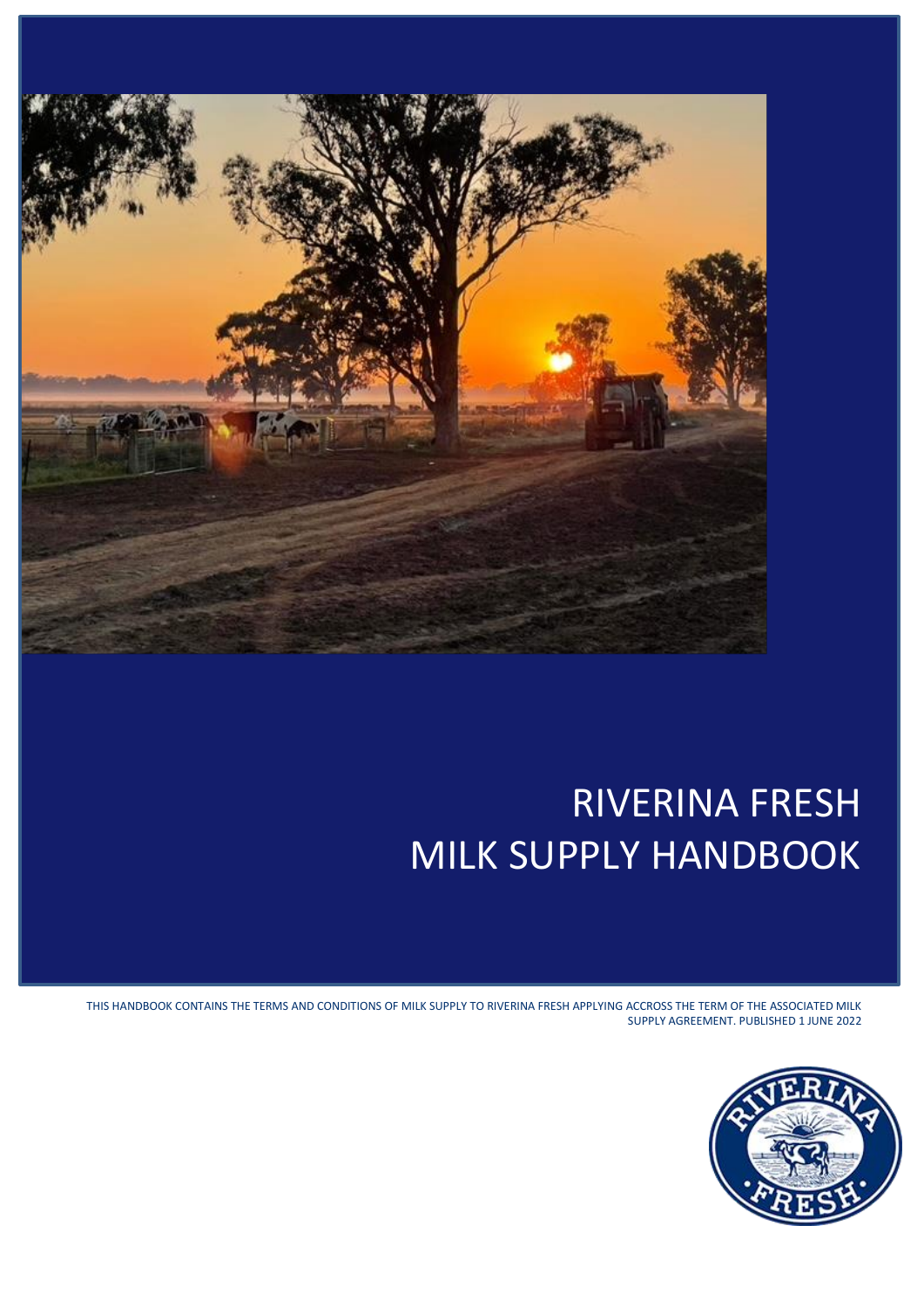

## **Table of Contents**

| 1. |     |                                                                              |  |
|----|-----|------------------------------------------------------------------------------|--|
|    | 1.1 |                                                                              |  |
| 2. |     |                                                                              |  |
|    | 2.1 |                                                                              |  |
|    | 2.2 |                                                                              |  |
| 3. |     |                                                                              |  |
|    | 3.1 |                                                                              |  |
|    | 3.2 |                                                                              |  |
|    | 3.3 |                                                                              |  |
|    | 3.4 |                                                                              |  |
|    | 3.5 |                                                                              |  |
|    | 3.6 | FOOD SAFETY AND QUALITY ASSURANCE PROGRAM - RIVERINA FRESH'S TOTAL FARM FOOD |  |
|    | 3.7 |                                                                              |  |
|    | 3.8 |                                                                              |  |
| 4. |     |                                                                              |  |
|    | 4.1 |                                                                              |  |
|    | 4.2 |                                                                              |  |
|    | 4.3 |                                                                              |  |
|    | 4.4 |                                                                              |  |
|    | 4.5 |                                                                              |  |
|    | 4.6 |                                                                              |  |
|    | 4.7 |                                                                              |  |
| 5. |     |                                                                              |  |
|    | 5.1 |                                                                              |  |
|    | 5.2 |                                                                              |  |
|    | 5.3 |                                                                              |  |
|    | 5.4 |                                                                              |  |
|    | 5.5 |                                                                              |  |
|    | 5.6 |                                                                              |  |
|    | 5.7 |                                                                              |  |
|    | 5.8 |                                                                              |  |
| 6. |     |                                                                              |  |
|    | 6.1 |                                                                              |  |
|    | 6.2 |                                                                              |  |
| 7. |     |                                                                              |  |
|    | 7.1 |                                                                              |  |
|    | 7.2 |                                                                              |  |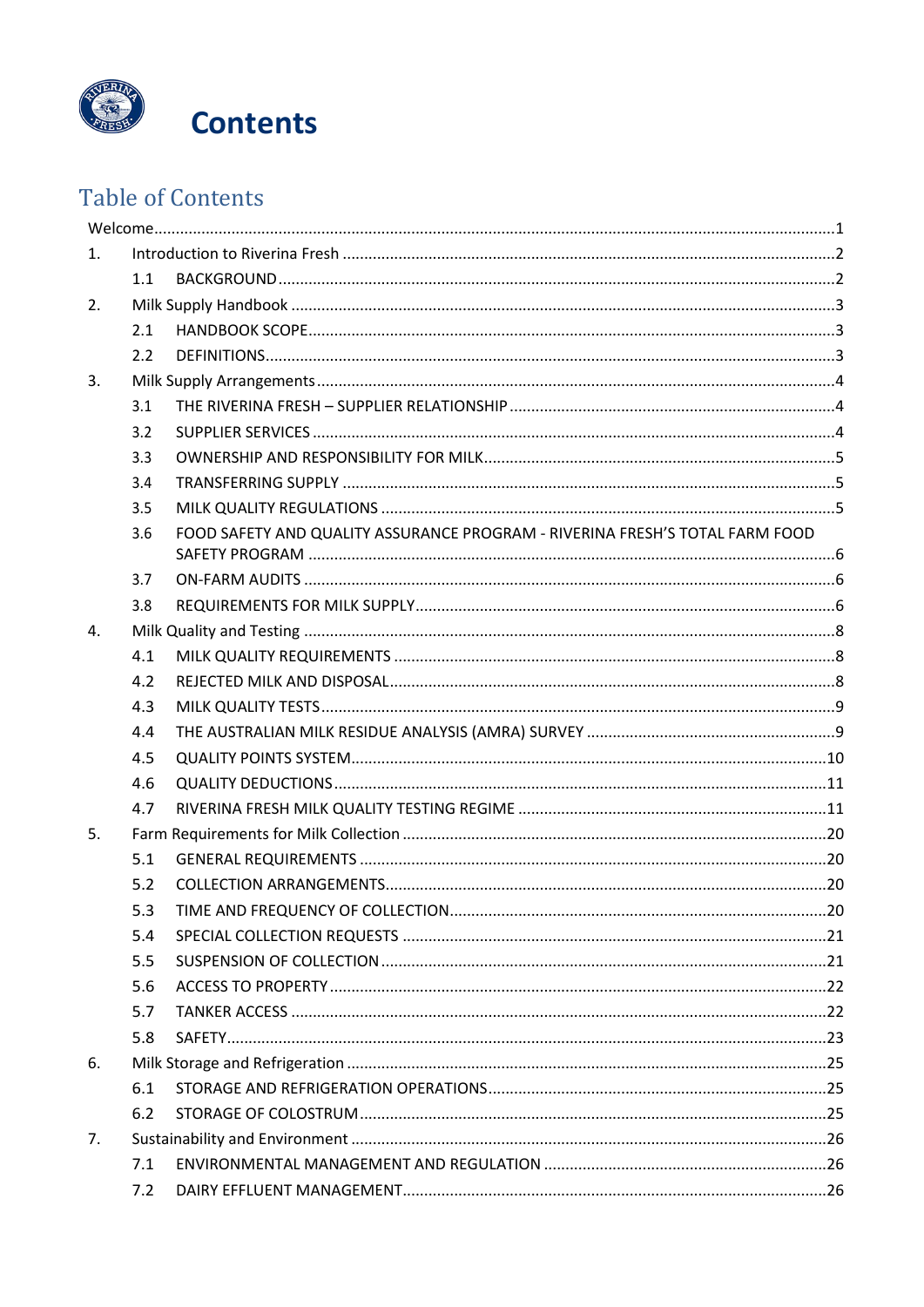|     | 7.3 |    |  |
|-----|-----|----|--|
| 8.  |     |    |  |
|     | 8.1 |    |  |
|     | 8.2 |    |  |
|     | 8.3 |    |  |
|     | 8.4 |    |  |
|     | 8.5 |    |  |
|     | 8.6 |    |  |
|     | 8.7 |    |  |
|     | 8.8 |    |  |
|     | 8.9 |    |  |
| 9.  |     |    |  |
|     | 9.1 |    |  |
|     | 9.2 |    |  |
|     | 9.3 |    |  |
|     | 9.4 |    |  |
|     | 9.5 |    |  |
|     | 9.6 |    |  |
|     |     | 1. |  |
|     |     | 2. |  |
|     | 9.7 |    |  |
|     | 9.8 |    |  |
|     |     | 1. |  |
|     |     | 2. |  |
|     |     | 3. |  |
|     |     | 4. |  |
|     |     | 5. |  |
|     |     | 6. |  |
|     |     | 7. |  |
|     | 9.9 |    |  |
|     |     |    |  |
| 10. |     |    |  |
|     |     |    |  |
|     |     |    |  |
|     |     |    |  |
| 11. |     |    |  |
|     |     |    |  |
|     |     |    |  |
|     |     |    |  |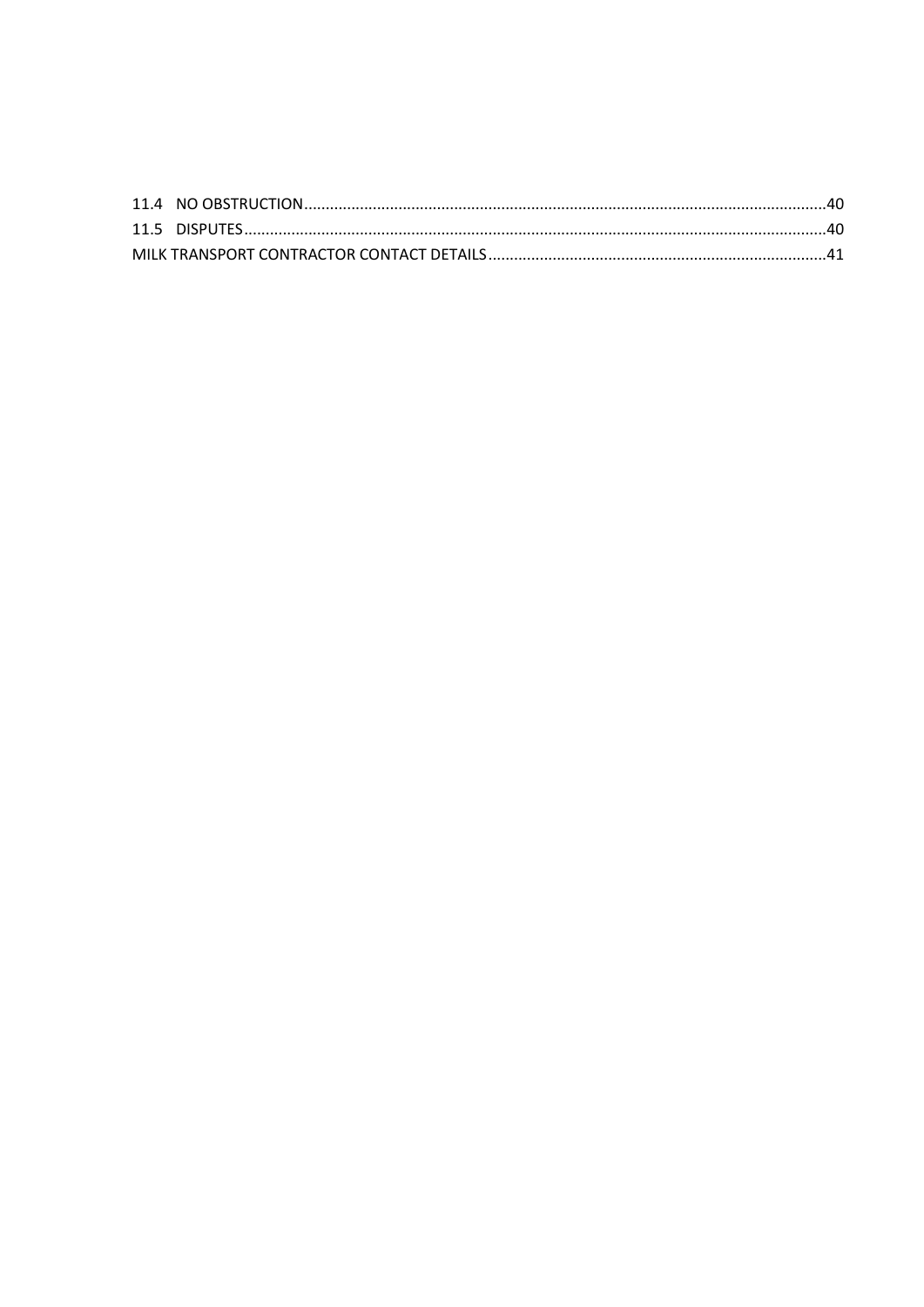## <span id="page-4-0"></span>Welcome

Welcome to the Riverina Fresh Milk Supply Handbook.

This handbook outlines the operational requirements for dairy farmers supplying raw milk to Riverina Fresh. It should be read in conjunction with your Milk Supply Agreement.

At Riverina Fresh, our goal is to help our suppliers run profitable, sustainable farming businesses that are well equipped to manage through volatility. We seek to do this by supporting you with innovative, industryleading services and including you as an integral part of our business.

At Riverina Fresh, we are committed to partnering with you, so you can grow your milk supply and build your farm business as an asset for the future for the long term and working with you to develop the right tools to manage your business.

Part of this commitment includes our pricing model which is outlined in detail in Section 9 of this Handbook. We believe our system will support you and assist you to make the right decisions for your farming business.

Our business starts with, and is dependent on, your consistently high-quality milk at the farm gate, and this handbook details our requirements of suppliers in terms of safety, hygiene and quality.

We encourage you to read through and understand the contents of this handbook and to contact us if you have any questions or need support.

If you require further information or assistance, please contact our Milk Supply Manager or senior management at Head Office on 1800 993 081. Thank you for choosing to partner with Riverina Fresh. We look forward to working closely with you on your farm.

for-

Rob Collier Chief Executive Officer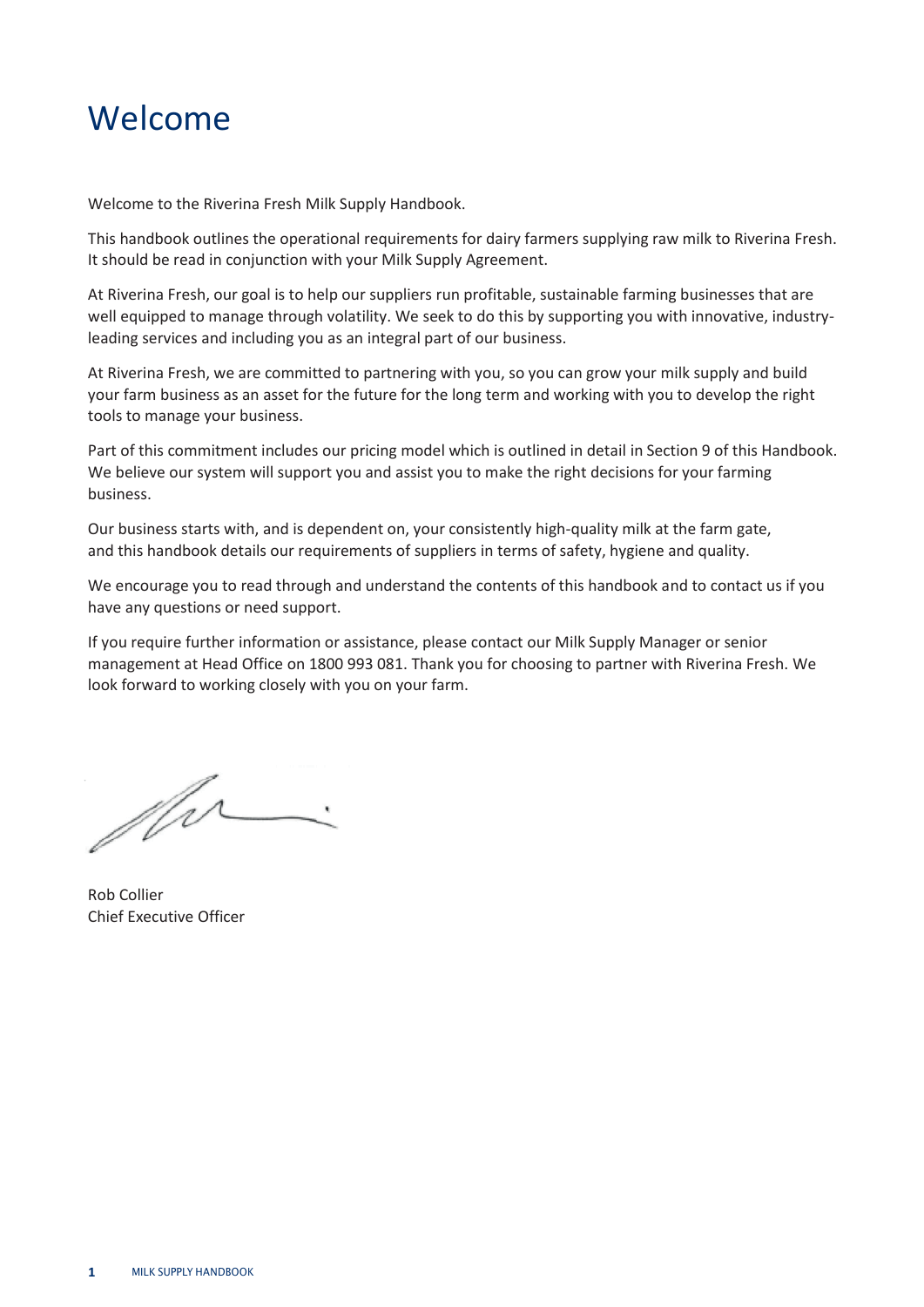<span id="page-5-0"></span>

#### <span id="page-5-1"></span>1.1 BACKGROUND

Riverina Fresh Pty Ltd is a 100 per cent Australian owned, independent dairy manufacturer based in Wagga Wagga NSW. Riverina Fresh has been producing dairy products in the Riverina since 1922 and has earned a reputation for its high quality, award winning milk and other dairy products, which is sourced from a dedicated group of dairy farms in the Riverina region and surrounds.

Riverina Fresh dairy products are supplied across New South Wales, the ACT and Victoria. Our products can be found in leading retailers, as well as specialist foodservice channels. Riverina Fresh milk is an award winning drinking milk and has developed a reputation as Australia's leading coffee milk and is highly regarded by specialist coffee roasters and baristas. For further information about Riverina Fresh please visit our website a[t www.riverinafresh.com.au.](http://www.riverinafresh.com.au/)

More information about Riverina Fresh is also available via our Facebook page, [https://www.facebook.com/riverinafresh,](https://www.facebook.com/riverinafresh) or our Instagram page: [https://www.instagram.com/riverinafresh/.](https://www.instagram.com/riverinafresh/)

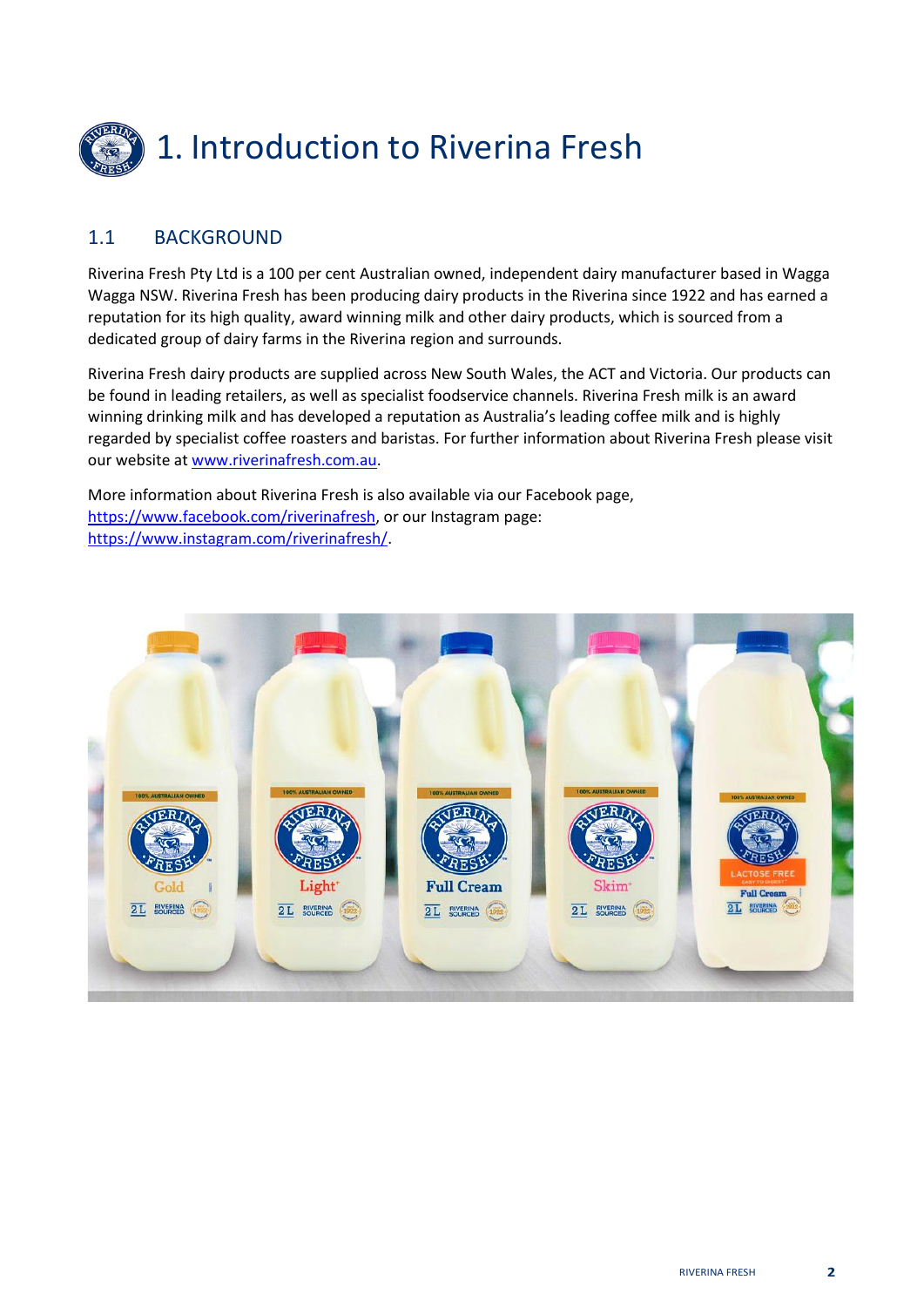<span id="page-6-0"></span>

## <span id="page-6-1"></span>2.1 HANDBOOK SCOPE

This handbook:

- Details the requirements of milk supply for dairy farmers supplying raw milk for processing at the Riverina Fresh facility located in Wagga Wagga;
- Is binding on both Riverina Fresh and suppliers as it forms part of your Milk Supply Agreement;
- Will apply for any Milk Supply Agreement entered into whilst this is our up to date handbook, which we can only amend in relation to an existing Milk Supply Agreement with your consent; and
- The terms of your Milk Supply Agreement with Riverina Fresh take precedence over the terms of this handbook.

#### <span id="page-6-2"></span>2.2 DEFINITIONS

- "Milk Supply Manager" is the key point of contact for the supplier's relationship with Riverina Fresh.
- A reference to any Act, Regulation, specification, criteria or any other document, includes any modification or replacement of it.
- "contract period" means the term (duration) of your Milk Supply Agreement.
- "Dairy Industry Code" means the Competition and Consumer (Industry Codes-Dairy) Regulations 2019.
- "Farm" means an area of land which Riverina Fresh treats as a single farm business, and may include proximate, neighbouring or adjoining blocks of land, whether physically connected or not, and whether on separate legal title or not.
- "Milk" and "Cow's Milk" means whole milk, cream and any other component or classification of a mammary secretion of a cow (excluding colostrum), as may be specified by Riverina Fresh.
- "Milk Supply Agreement" means the milk supply agreement that you have signed with Riverina Fresh.
- "milk transport contractor" means the company contracted by Riverina Fresh to collect milk from a supplier's farms.
- "Price Schedule" means the schedule to your Milk Supply Agreement that details pricing information, including minimum price.
- "Riverina Fresh's Animal Health and Welfare Plan" (part of the Total Farm Dairy Diary) means the objectives, minimum requirements, guidelines and record templates prepared by Riverina Fresh that a farm can implement in order to meet Riverina Fresh's requirements, relevant laws, regulations, industry guidelines and animal welfare codes of practice.
- "Riverina Fresh" means Riverina Fresh Pty Ltd (ABN 45 614 298 314).
- "Riverina Fresh's Total Farm Food Safety Program" (part of the Total Farm Dairy Diary) means the objectives, minimum requirements, guidelines and record templates prepared by Riverina Fresh that a farm can implement in order to meet the licence obligations of their State Dairy Regulatory Authority and meet requirements under the FSANZ Food Standards Code Standard 4.2.4, to have an approved Food Safety Program in place. As at the date of this handbook, Riverina Fresh's Total Farm Program has been approved by the State dairy regulatory authorities in New South Wales or Victoria for use on farm as the suppliers' food safety program.
- "Season" means the 12-month period commencing each 1 July.
- "Supplier" means all farmers/farm businesses supplying milk to Riverina Fresh.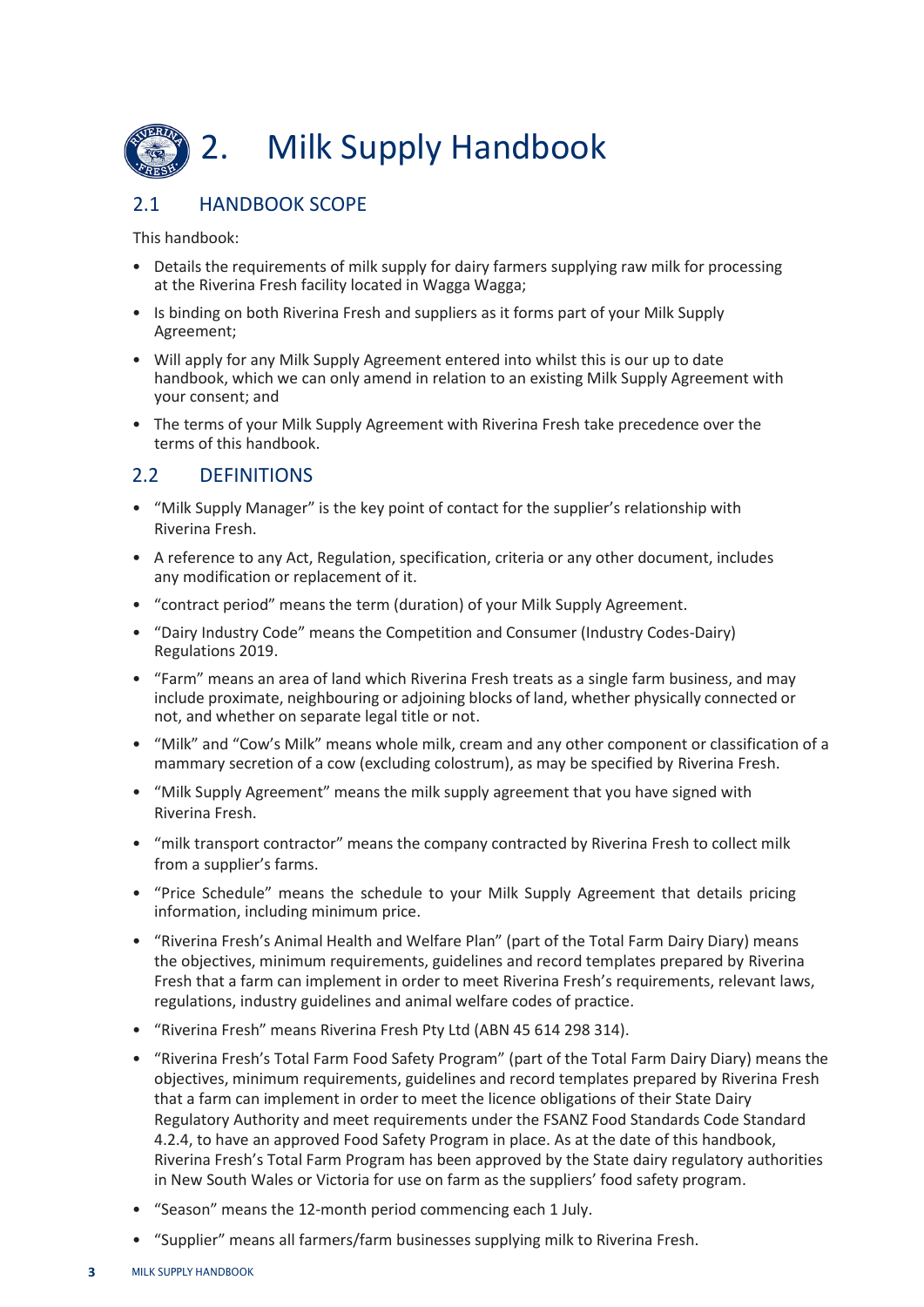

## <span id="page-7-0"></span>3. Milk Supply Arrangements

*Riverina Fresh collects milk from its suppliers and delivers it to Riverina Fresh's manufacturing site in Wagga Wagga. By meeting the following supply and collection requirements, suppliers contribute to Riverina Fresh's ability to maintain high quality products and ingredients, help Riverina Fresh minimise costs and assist in maximising returns to suppliers.*

#### <span id="page-7-1"></span>3.1 THE RIVERINA FRESH – SUPPLIER RELATIONSHIP

Riverina Fresh insists on honesty, integrity and fairness in all aspects of its business and expects supplier relationships to be based on mutual respect and dignity, and to promote a safe and positive working environment for all.

With that in mind, Riverina Fresh does not tolerate behaviour from either a supplier or Riverina Fresh's employees which constitutes intimidation, harassment, or behaviour which is offensive or abusive.

Should a supplier exhibit behaviour towards a Riverina Fresh employee, representative or contractor which constitutes a real risk of, or contributes to, injury, unreasonable stress or unsafe practices or conditions, Riverina Fresh reserves the right to suspend or cancel some or all of its agreements, contracts or supply arrangements with the supplier.

Similarly, Riverina Fresh's policies prohibit its employees from exhibiting behaviour towards a supplier which contributes to injury, unreasonable stress or unsafe, unethical or illegal practices or conditions.

More information about Riverina Fresh's expectations for working together can be sought from the Milk Supply Manager. If a supplier would like to express any concerns about the behaviour of a Riverina Fresh employee or register a complaint against a Riverina Fresh employee, please contact Milk Supply Manager or the Chief Executive Officer of Riverina Fresh.

## <span id="page-7-2"></span>3.2 SUPPLIER SERVICES

Milk is the critical ingredient in Riverina Fresh's manufacturing business and Riverina Fresh places priority on receiving a regular supply of high-quality milk. We seek to establish long-standing and successful business relationships with suppliers and to this end we have in place several support services and points of interaction with suppliers. The key contact point for this support is the Milk Supply Manager.

The role of the Milk Supply Manager is to assist suppliers by providing or sourcing relevant financial, farm management, quality assurance and logistical information needed to conduct business successfully with Riverina Fresh.

#### MILK SUPPLY SERVICES

The Milk Supply Manager assists suppliers with enquiries about their business with Riverina Fresh, in particular:

- Milk pay;
- Quality results;
- Changing banking and mailing details;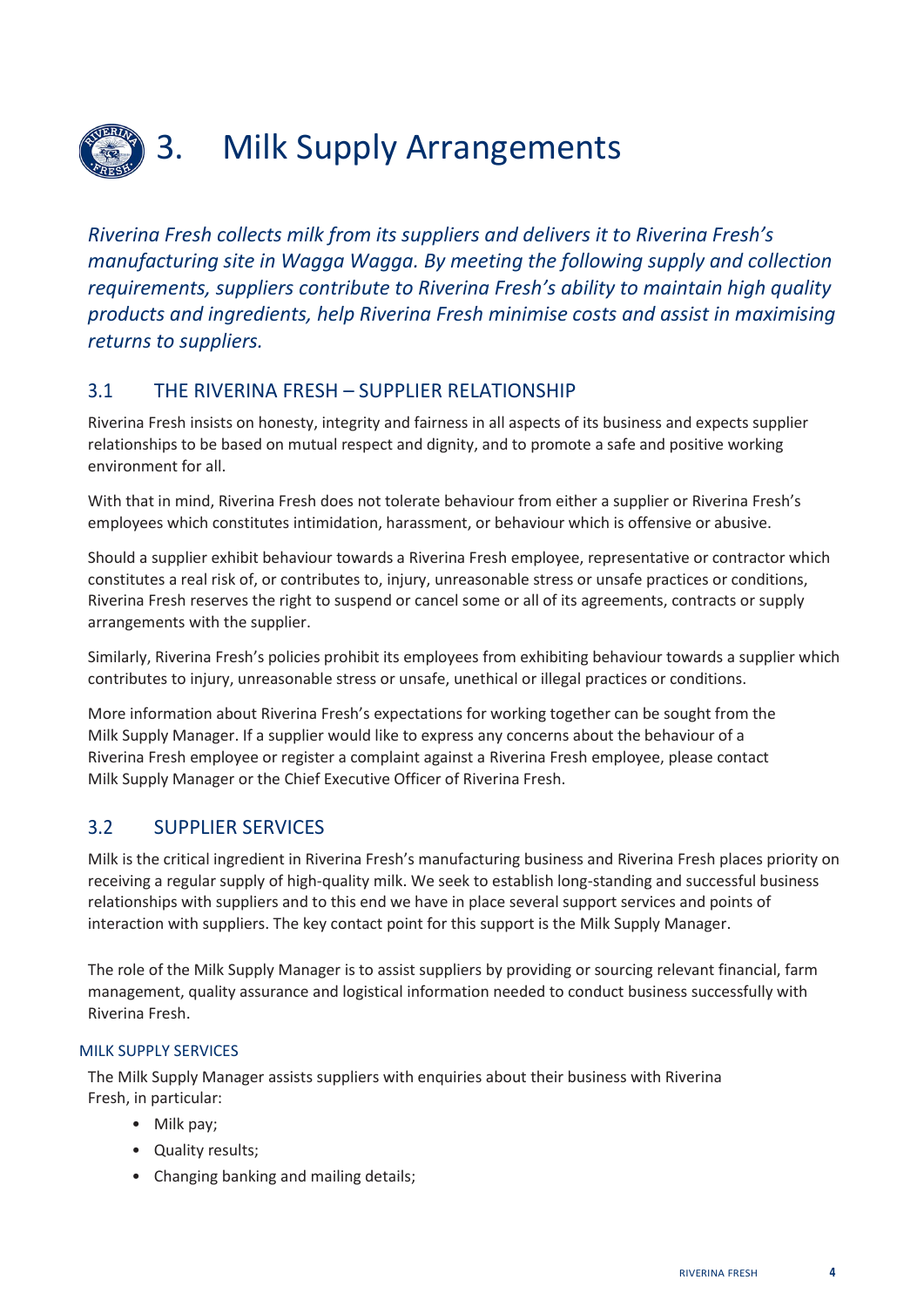- Transport issues and breakdowns;
- Farm budgets and income estimates;
- General information about Riverina Fresh.

Contact the Milk Supply Manager for these or any other enquiry you might have. Alternatively, you can contact Head Office on 1800 993 081.

#### COMMUNICATIONS

Riverina Fresh communicates directly with suppliers through a variety of mechanisms, including:

- Email updates;
- Websites the Riverina Fresh website (www.riverinafresh.com.au)
- Milk Moovement a specialised software platform for suppliers (available via the website <https://riverinafresh.milkmoovement.io/> and the *Milk Moovement - Producer* smart phone application);
- Regional supplier meetings and other local supplier activities;
- Farm visits by Milk Supply Manager and/or senior management or owners;
- SMS; and
- Direct mail.

#### <span id="page-8-0"></span>3.3 OWNERSHIP AND RESPONSIBILITY FOR MILK

The supplier owns and is responsible for all milk until the milk enters the pumping system of a Riverina Fresh contracted milk tanker. Up to this point, the supplier is responsible for milk quality and any defect in the milk that was present at the time. This applies even if Riverina Fresh detects the defect through analysis and evaluation conducted after collection.

Riverina Fresh owns the milk from the point it enters the pumping system of the milk tanker and becomes responsible for any changes to milk quality from that point.

#### <span id="page-8-1"></span>3.4 TRANSFERRING SUPPLY

If, without the prior written consent of Riverina Fresh (which Riverina Fresh may withhold in its absolute discretion), the whole or any part of the Farm or the Supplier's Milk supply operation under the Milk Supply Agreement is assigned, sold, leased, transferred, subcontracted or otherwise disposed of, including by way of a change in the ownership or ownership structure, Riverina Fresh may terminate the Milk Supply Agreement with immediate effect by giving notice in writing to the Supplier.

#### <span id="page-8-2"></span>3.5 MILK QUALITY REGULATIONS

Each supplier must ensure that all applicable laws and regulations are complied with whilst they supply milk to Riverina Fresh.

All dairy businesses operating in Australia are required to have a current dairy licence. Each licensee is required to have an approved food safety program in place, which will be audited on a regular basis.

Depending on whether they are located in New South Wales or Victoria, suppliers must comply with a range of regulations and standards relating to food safety, including:

• Food Act 2003 (NSW);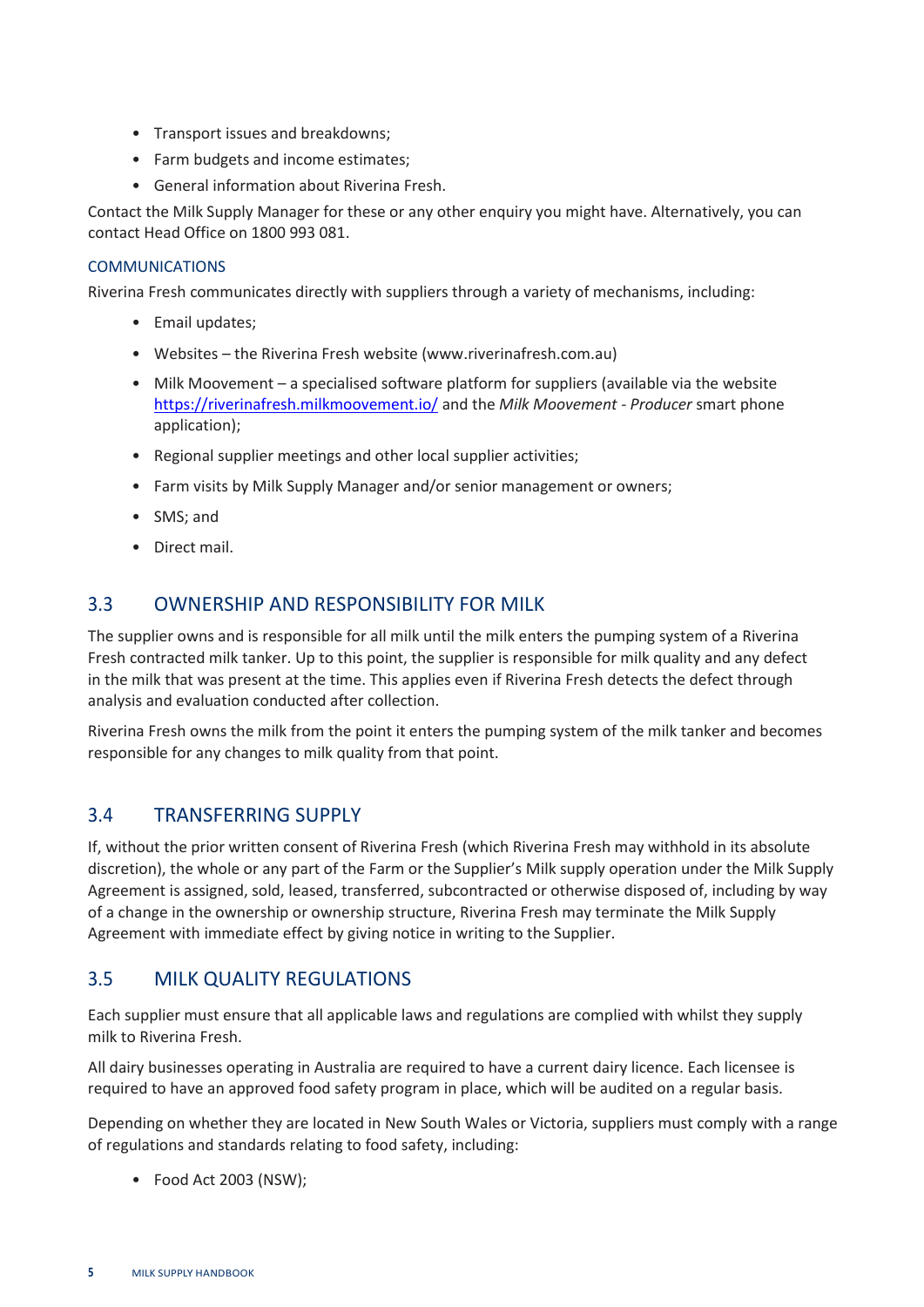- Food Regulation 2015 (NSW);
- Dairy Act 2000 (VIC);
- Food Act 1984 (Victoria);
- Export Control Act 2020 and Export Control (Milk and Milk Products) Rules 2021;
- Agricultural and Veterinary Chemicals (Control of Use) Regulations 2017;
- Food Standards Australia and New Zealand Standard 4.2.4 Primary Production and Processing Standard for Dairy Products (Australia only); and
- Australia New Zealand Dairy Authorities' Committee (ANZDAC) Guidelines for Food Safety: Dairy Farms.

## <span id="page-9-0"></span>3.6 FOOD SAFETY AND QUALITY ASSURANCE PROGRAM - RIVERINA FRESH'S TOTAL FARM FOOD SAFETY PROGRAM

To meet the conditions of their licence to operate as dairy farmers, all Australian dairy farms are required to have an approved food safety program. Riverina Fresh supports suppliers in meeting this regulatory requirement by providing the Riverina Fresh Total Farm Food Safety Program template (as part of the Total Farm Dairy Diary).

Riverina Fresh's Total Farm Food Safety Program aims to add value to a supplier's farm management system and demonstrate to Riverina Fresh's customers and government regulators that on-farm risks are managed effectively by suppliers.

Riverina Fresh's Total Farm Food Safety Program sets out the minimum requirements that a supplier must meet for on-farm food safety, hygiene and dairy conditions to meet regulatory requirements and industry standards.

It outlines potential risks and provides options and information for controlling those risks and is approved by the State dairy regulatory authorities in Victoria or New South Wales.

This program is provided to suppliers in the Total Farm Dairy Diary. More information about the program can be obtained from Riverina Fresh's Milk Supply Manager.

## <span id="page-9-1"></span>3.7 ON-FARM AUDITS

To ensure compliance with relevant State dairy regulations, Riverina Fresh's personnel, representatives or agents, or state authorities, will conduct an audit of the supplier's farm or dairy premises. Currently, audits are conducted in NSW and Victoria at least every 24 months or more frequently, dependent on the rating received at the last audit.

#### <span id="page-9-2"></span>3.8 REQUIREMENTS FOR MILK SUPPLY

As a Riverina Fresh supplier, you must:

- Be licensed by the NSW Food Authority or Dairy Food Safety Victoria and meet all conditions as described in the licence and the relevant legislation;
- Store in your vat only milk which has been produced on your farm;
- Supply Riverina Fresh with all the milk agreed in your Milk Supply Agreement;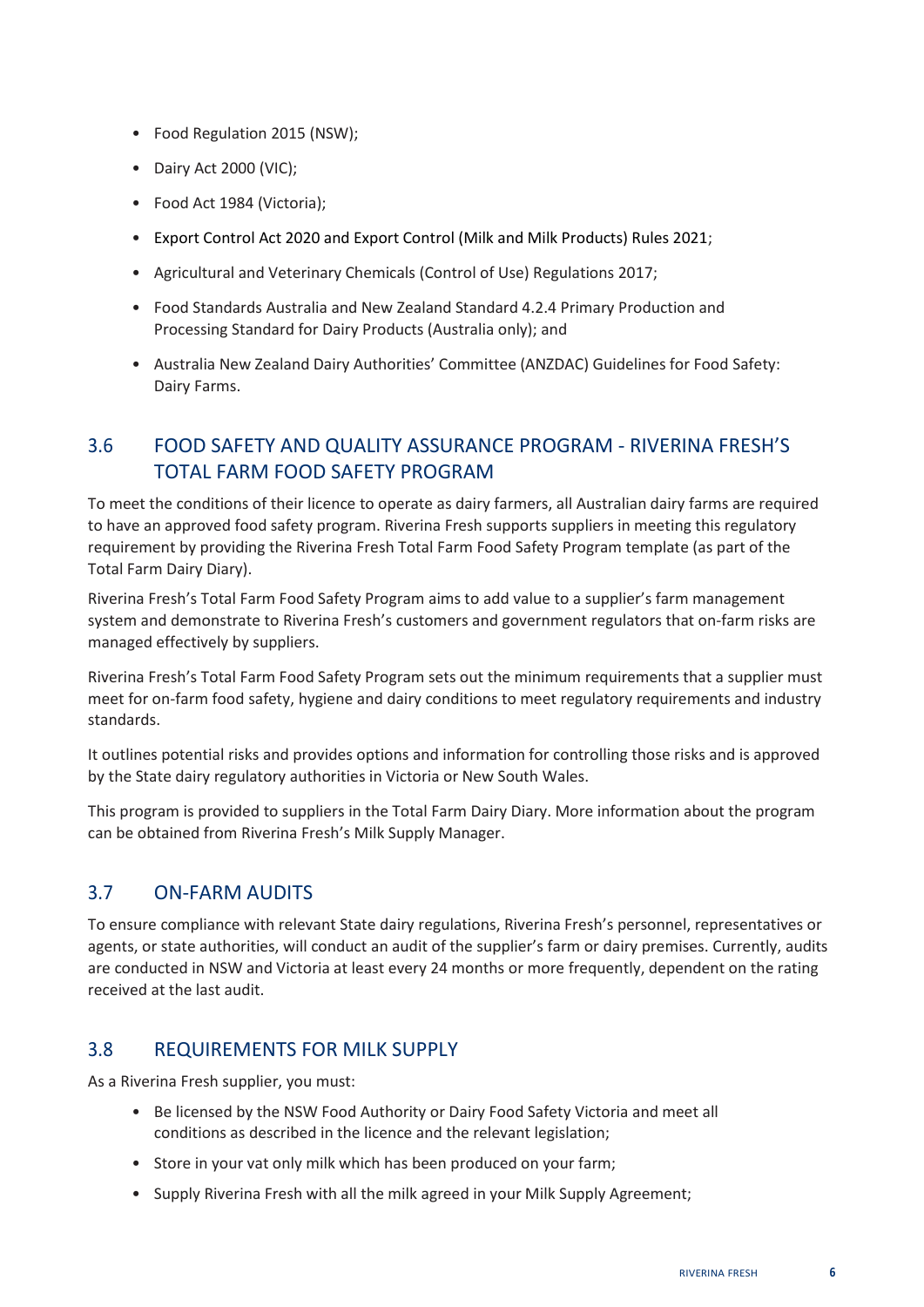- Ensure your milk is available for collection at the farm where the milk was produced and is listed in your arrangements with Riverina Fresh;
- Ensure all milk is continually agitated and refrigerated; and
- Meet the requirements outlined in this handbook.

After the first three collections for the season, Riverina Fresh will not collect milk volumes less than 2000 litres, unless otherwise agreed.

A supplier should contact Riverina Fresh when their milk volume decreases to below 2000 litres per day throughout the contract period.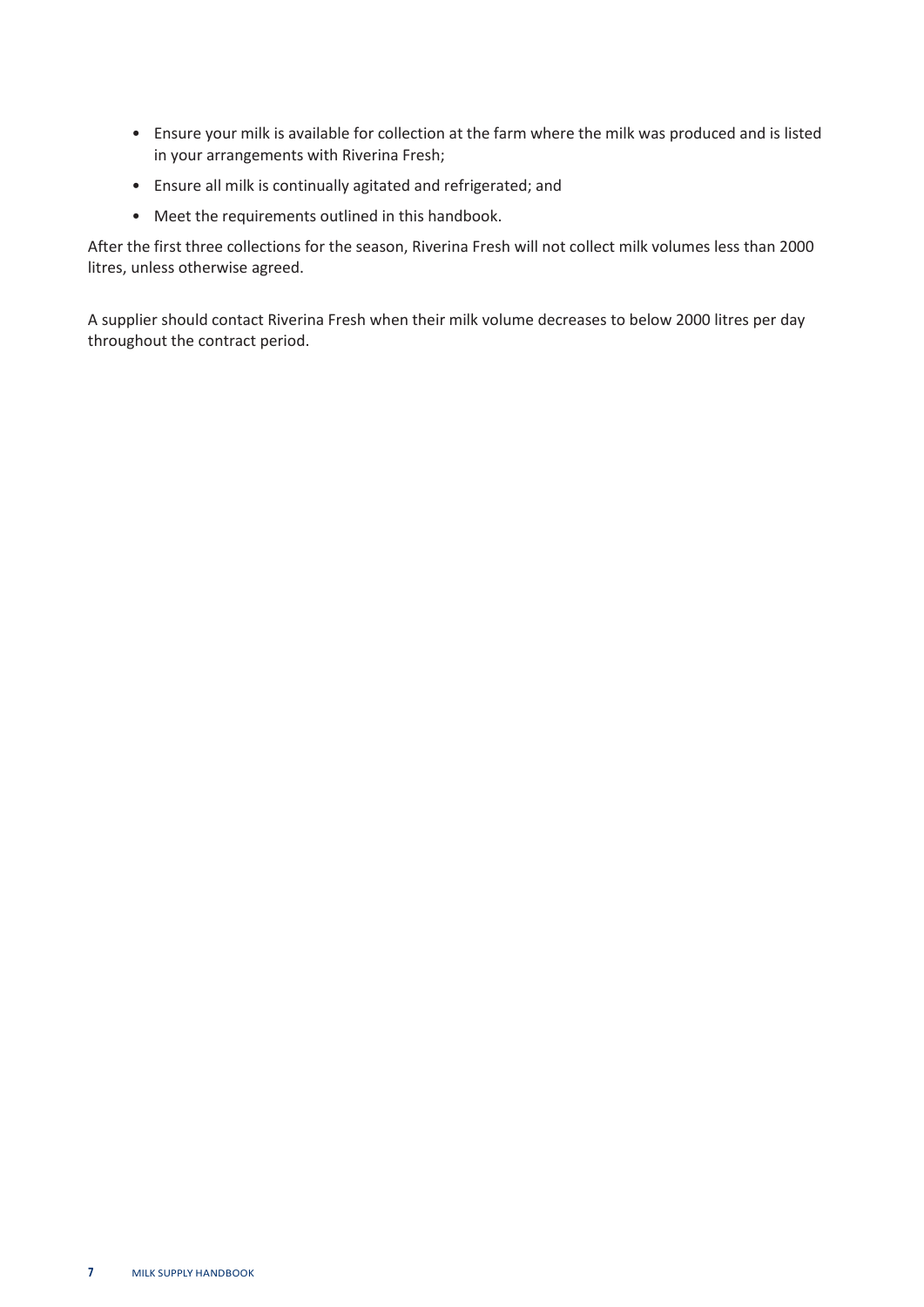<span id="page-11-0"></span>

*Suppliers play a critical role in the quality of the final dairy products manufactured by Riverina Fresh. Riverina Fresh sets standards for milk quality and has a testing regime in place to ensure suppliers meet these standards. Riverina Fresh rewards suppliers who achieve excellence in milk quality in a range of ways.*

#### <span id="page-11-1"></span>4.1 MILK QUALITY REQUIREMENTS

As a supplier, you are responsible for the quality of the milk you supply to Riverina Fresh. As such, you must:

- Comply with all relevant government legislation, regulations and any other applicable laws;
- Comply with Riverina Fresh's Total Farm Food Safety Program (or an alternative approved Food Safety Program);
- Ensure the milk you supply meets the quality standards detailed in Section 4.7 of this handbook;
- Ensure appropriate corrective action is taken to address any instance where milk supplied to Riverina Fresh does not meet the quality standards set out in Section 4.7 of this handbook;
- Follow, and keep written records of your adherence to, systems and procedures that ensure your milk is not affected or contaminated by micro-organisms, inhibitory substances, chemicals, water, blood, sediment, disease or foreign matter (e.g. glass, residues, toxins, flies or anything else that might taint your milk in any way); and
- Notify Riverina Fresh's Milk Supply Manager if you suspect there may be an issue with the quality of your milk.

#### <span id="page-11-2"></span>4.2 REJECTED MILK AND DISPOSAL

Where milk is rejected by Riverina Fresh, payment may not be made for the affected milk.

Riverina Fresh may decide to reject a consignment of milk from a supplier in any of the following situations:

- If in the reasonable opinion of the tanker driver (e.g. sensory test), the milk is contaminated, soured or otherwise unfit for human consumption;
- If a sample of the milk or a consignment of milk previously collected from the supplier has been found to have quality defects that mean it does not meet Riverina Fresh's quality specifications or poses a food safety risk; or
- The supplier fails to comply with all of the terms and conditions of its agreement with Riverina Fresh (including as set out in this handbook) concerning milk quality and related obligations.

Suppliers should be aware of and take reasonable steps to meet local Council conditions and environmental regulations when disposing of milk on their farm. Examples of milk disposal methods include (but are not limited to) feeding to livestock, spray irrigation and disposal in a dedicated pond or trench. Guidelines on the disposal of waste milk can be found through the NSW Department of Primary Industries and Agriculture Victoria.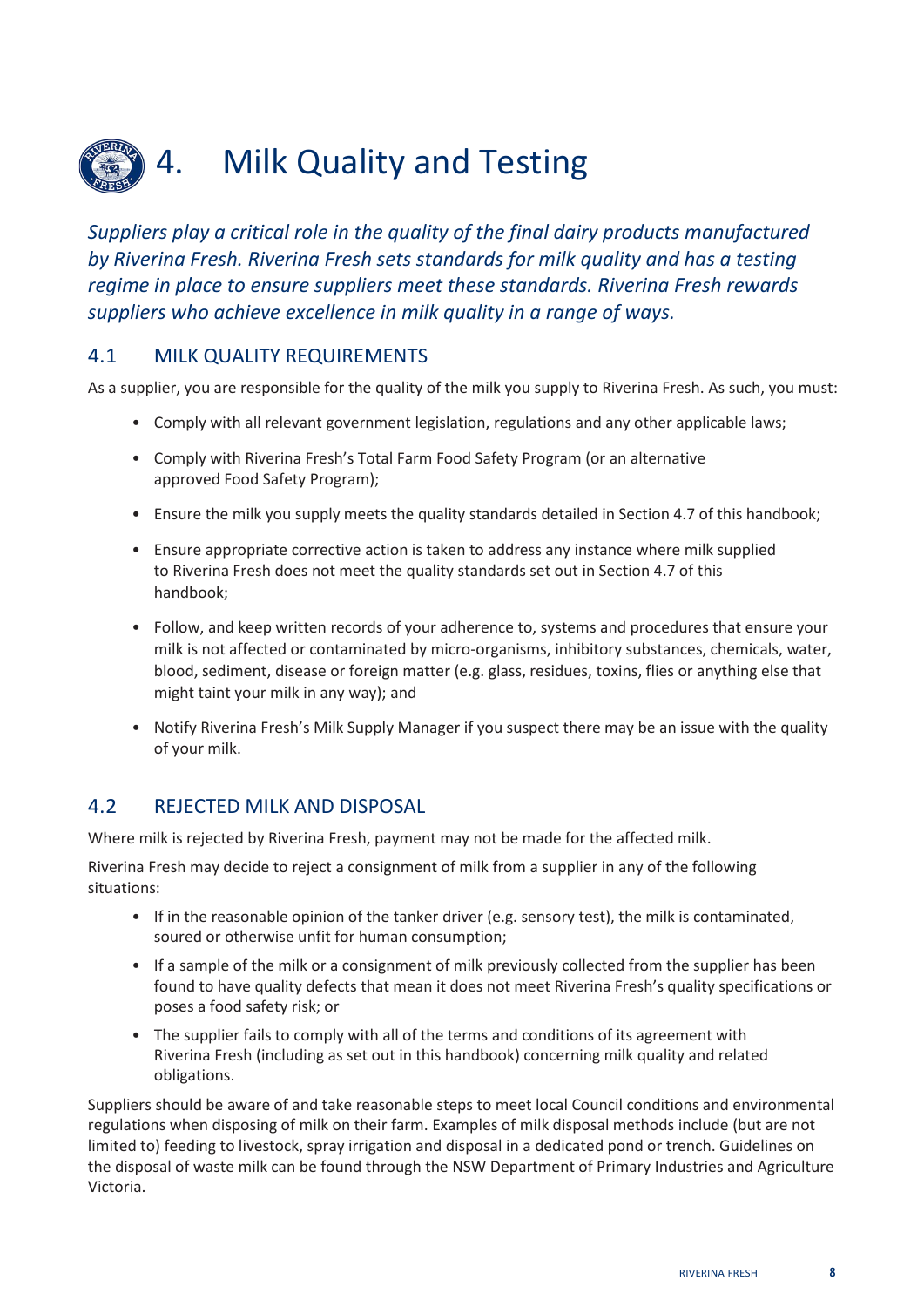#### <span id="page-12-0"></span>4.3 MILK QUALITY TESTS

To ensure the quality of milk supplied meets quality standards, Riverina Fresh will:

- Contract a National Association of Testing Authorities (NATA) accredited laboratory who will test samples of your milk for quality attributes. Riverina Fresh may change the frequency of tests during known risk periods such as in the early season and when quality issues are evident;
- Advise you of the collection results of the milk you have supplied at the time of pick up on your tanker docket. If you do not receive, or if you misplace, a tanker docket, you can contact your Milk Supply Manager or Head Office on 1800 993 081 for the latest information;
- Make your daily milk test results available in writing as soon as practicable on the Milk Moovement platform; including;
	- sampling tests taken and test results in relation to milk collected;
	- quality of milk collected;
	- quantity of milk collected
- In the event that your milk is rejected, provide you with written notification of the rejection, including the reasons for the rejection and any consequences of the rejection (including fees, costs or demerit points you have incurred as a result); and
- Contact you where appropriate to discuss milk quality issues that we have identified, and work on a suitable and agreed corrective action plan.

Suppliers are able to set up customised alerts relating to their milk quality and collection results via the Milk Moovement platform.

Riverina Fresh may also make your milk quality test results available to its contracted food safety auditors as required. Refer to Section 4.7 of this handbook for details of the milk quality testing regime.

Maintenance of volume accuracy assurance is the responsibility of the Riverina Fresh's milk transport contractor.

## <span id="page-12-1"></span>4.4 THE AUSTRALIAN MILK RESIDUE ANALYSIS (AMRA) SURVEY

The Australian Milk Residue Analysis (AMRA) survey is a national survey, coordinated by Dairy Food Safety Victoria (DFSV) on behalf of other state regulatory authorities and the Australian Government Department of Agriculture and Water Resources. The survey looks at potential agricultural and veterinary chemical residues and environmental contaminants in Australian bovine milk.

The AMRA Survey plays an important role in the Australian dairy industry by gathering and compiling information on the chemical residue status of Australian milk. In doing so it:

- assesses the effectiveness of the control measures in place to ensure food safety outcomes are met, with respect to chemicals used in the Australian dairy industry; and
- provides assurances to importing countries that Australian dairy products are produced under a system that meets their requirements and supports the export requirements of Department of Agriculture under the Export Control Act 2020 and Export Control (Milk and Milk Products) Rules 2021.

As part of Riverina Fresh's participation in this survey, at times it may be necessary to take additional milk samples of suppliers' milk, either at an individual farm level or as part of a tanker sample.

More information can be found at [www.dairyaustralia.com.au.](http://www.dairyaustralia.com.au/)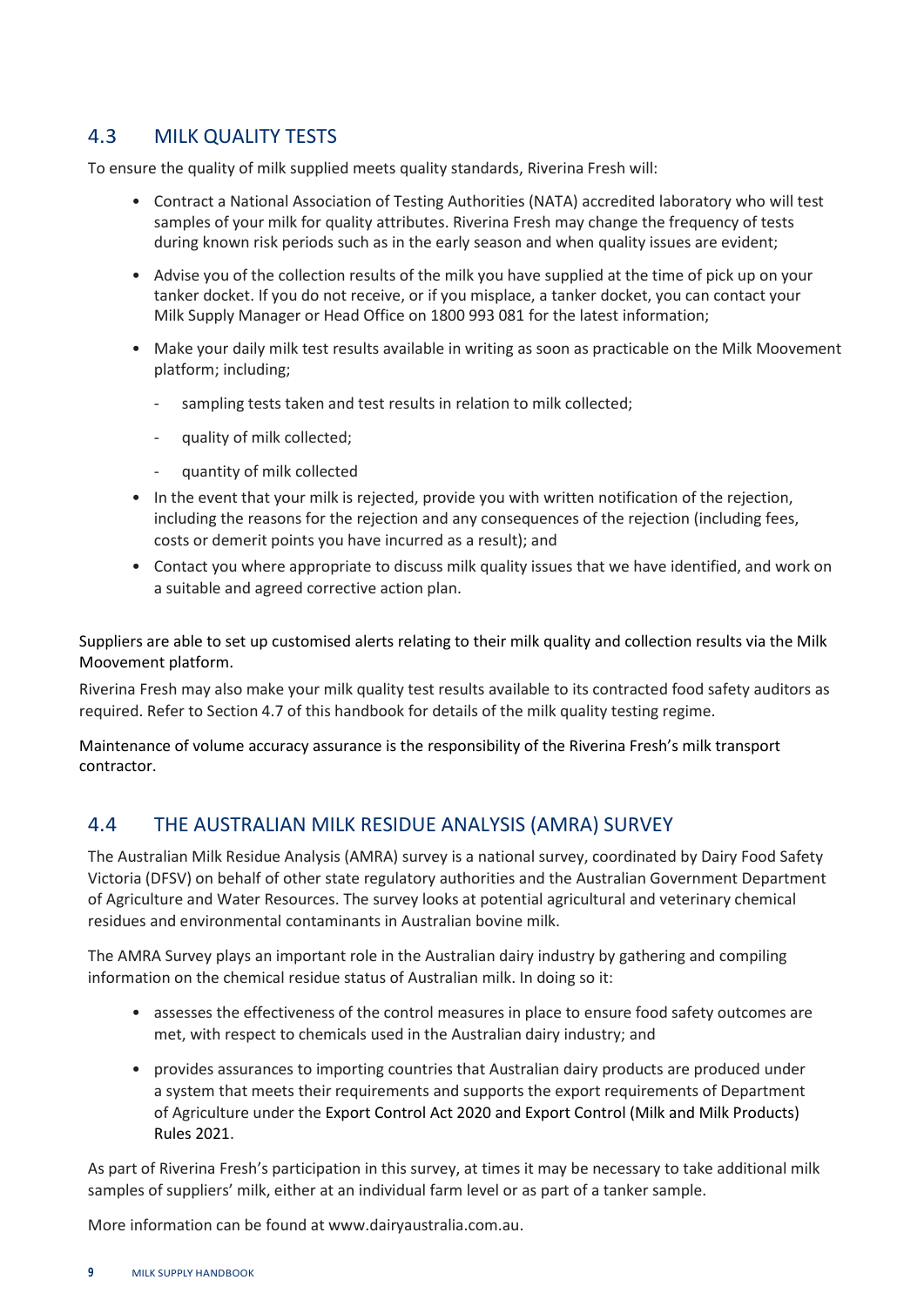## <span id="page-13-0"></span>4.5 QUALITY POINTS SYSTEM

Milk supplied to Riverina Fresh will be tested as described in Sections 4.3 and 4.7 of this handbook. Merit and demerit points will be applied according to the milk quality standard achieved, as described in Sections 4.5 and 4.6.

#### MERIT POINTS

For each month where a supplier receives no demerit points, five merit points will be earned to offset any penalties in future months in accordance with this Section. The maximum amount of merit points that can be accumulated is capped at 20 points. Merit points are only earned in the months where milk is supplied to Riverina Fresh.

Merit points will be automatically offset against the calculated scaled demerit points at the end of each month. Merit points will not offset demerit points where the total scaled demerit points are 10 or less.

Any unused merit or demerit points in any given contract period are transferrable to the following contract period.

#### DEMERITS POINTS AND PENALTY PERCENTAGE ADJUSTMENTS

Any demerit points will accumulate during the month in which they are incurred, and a penalty will be applied to the given month's milk income if the scaled demerit points are over 10. The penalty is based on the month's scaled demerit points, as determined by the scaling calculation shown below. Demerit points for Inhibitory Substances are not scaled.

SCALING: The accumulated demerit points for each month are scaled to allow for collection frequency using this formula:

#### Total Demerit Points x Number of Days Milk Supplied in Month

Scaled demerit points =

Number of Milk Collections in Month

A penalty percentage adjustment relating to the scaled demerit points calculation is deducted from the month's milk pay (not including Production Payment) as described in Section 10.8 of this handbook.

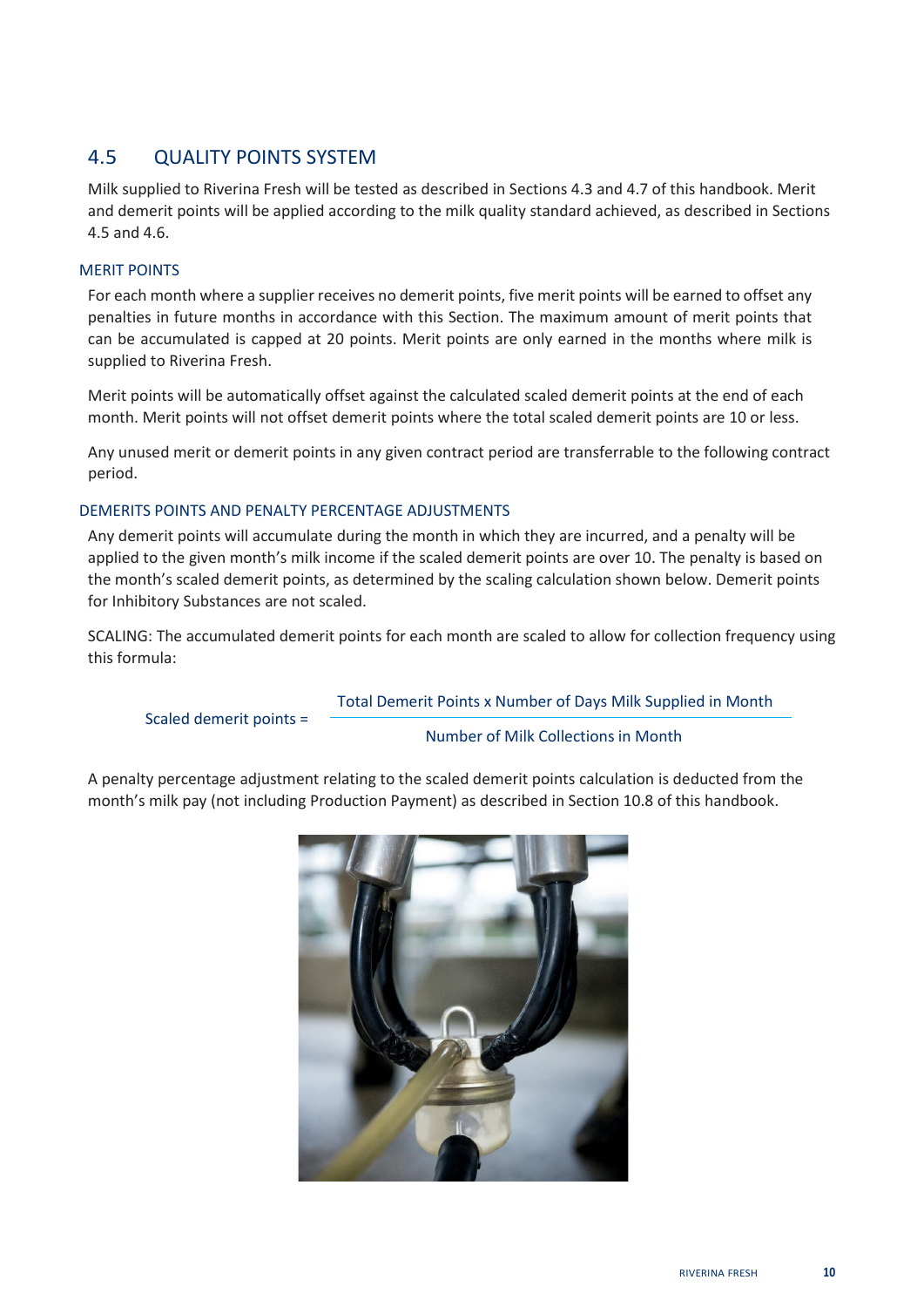## <span id="page-14-0"></span>4.6 QUALITY DEDUCTIONS

The "Quality Points System" is based on a supplier's monthly milk quality performance and prescribes deductions and incentives relating to the quality of the supplier's milk that is supplied to Riverina Fresh.

Based on the calculation of the scaled monthly demerit points as described in Section 4.5 of this handbook, the amount that would otherwise be payable to a supplier for milk solids they supply to Riverina Fresh is adjusted according to the percentages set out in the table below:

| Scaled<br>Monthly<br><b>Demerit Points</b>     | $0 - 10$ | $11-20$ | $21 - 30$ | $31 - 40$ | 41-50 | 51-60 | 61-70  | 71-80  | 81-100 | 101-120 | 121-140 | 141-160 | 161-180 | >180   |
|------------------------------------------------|----------|---------|-----------|-----------|-------|-------|--------|--------|--------|---------|---------|---------|---------|--------|
| Percentage<br>Adjustment<br>to Milk<br>Payment | 0%       | $-1%$   | $-2%$     | $-3%$     | $-4%$ | $-5%$ | $-10%$ | $-15%$ | $-20%$ | $-25%$  | $-30%$  | $-35%$  | $-40%$  | $-50%$ |

Scaled demerit points are rounded to the nearest whole number, e.g. 20.4 is rounded down to 20, but 20.5 is rounded up to 21.

Each month the supplier starts at zero demerit points with quality problems attracting demerit points thereafter. Refer to Sections 4.5 and 4.6 of this handbook for more information on demerit points.

For ease of reference, this information is also included in Section 9.

## <span id="page-14-1"></span>4.7 RIVERINA FRESH MILK QUALITY TESTING REGIME

The table on the following pages details the milk quality testing regime that Riverina Fresh has in place. Demerit points are applied and accumulated for each test result as described in the table.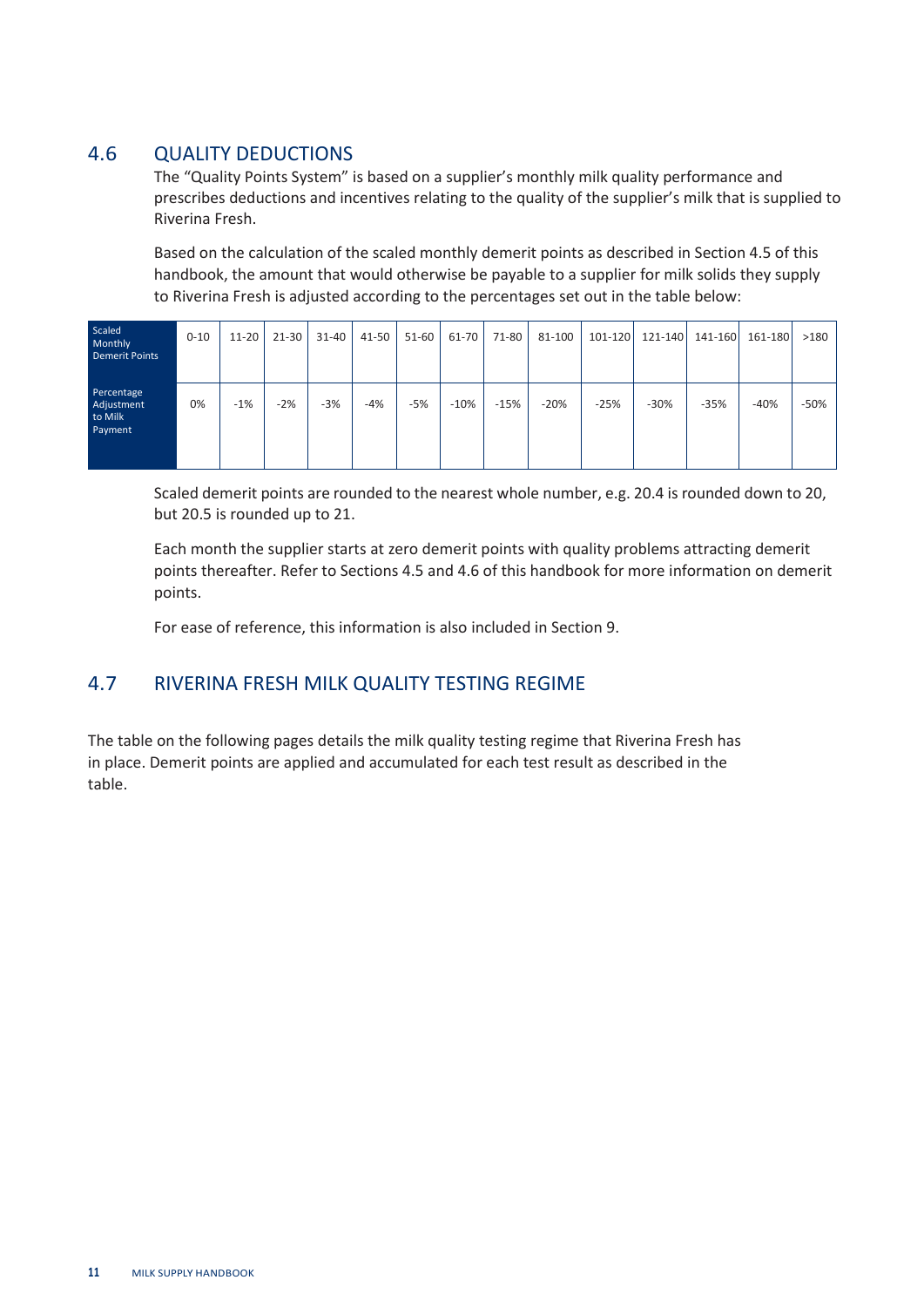| <b>Test</b>                                                                                                       | Description                                                                                                                                                                                                                                                                                                                                                                                                                                                                                                                                          | Frequency                                           |
|-------------------------------------------------------------------------------------------------------------------|------------------------------------------------------------------------------------------------------------------------------------------------------------------------------------------------------------------------------------------------------------------------------------------------------------------------------------------------------------------------------------------------------------------------------------------------------------------------------------------------------------------------------------------------------|-----------------------------------------------------|
| <b>Bulk Milk Cell Count</b><br>(BMCC) / Somatic Cell<br>Count (SCC)<br>Referred to in<br>this Section as<br>BMCC. | The BMCC test is a measure of the number of white blood cells in<br>milk. Cows in very early or late lactation, and cows with mastitis<br>infection increase the risk of high levels of BMCC.<br>Elevated BMCC levels in milk lead to poor product quality and reduced<br>yields in dairy manufacturing as well as problems relating to food<br>safety regulation in domestic and export markets.                                                                                                                                                    | Per consignment                                     |
| Bactoscan (also<br>known as 'Bacto')                                                                              | The Bactoscan is a measure of the total number of bacteria or<br>micro- organisms per ml of milk. High levels can be caused by:<br>• Poor plant hygiene<br>• Milk cooling problems<br>• Mastitis in the herd<br>• Environmental issues e.g. dirty yards, muddy conditions, faecal matter<br>(especially in confined spaces such as feed pads), and transfer from silage                                                                                                                                                                              | Minimum of<br>three per<br>month, taken<br>randomly |
| <b>Thermoduric Plate</b><br>Count (also known as<br>'Thermo')                                                     | Thermoduric bacteria are those bacteria that can survive pasteurisation.<br>These bacteria are particularly problematic in dairy manufacturing as they<br>can survive the heat treatment processes and thereby impact end<br>products.<br>A thermoduric test takes three days to complete. High thermoduric<br>counts can be caused by:<br>• Poor plant cleaning and insufficient hot water used in the cleaning<br>process<br>• Rubberware in the dairy that is perished or of poor quality<br>• A fault in dairy equipment<br>• Poor water quality | Minimum of<br>three per<br>month, taken<br>randomly |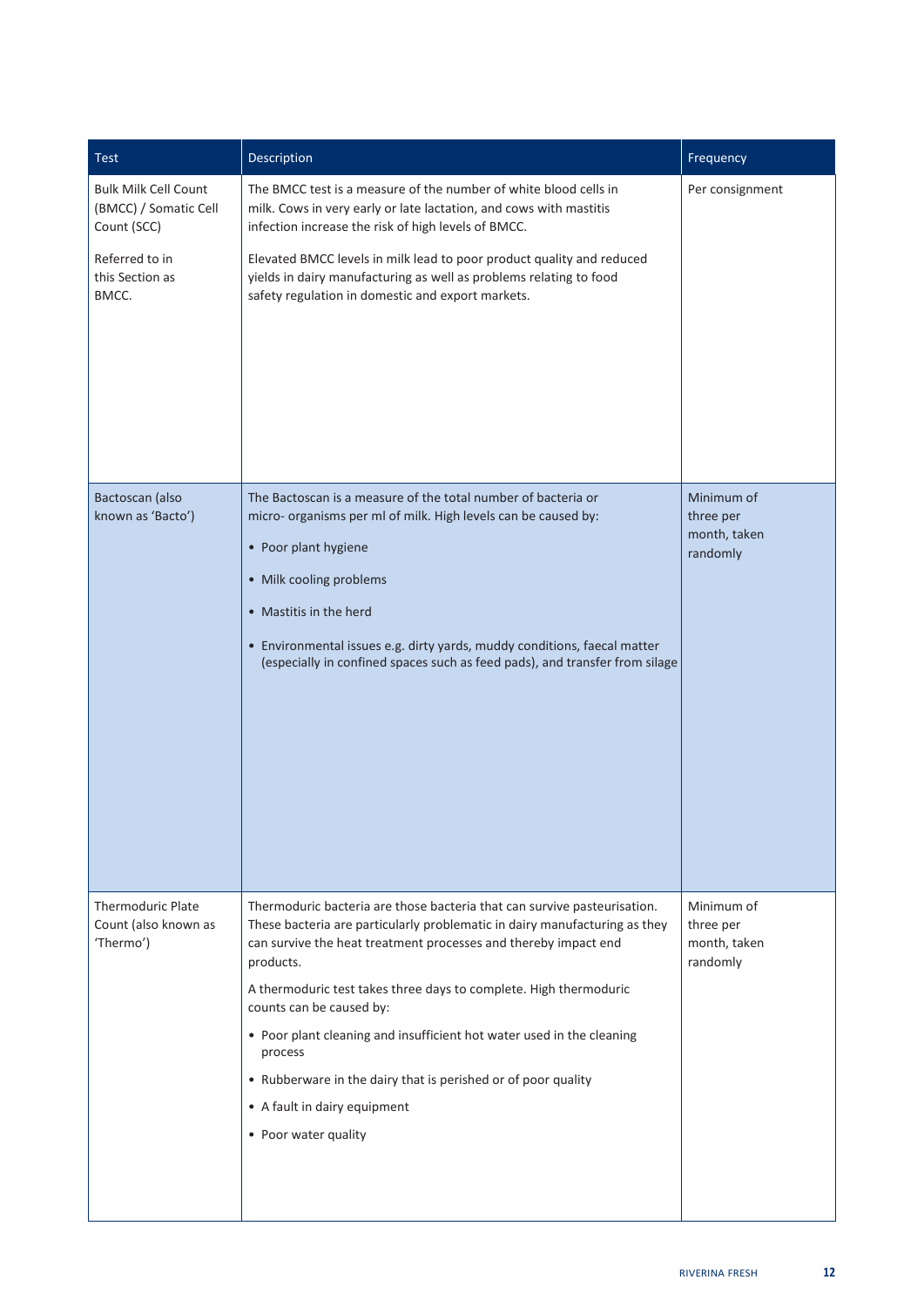| Standard                                                                  | <b>Demerit Points</b>  | Note for suppliers                                                                                                                                                                                                                                                                                                                                                                                                                                                                                                                                                                                                                                                                                                                                                                                                                                                                                                                                                                                                                                                                                                                                                                                                                                                                       |
|---------------------------------------------------------------------------|------------------------|------------------------------------------------------------------------------------------------------------------------------------------------------------------------------------------------------------------------------------------------------------------------------------------------------------------------------------------------------------------------------------------------------------------------------------------------------------------------------------------------------------------------------------------------------------------------------------------------------------------------------------------------------------------------------------------------------------------------------------------------------------------------------------------------------------------------------------------------------------------------------------------------------------------------------------------------------------------------------------------------------------------------------------------------------------------------------------------------------------------------------------------------------------------------------------------------------------------------------------------------------------------------------------------|
| <b>BMCC</b> per ml<br>$0 - 250,000$<br>$251,000 -$<br>400,000<br>>400,000 | 0<br>$\mathbf{1}$<br>3 | Demerit points will not apply to the first two results greater than 250,000 per mL in<br>any given month.<br>In order to comply with quality standards, set by government regulation both in<br>Australia and in relevant export markets (such as the European Union), Riverina<br>Fresh will monitor your monthly average BMCC as a "three month rolling<br>geometric mean".<br>If your rolling geometric mean is above 400,000 BMCC per ml, Riverina Fresh will<br>advise you in writing that you must reduce your BMCC to less than 400,000 per ml<br>based on a three-month rolling geometric mean, in order to comply with regulatory<br>requirements and ensure your continuity of supply.<br>If your BMCC geometric mean continues after the third month (month four) to<br>exceed 400,000 per ml, Riverina Fresh reserves the right to not collect your milk<br>until you demonstrate to Riverina Fresh's satisfaction that the milk has a BMCC level<br>of 400,000 per ml or less, or unless an agreed plan of action is implemented.<br>For any 3 consecutive results above one million in any given month, milk collection<br>will be ceased unless an agreed plan of action is implemented and the milk quality<br>issue is being resolved to Riverina Fresh's satisfaction. |
| <b>Individual Bacterial</b><br>Count - IBC per mL                         |                        |                                                                                                                                                                                                                                                                                                                                                                                                                                                                                                                                                                                                                                                                                                                                                                                                                                                                                                                                                                                                                                                                                                                                                                                                                                                                                          |
| $0 - 80,000$                                                              | $\mathbf 0$            | If your Bactoscan test result is greater than 80,000 IBC/mL, you will receive eight<br>advisory tests per testing cycle. Demerit points will apply after the eighth advisory<br>test.                                                                                                                                                                                                                                                                                                                                                                                                                                                                                                                                                                                                                                                                                                                                                                                                                                                                                                                                                                                                                                                                                                    |
| $81,000 -$<br>200,000<br>$201,000 -$                                      | $\overline{2}$         | When there is a result greater than 80,000 IBC/mL, testing will occur on every<br>consignment of milk until three consecutive clear test results are achieved. The end<br>of the month does not eliminate the requirement for three consecutive tests -<br>consecutive tests can be conducted across months. A clear test result is where the<br>Bactoscan test result for a consignment of milk is less than 80,000 IBC/mL.                                                                                                                                                                                                                                                                                                                                                                                                                                                                                                                                                                                                                                                                                                                                                                                                                                                             |
| 600,000                                                                   | 4                      | If you fail to achieve three consecutive clear test results within 60 days, milk<br>collection will be ceased unless an agreed plan of action is implemented, and the<br>milk quality issue is being resolved to Riverina Fresh's satisfaction.                                                                                                                                                                                                                                                                                                                                                                                                                                                                                                                                                                                                                                                                                                                                                                                                                                                                                                                                                                                                                                          |
| >600,000                                                                  | 6                      | For any 3 consecutive results above 400,000 IBC/mL in any given month, milk<br>collection will be ceased unless an agreed plan of action is implemented, and the<br>milk quality issue is being resolved to Riverina Fresh's satisfaction.                                                                                                                                                                                                                                                                                                                                                                                                                                                                                                                                                                                                                                                                                                                                                                                                                                                                                                                                                                                                                                               |
|                                                                           |                        | In order to comply with quality standards, set by government regulation both in<br>Australia and in relevant export markets (such as the European Union), Riverina<br>Fresh will also monitor your monthly average Bactoscan test results as a "two<br>month rolling geometric mean - (average for six rolling tests $\leq 80,000$ IBC/mL)".<br>Where these regulatory requirements are not met Riverina Fresh will contact you to<br>discuss an agreed action plan.                                                                                                                                                                                                                                                                                                                                                                                                                                                                                                                                                                                                                                                                                                                                                                                                                     |
| Colony Forming Unit<br>- cfu per mL                                       |                        |                                                                                                                                                                                                                                                                                                                                                                                                                                                                                                                                                                                                                                                                                                                                                                                                                                                                                                                                                                                                                                                                                                                                                                                                                                                                                          |
| $0 - 1,500$                                                               | 0                      | If your Thermoduric test result is greater than 1,500 cfu/mL, you will receive eight<br>advisory tests per testing cycle. Demerit points will apply after the eighth advisory<br>test.                                                                                                                                                                                                                                                                                                                                                                                                                                                                                                                                                                                                                                                                                                                                                                                                                                                                                                                                                                                                                                                                                                   |
| $1,501 - 3,000$                                                           | 2                      | When there is a result greater than 1,500, cfu/mL testing will occur on every<br>consignment of milk until three consecutive clear test results are achieved. The                                                                                                                                                                                                                                                                                                                                                                                                                                                                                                                                                                                                                                                                                                                                                                                                                                                                                                                                                                                                                                                                                                                        |
| $3,001 - 6,000$                                                           | 4                      | end of the month does not eliminate the requirement for three consecutive<br>tests - consecutive tests can be conducted across months. A clear test result is<br>where the Thermoduric test result for a consignment of milk is less than 1,500                                                                                                                                                                                                                                                                                                                                                                                                                                                                                                                                                                                                                                                                                                                                                                                                                                                                                                                                                                                                                                          |
| >6,000                                                                    | 6                      | cfu/mL.<br>For any 3 consecutive results above 8,000 cfu/mL in any given month, milk<br>collection will be ceased unless an agreed plan of action is implemented, and the<br>milk quality issue is being resolved to Riverina Fresh's satisfaction.<br>If you fail to achieve three consecutive clear test results within 60 days, milk<br>collection will be ceased unless an agreed plan of action is implemented, and the<br>milk quality issue is being resolved to Riverina Fresh's satisfaction.                                                                                                                                                                                                                                                                                                                                                                                                                                                                                                                                                                                                                                                                                                                                                                                   |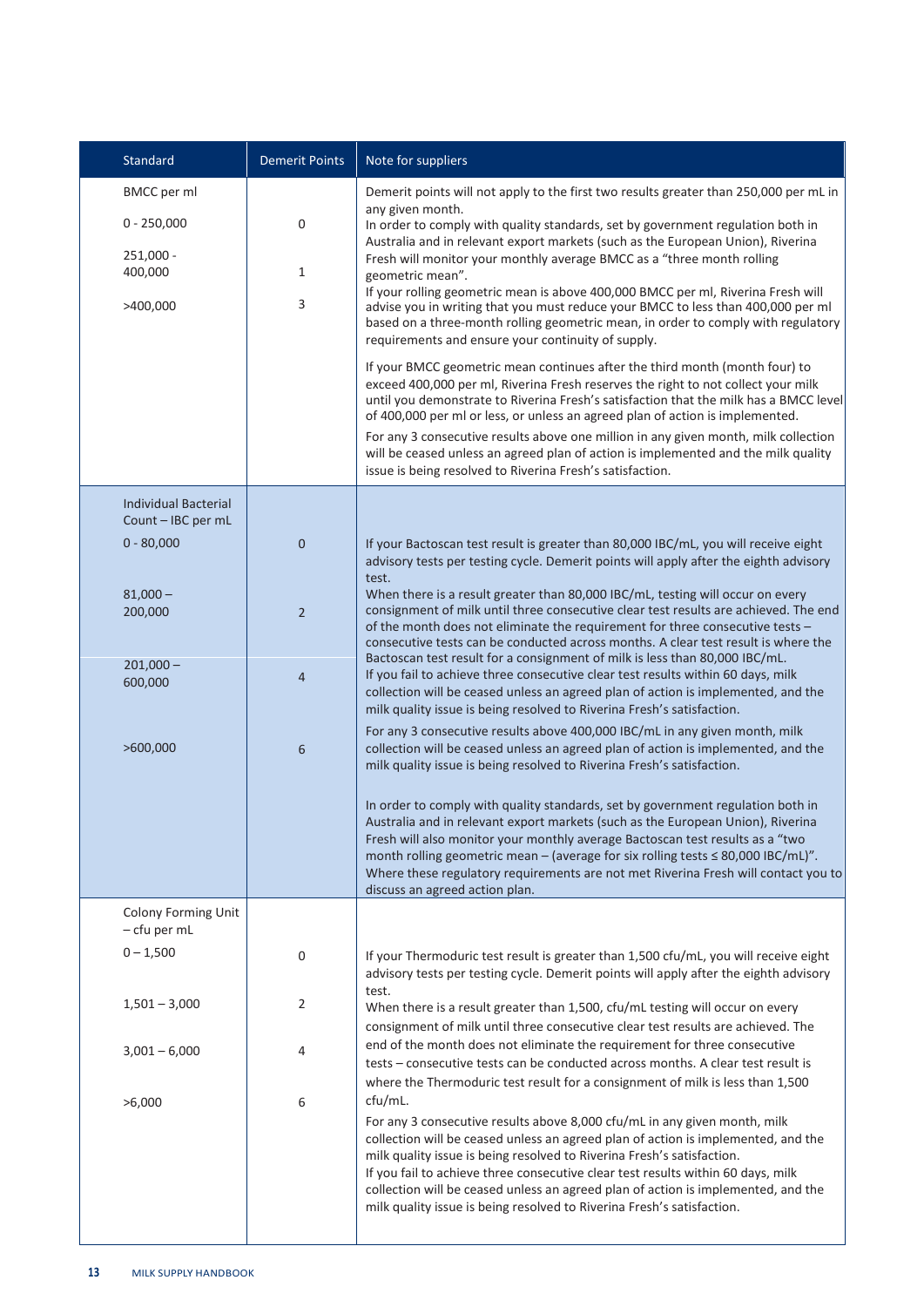| Test        | Description                                                                                                                                                                                                                                    | Frequency       |
|-------------|------------------------------------------------------------------------------------------------------------------------------------------------------------------------------------------------------------------------------------------------|-----------------|
| Temperature | Bacterial growth in raw milk can be<br>rapid when milk is not cooled properly.                                                                                                                                                                 | Per consignment |
|             | It is a requirement of holding a dairy<br>licence that the farm is capable of<br>cooling milk to 5°C or lower within three<br>and a half hours from commencement of<br>milking and of holding the milk at a<br>maximum of 5°C until collected. |                 |
|             | Refer also to Section 6.1 for more<br>detail on milk cooling requirements.                                                                                                                                                                     |                 |
|             |                                                                                                                                                                                                                                                |                 |
|             |                                                                                                                                                                                                                                                |                 |
|             |                                                                                                                                                                                                                                                |                 |
|             |                                                                                                                                                                                                                                                |                 |
|             |                                                                                                                                                                                                                                                |                 |
|             |                                                                                                                                                                                                                                                |                 |
|             |                                                                                                                                                                                                                                                |                 |
|             |                                                                                                                                                                                                                                                |                 |
|             |                                                                                                                                                                                                                                                |                 |
|             |                                                                                                                                                                                                                                                |                 |
|             |                                                                                                                                                                                                                                                |                 |
|             |                                                                                                                                                                                                                                                |                 |
|             |                                                                                                                                                                                                                                                |                 |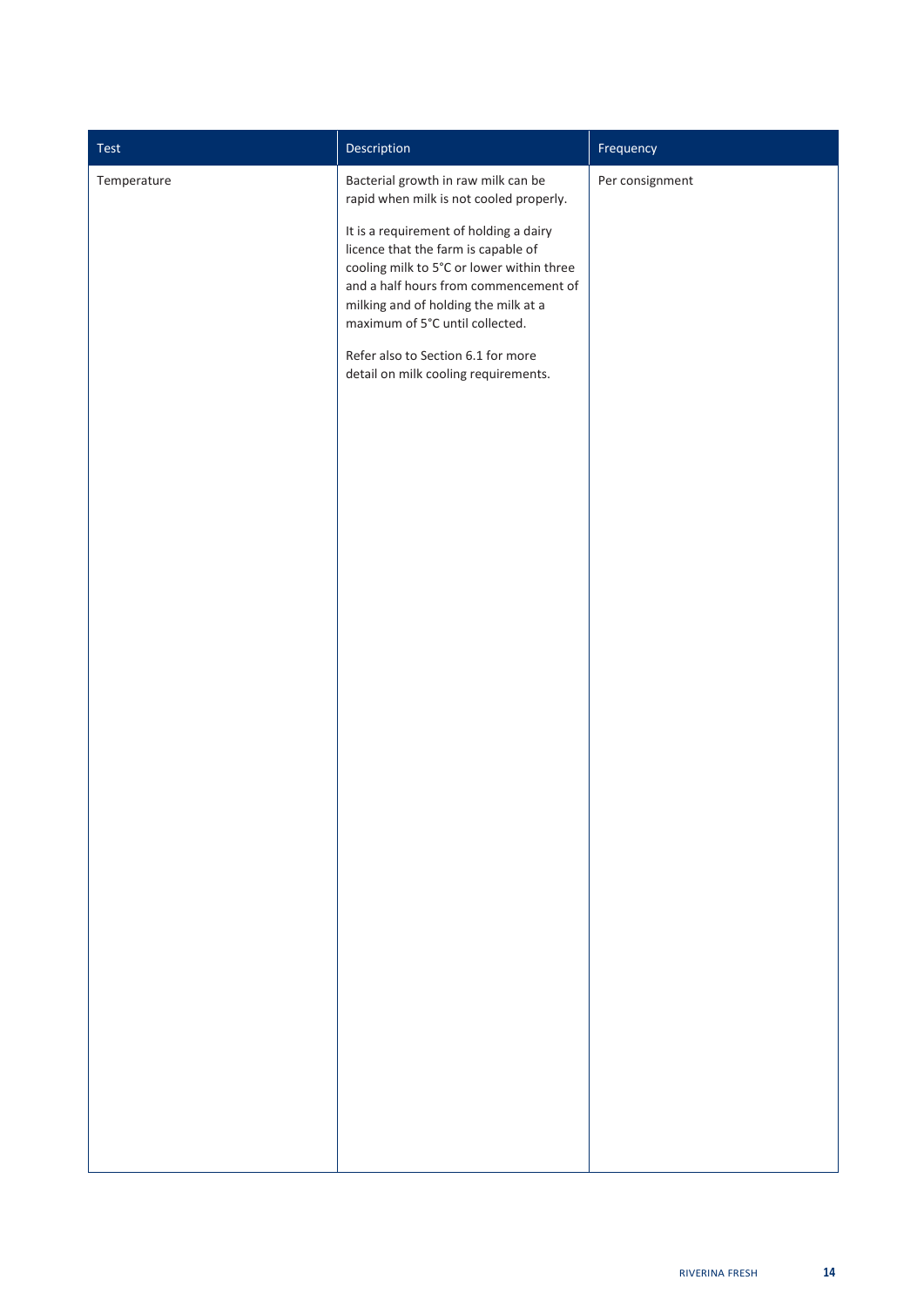| <b>Demerit Points</b>                                                                                                                                             | Note for suppliers                                                                                                                                                                                                                                                                                                                                                                                                                                                                                                                                                                                                                                                                                                                                                                                                                                                                                                                                                                                                                                                                                                                                                                                                                                                                                                                                                                                                                                                                                                                                                                                                                                                                                                                                                                                                                                                                                                                                                                                          |
|-------------------------------------------------------------------------------------------------------------------------------------------------------------------|-------------------------------------------------------------------------------------------------------------------------------------------------------------------------------------------------------------------------------------------------------------------------------------------------------------------------------------------------------------------------------------------------------------------------------------------------------------------------------------------------------------------------------------------------------------------------------------------------------------------------------------------------------------------------------------------------------------------------------------------------------------------------------------------------------------------------------------------------------------------------------------------------------------------------------------------------------------------------------------------------------------------------------------------------------------------------------------------------------------------------------------------------------------------------------------------------------------------------------------------------------------------------------------------------------------------------------------------------------------------------------------------------------------------------------------------------------------------------------------------------------------------------------------------------------------------------------------------------------------------------------------------------------------------------------------------------------------------------------------------------------------------------------------------------------------------------------------------------------------------------------------------------------------------------------------------------------------------------------------------------------------|
| Suppliers that<br>exceed these<br>requirements upon<br>collection will be<br>subject to Bactoscan<br>testing, if the milk is<br>deemed suitable for<br>collection | <b>Standard</b><br>A supplier must ensure accurate milking completion times ('end milking times') are recorded and clearly visible<br>to milk transport contractor upon collection, at all times (e.g. displayed on Farm Milking Completion Card).<br>Riverina Fresh will risk assess milk that is over 5 degrees Celsius at time of pick up against the Early Milk<br>Collection Index (EMCI).<br>The EMCI assessment will determine if the milk will be picked up based on the following criteria:<br>Temperature and volume of the milk being picked up<br>$\bullet$<br>Final temperature and volume of the milk once the tanker has been filled prior to the journey to Wagga<br>$\bullet$<br>Wagga<br>The duration from pickup of the 'hot milk' to unloading and chilling of the tanker.<br>$\bullet$<br>A calculation for pathogenic bacterial load based on historical Australian dairy industry data. The risk<br>$\bullet$<br>assessment tool (EMCI) is an Australian Standard and must be used by all milk processers with an EU<br>Eligibility export arrangement.                                                                                                                                                                                                                                                                                                                                                                                                                                                                                                                                                                                                                                                                                                                                                                                                                                                                                                                              |
|                                                                                                                                                                   | Notified Hot Temperature Milk (e.g. vat breakdowns or power failures)<br>Suppliers must notify Riverina Fresh of any suspected temperature problems.<br>Any milk that is outside the allowable temperature range (as set out in the Early Milk Collection Index) for<br>collection may be rejected.<br>Any rejected milk that is not collected must be disposed of by the supplier prior to the next collection. Suppliers<br>must not cool rejected milk for inclusion in a subsequent collection or mix it with any other milk.<br>If Riverina Fresh is notified of milk that will be outside the allowable temperature range in a timely and clear<br>manner prior to collection, the milk may be collected at Riverina Fresh's discretion but will be paid for even if it is<br>not collected.<br>If Riverina Fresh deems the supplier's milk suitable for collection, the milk may be subject to Bactoscan testing<br>and demerits applied accordingly. If milk is not collected, the payment will be based on the five-day rolling<br>average of fat and protein yields (calculated over the five days prior to the date the milk would have been<br>collected).<br>Suppliers who are outside the allowable temperature range may subsequently be placed on altered collection<br>schedules if this is likely to result in milk satisfying the collection criteria. The first incident in a rolling 12-month<br>period will incur no additional stop charges for the next 7 days. After 7 days (and for second and subsequent<br>incidents in a rolling 12-month period) extra stop charges (\$40.00 each) will apply as necessary.<br>If the problem has not been addressed within 14 days, Riverina Fresh reserves the right to suspend collection of<br>the supplier's milk unless an agreed plan of action is implemented, and the issue resolved to Riverina Fresh's<br>satisfaction.<br>Consideration may be given in circumstances outside the suppliers' control (e.g. severe weather event). |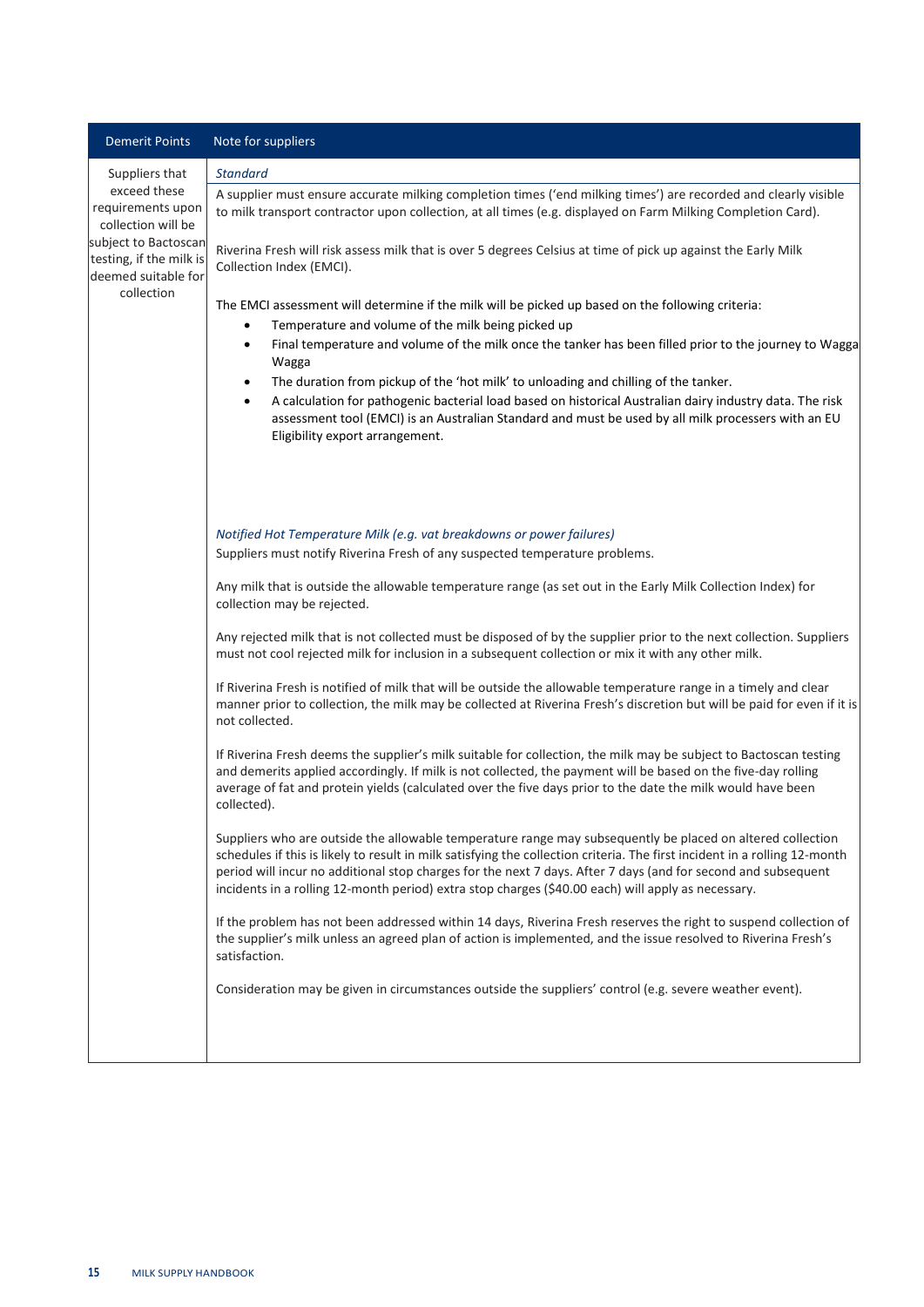| <b>Demerit Points</b> | Note for suppliers                                                                                                                                                                                                                                                                                                                                                                                                                                                                                                            |
|-----------------------|-------------------------------------------------------------------------------------------------------------------------------------------------------------------------------------------------------------------------------------------------------------------------------------------------------------------------------------------------------------------------------------------------------------------------------------------------------------------------------------------------------------------------------|
|                       | <b>Un-Notified Hot Temperature Milk</b><br>Any milk that is outside the allowable temperature range for collection (as set out in the standard) may be<br>rejected.                                                                                                                                                                                                                                                                                                                                                           |
|                       | Any rejected milk that is not collected must be disposed of by the supplier prior to the next collection. Suppliers<br>must not cool rejected milk for inclusion in a subsequent collection or mix it with any other milk.<br>Riverina Fresh will not pay for rejected milk if it is not notified in a timely and clear manner prior to collection. If<br>Riverina Fresh deems the supplier's milk suitable for collection, the consignment of milk may be subject to<br>Bactoscan testing, and demerits applied accordingly. |
|                       | Suppliers who have milk rejected due to milk being outside the allowable temperature range may subsequently<br>be placed on altered collection schedules if this is likely to result in milk satisfying the collection criteria. The<br>extra collection charges in these cases will be paid by the supplier.                                                                                                                                                                                                                 |
|                       | If a supplier fails to meet the allowable temperature range on more than three consignments within one month<br>(rolling), milk collection may be ceased unless an agreed plan of action is implemented, and the issue resolved to<br>Riverina Fresh's satisfaction.                                                                                                                                                                                                                                                          |
|                       | Consideration may be given in circumstances outside the suppliers' control (e.g. severe weather event).                                                                                                                                                                                                                                                                                                                                                                                                                       |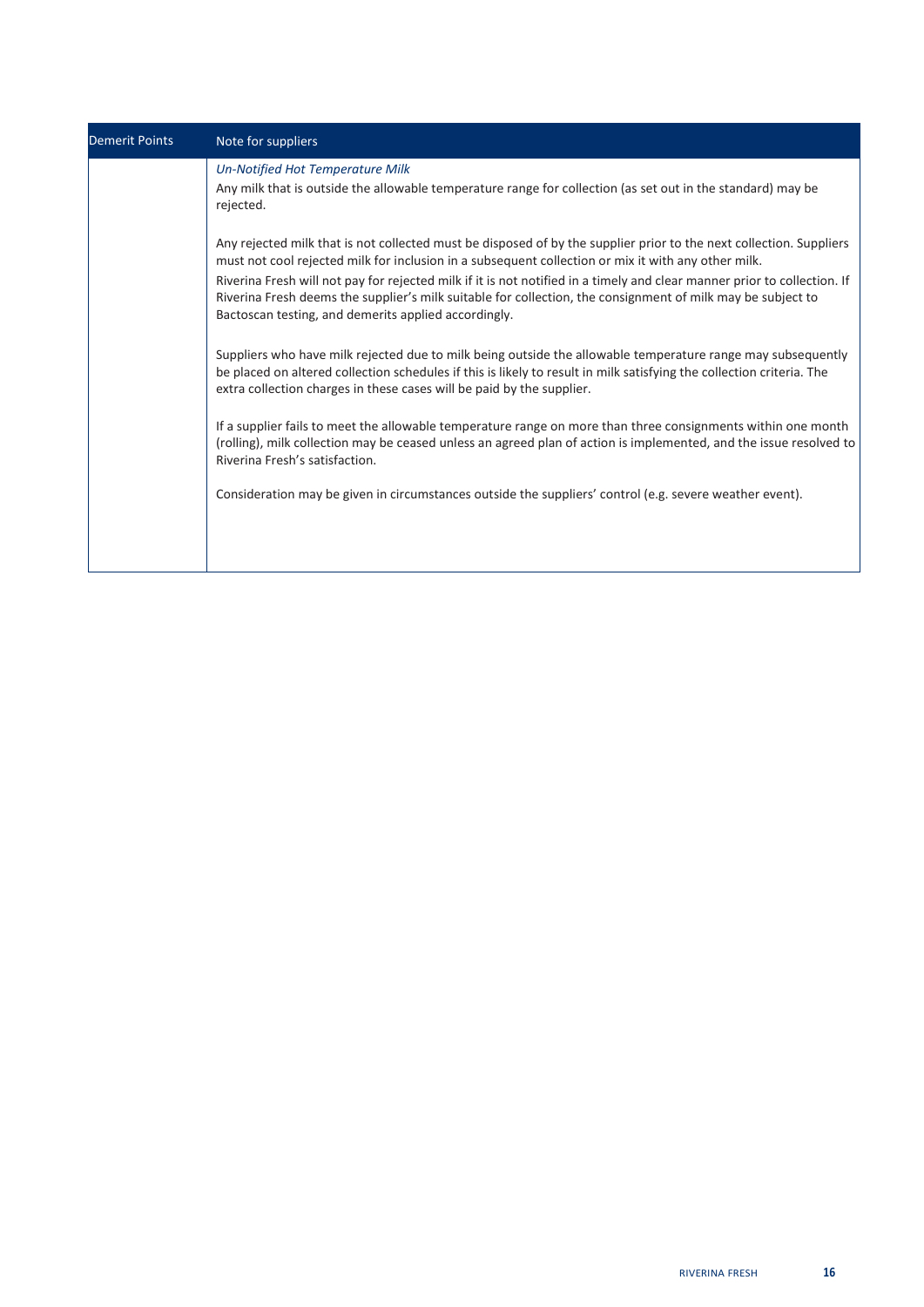| Description<br>Test<br>Frequency                                                                                                                                                                                                                                                                                                                                                                                                                                                                                                                                                                                                                                                                                                                                                            |                                               |
|---------------------------------------------------------------------------------------------------------------------------------------------------------------------------------------------------------------------------------------------------------------------------------------------------------------------------------------------------------------------------------------------------------------------------------------------------------------------------------------------------------------------------------------------------------------------------------------------------------------------------------------------------------------------------------------------------------------------------------------------------------------------------------------------|-----------------------------------------------|
| Inhibitory Substances (I.S.)<br>Inhibitory substances have a direct negative impact on<br>and other contaminants /<br>the dairy manufacturing process.<br>defects<br>All milk received by Riverina Fresh is assessed for<br>contamination and general fitness for purpose, including<br>testing for antibiotics or other inhibitory substances. Any<br>detected defects or contaminants will trigger trace back<br>processes to identify the supplier at the source of the<br>contamination.<br>Contaminants and defects may include, but are not<br>limited to:<br>• Microbiological growth to such an extent as to make<br>the milk unfit for processing<br>• Blood<br>• Agricultural chemicals<br>• Animal health treatments<br>• Antibiotics<br>• Chemical Contaminants (i.e. QAC, NPE) | Minimum of three per<br>month, taken randomly |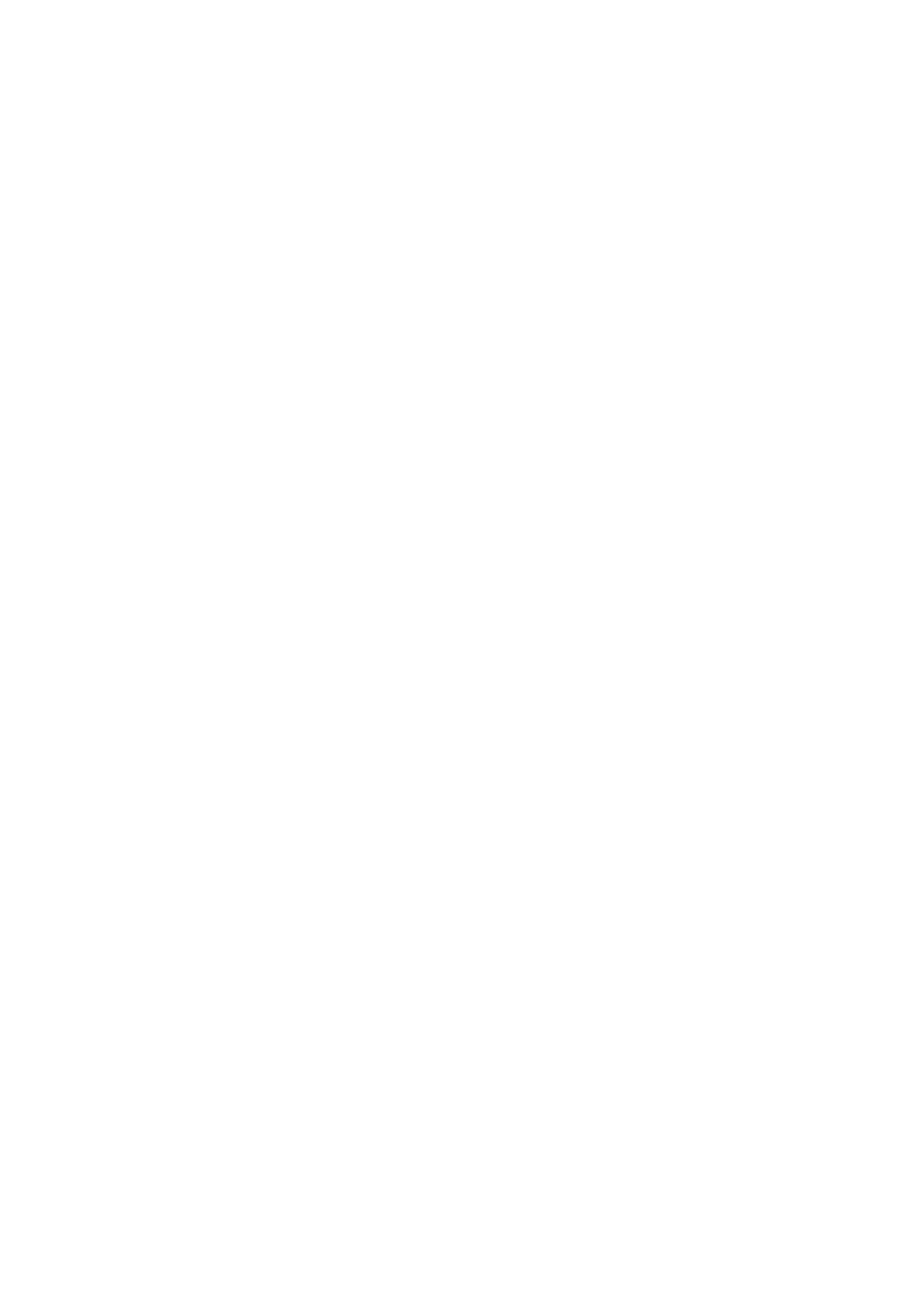| Standard | <b>Demerit Points</b>                             | Note for suppliers                                                                                                                                                                                                                                                                                                                                                                                                                                                                                      |
|----------|---------------------------------------------------|---------------------------------------------------------------------------------------------------------------------------------------------------------------------------------------------------------------------------------------------------------------------------------------------------------------------------------------------------------------------------------------------------------------------------------------------------------------------------------------------------------|
| Absent   | 0                                                 | Notified suspected Inhibitory Substance                                                                                                                                                                                                                                                                                                                                                                                                                                                                 |
| Present  | 32 points first breach<br>64 points second breach | Suppliers must notify the Milk Supply Manager and Riverina Fresh milk transport<br>contractor of any suspected problems prior to milk collection. Once notification<br>of a suspected problem is made to Riverina Fresh, the supplier will be advised<br>whether the milk is suitable for collection or requires testing before it can be                                                                                                                                                               |
|          | 128 points third and                              | cleared for collection.                                                                                                                                                                                                                                                                                                                                                                                                                                                                                 |
|          | further breaches                                  | Notification should be made to the Riverina Fresh Milk Supply Manager or milk<br>transport contractor immediately and before 8:30am for day time milk collection<br>and before 6:30pm for evening collection if possible.                                                                                                                                                                                                                                                                               |
|          |                                                   | The Riverina Fresh Milk Supply Manager will advise where any necessary milk<br>samples must be delivered, but it is the responsibility of the supplier to deliver<br>the milk samples.                                                                                                                                                                                                                                                                                                                  |
|          |                                                   | Suppliers must secure the vat to ensure that the suspect milk is not inadvertently<br>collected whilst awaiting test results / decisions by Riverina Fresh.                                                                                                                                                                                                                                                                                                                                             |
|          |                                                   | Milk that is contaminated with an inhibitory substance in a farm vat before<br>collection must be disposed of at the supplier's expense.                                                                                                                                                                                                                                                                                                                                                                |
|          |                                                   | Where proper notification is made as described above, compensation will<br>be made to suppliers for milk that is deemed unsuitable for collection and<br>subsequently disposed of. This compensation will be in the form of a credit<br>for the volume of milk disposed of, calculated at the five-day rolling<br>average fat and protein yields (over the five days prior to the date the milk<br>would have been collected).                                                                          |
|          |                                                   | No demerit points apply to the first notified incident in a rolling 12-month period.<br>Subsequent incidents will incur 12 demerit points.                                                                                                                                                                                                                                                                                                                                                              |
|          |                                                   | <b>Un-Notified Inhibitory Substance</b>                                                                                                                                                                                                                                                                                                                                                                                                                                                                 |
|          |                                                   | Demerit points will apply for contaminated milk where Riverina Fresh has not<br>been notified prior to milk collection of a suspected problem. Increasing demerit<br>points will be incurred for further occurrences of contamination within a rolling<br>12-month period.                                                                                                                                                                                                                              |
|          |                                                   | Contaminated milk could be identified as part of the driver's senses test, random<br>testing of farm milk samples, as a result of a trace back process or any other<br>method employed by Riverina Fresh.                                                                                                                                                                                                                                                                                               |
|          |                                                   | In addition, if further milk is added to a parcel of milk that has been rejected, the<br>total amount will be rejected. Compensation will not be made for any milk that is<br>added to a parcel of milk previously rejected, whether the original milk rejection<br>was the result of a notified or un-notified occurrence.                                                                                                                                                                             |
|          |                                                   | Suppliers with antibiotic residues or other inhibitory substances in their milk<br>will not have their milk collected again until the milk in the vat is shown to be<br>free from contamination. They will also be subject to ongoing testing on each<br>consignment of milk following the original detection, until the risk of further<br>contamination has been eliminated. Milk that is not collected due to ongoing<br>contamination after the initial un-notified detection will not be paid for. |
|          |                                                   | Demerit points will apply as outlined above.                                                                                                                                                                                                                                                                                                                                                                                                                                                            |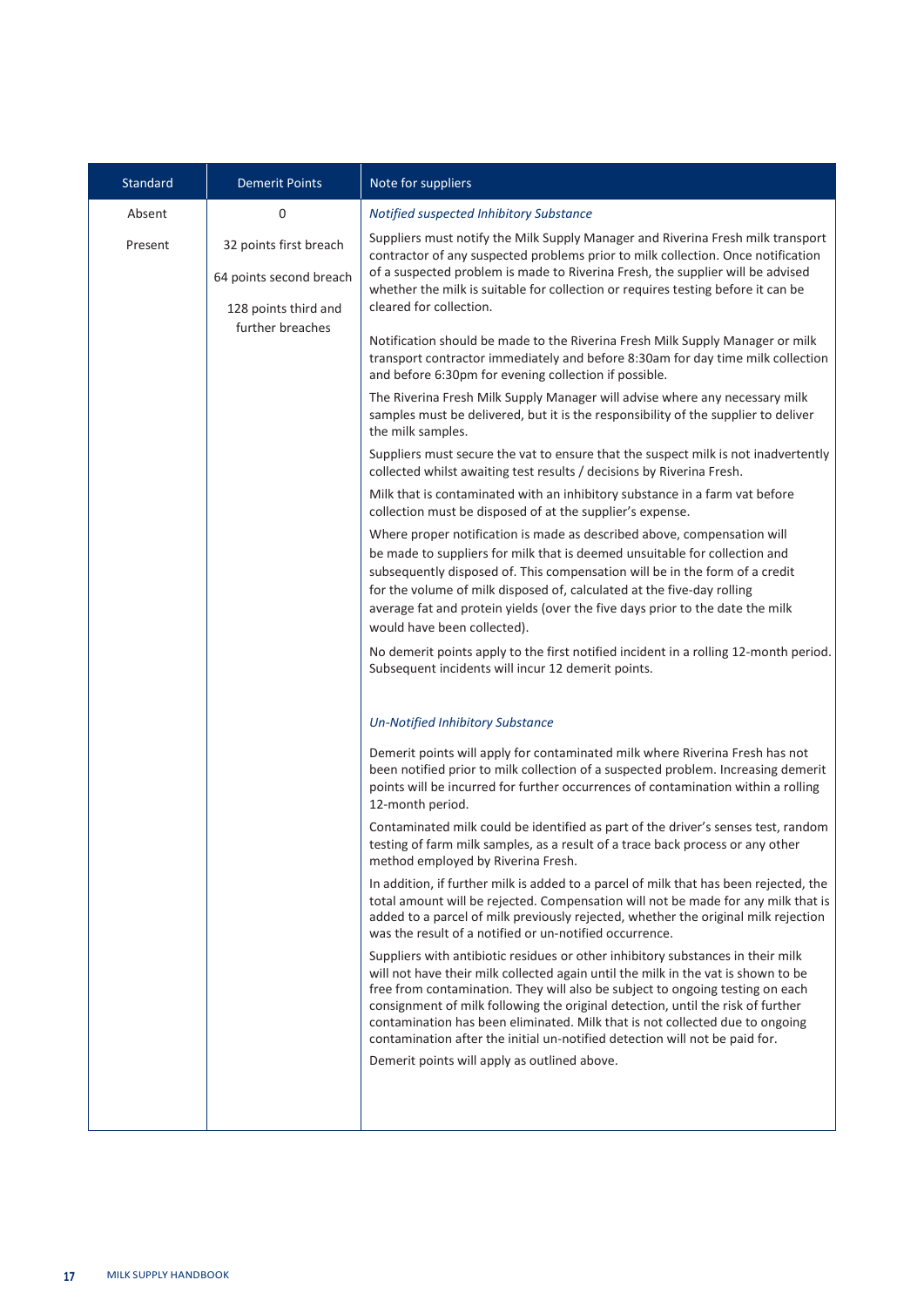| <b>Test</b> | Description                                                                                                                                                                                                       | Frequency                                         |
|-------------|-------------------------------------------------------------------------------------------------------------------------------------------------------------------------------------------------------------------|---------------------------------------------------|
| Colostrum   | Colostrum refers to the first milk produced after calving. The levels of<br>antibodies or blood proteins in colostrum are extremely high and as<br>such are unsuitable for manufacturing.                         | As required                                       |
|             | Colostrum can severely affect the heat stability of milk powders and<br>processing efficiencies of driers and evaporators. It also produces<br>an unacceptable colour and flavour in manufactured dairy products. |                                                   |
|             | Colostrum declines quickly after calving and the levels are generally<br>low enough to meet the standard of 0.3 per cent after the first eight<br>milking's (ten for heifers).                                    |                                                   |
|             | Refer also to Section 6.2 for more requirements on storage of colostrum.                                                                                                                                          |                                                   |
| Sediment    | The sediment test is an indicator of the amount of dirt or<br>foreign particulates in the milk.                                                                                                                   | Minimum of<br>one per<br>month, taken<br>randomly |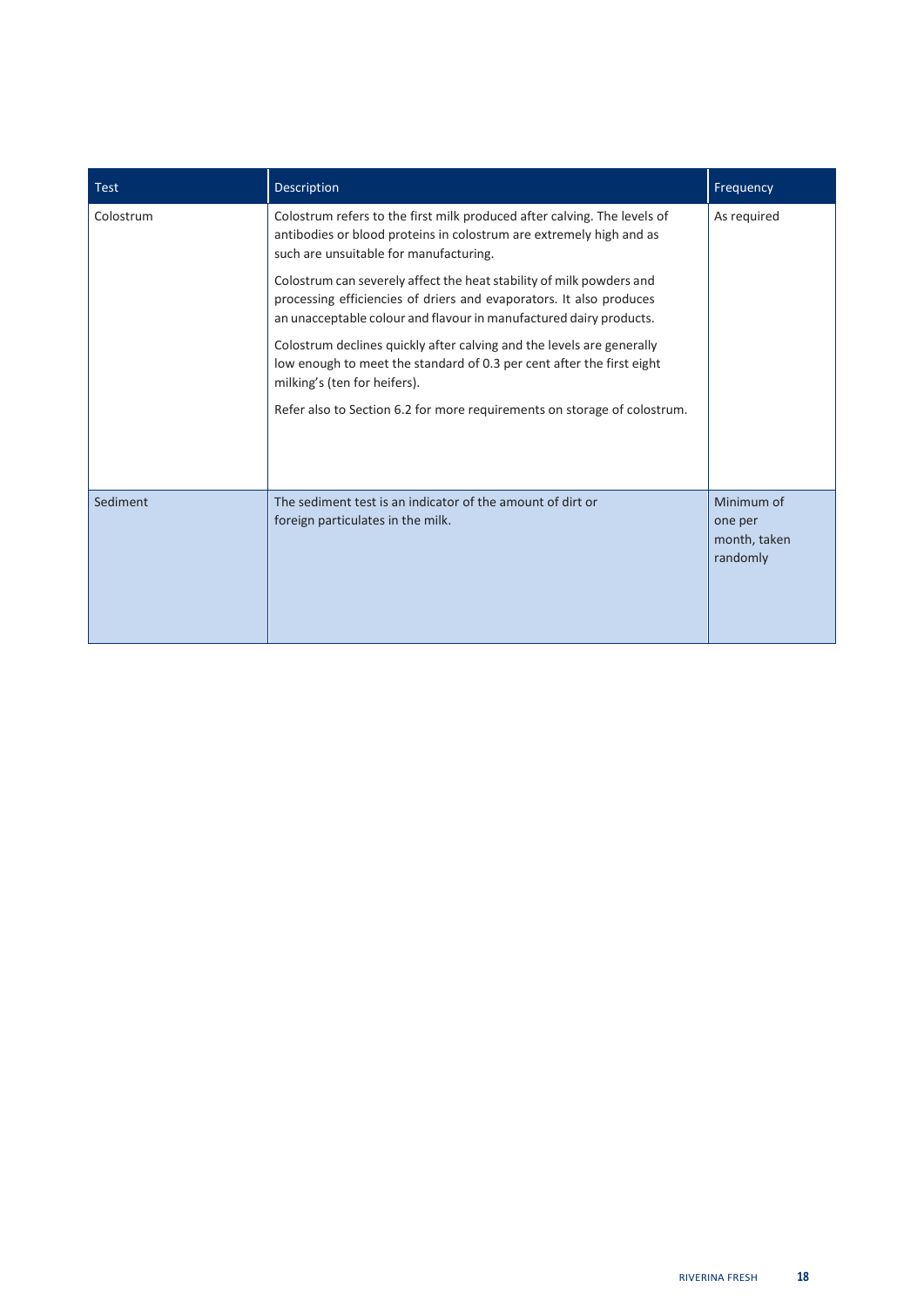| Standard          | <b>Demerit Points</b> | Note for suppliers                                                                                                                                                                                                                                                                                                                                                |
|-------------------|-----------------------|-------------------------------------------------------------------------------------------------------------------------------------------------------------------------------------------------------------------------------------------------------------------------------------------------------------------------------------------------------------------|
| $0 - 0.3%$        | 0                     | Colostrum must be kept segregated from the milk that is supplied to Riverina Fresh. It                                                                                                                                                                                                                                                                            |
| greater than 0.3% | 6                     | must be clearly identified as colostrum to avoid being collected by the tanker driver.<br>Outlets on colostrum vats should also be covered in such a way that accidental<br>collection is not possible. Refer to Section 6.2 for more details.                                                                                                                    |
|                   |                       | Tests for colostrum will be performed at the discretion of Riverina Fresh but will<br>typically be in the first two months after recommencement of supply following each dry<br>period.                                                                                                                                                                           |
|                   |                       | If a supplier's test result shows detectable levels of colostrum, follow-up testing may<br>commence from the next consignment after the supplier has been notified of the test<br>result. Follow-up testing may continue on each consignment of milk until three<br>consecutive test results below 0.3 per cent are achieved.                                     |
|                   |                       | You will receive one advisory test per testing cycle (no demerit points applied).                                                                                                                                                                                                                                                                                 |
|                   |                       | Demerit points will apply after the first test.                                                                                                                                                                                                                                                                                                                   |
|                   |                       |                                                                                                                                                                                                                                                                                                                                                                   |
| Absent            | $\Omega$              | If a test result shows detectable sediment, follow-up testing may commence from the                                                                                                                                                                                                                                                                               |
| Present           | 6                     | next consignment after the supplier has been notified of the test result. Follow-up<br>testing may continue on each consignment of milk until three consecutive test results<br>with no detectable sediment are achieved.<br>You will receive one advisory test per testing cycle (no demerit points applied).<br>Demerit points will apply after the first test. |
|                   |                       |                                                                                                                                                                                                                                                                                                                                                                   |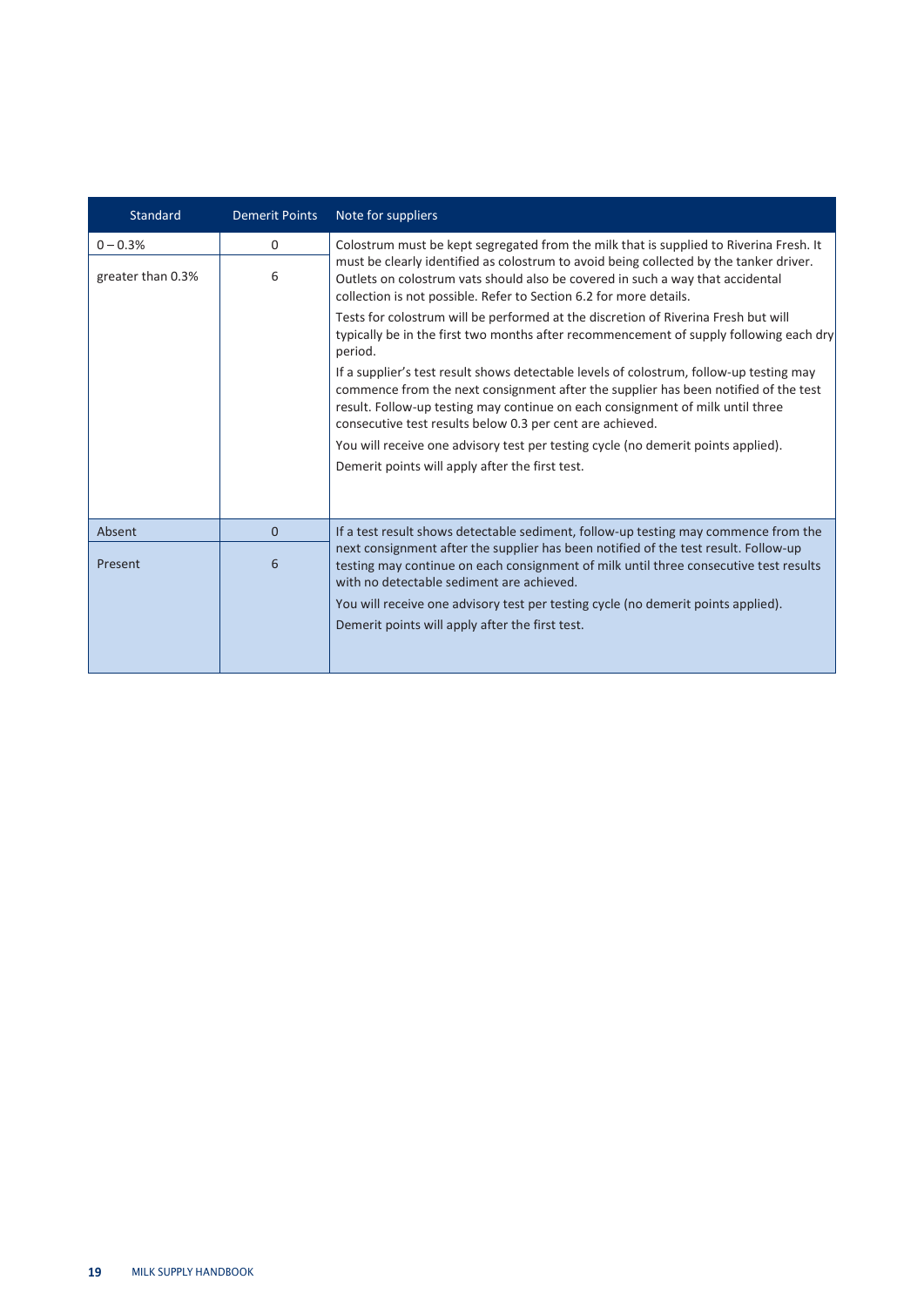<span id="page-25-0"></span>

*Riverina Fresh or its representatives or agents will collect milk on-farm and transport it to a dairy manufacturing site or the site of a customer. Suppliers have an important role in ensuring milk collection can occur safely and efficiently.*

#### <span id="page-25-1"></span>5.1 GENERAL REQUIREMENTS

All suppliers must adhere to the following on-farm requirements:

- Access to the dairy must be unrestricted and free from hazards;
- A supplier's dairy must be located where there is the least likelihood of airborne contamination or strong odours affecting the milk quality;
- The milk collection and storage areas must be kept clean at all times;
- There must be unrestricted all-weather access to the dairy and access to vat outlets must be unrestricted and in reach of standard tanker hoses;
- Light switches must be readily accessible, and lighting must be adequate for both day and night collections;
- The maximum number of vats per farm from which milk will be collected is three;
- Tanker drivers will activate the supplier's vat cleaning systems if it is safe to do so. Suppliers are responsible for providing clear written instructions, maintaining detergents, and ensuring that all equipment required for the tanker driver to undertake their duties are easily accessible;
- Suppliers are to confirm milk collection frequency and scheduling requirements with the Milk Supply Manager or milk transport contractor e.g. twice daily, daily and every second day (skip a day).
- Riverina Fresh or the milk transport contractor may amend or vary a supplier's milk collection schedule upon provision of prior notice to such supplier. Supplier may also seek to amend or vary its milk collection schedule in consultation with Riverina Fresh; and
- Prior to a new supplier commencing supply, Riverina Fresh's personnel, representatives or agents, will conduct a Health & Safety inspection of the dairy, immediate environment and access roads to confirm that the areas allow safe access and are free from hazards, and current suppliers may be subject to periodic reviews throughout the contract period.

#### <span id="page-25-2"></span>5.2 COLLECTION ARRANGEMENTS

At the beginning of each contract period or season, suppliers must advise Riverina Fresh of the date they will resume milking to assist with milk collection scheduling.

Notification of any changes in collection arrangements should be made 48 hours before milk is put into the supplier's vat. This can be done by contacting the milk transport contractor or the Riverina Fresh Milk Supply Manager.

## <span id="page-25-3"></span>5.3 TIME AND FREQUENCY OF COLLECTION

If a supplier's milking pattern varies from the typical twice a day milking cycle (e.g. moving from twice a day milking to once a day or 18-hour milking) please notify the milk transport contractor or Riverina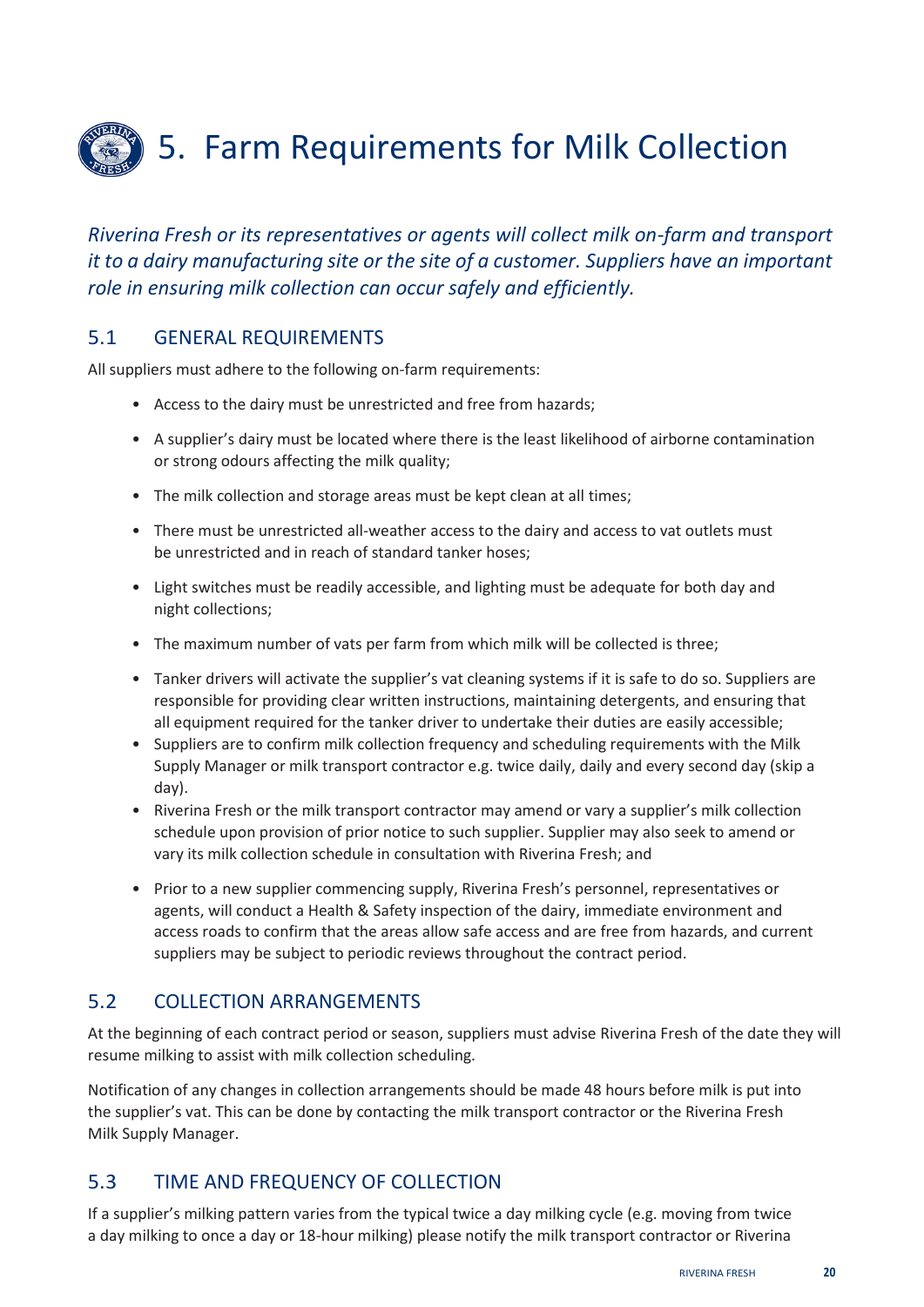Fresh Milk Supply Manager with your milking times, so that Riverina Fresh can try to accommodate your milking pattern, while still ensuring optimal milk collection scheduling.

Using their milk completion card, a supplier must ensure accurate milking completion times are recorded and clearly visible to milk transport upon collection, at all times (refer to Section 4.7 for further details). If this is not available or visible, your milk may not be collected.

Collection windows for the milk transport contractor are 8 a.m. to 4 p.m. for day pick-up and 6 p.m. to 4 a.m. for night pick-up (suppliers may be asked if they are able to accommodate an earlier pick-up from 7.30 a.m.).

Please notify the milk transport contractor or Riverina Fresh Milk Supply Manager if at any stage during the contract period your milk volume to be collected or milking completion times vary significantly from normal.

Riverina Fresh will monitor milk volume and reserves the right to schedule milk collection from your farm to ensure optimal milk collection and lowest milk collection costs.

#### <span id="page-26-0"></span>5.4 SPECIAL COLLECTION REQUESTS

If a supplier requires a special collection in order to ensure the supplier's vat is empty for a specific purpose (e.g. maintenance of the vat or refrigeration equipment or a visual inspection for milk quality purposes), Riverina Fresh will endeavour to accommodate this request. While every reasonable effort will be made to accommodate special collection requests, Riverina Fresh does not guarantee it will be able to do so.

Suppliers should call the milk transport contractor or Riverina Fresh Milk Supply Manager as early as possible if they need a special collection for these purposes.

#### <span id="page-26-1"></span>5.5 SUSPENSION OF COLLECTION

In some instances, it may be necessary for Riverina Fresh to suspend the collection of milk from a supplier for the following reasons:

- Riverina Fresh reasonably suspects a supplier's milk is unsafe.
- Riverina Fresh identifies potential hazards on a supplier's farm which could cause injury to Riverina Fresh's employees, contractors, advisors or agents.
- Riverina Fresh reasonably suspects a supplier fails to comply with relevant obligations under federal, state or local government regulations.
- Riverina Fresh reasonably suspects a supplier has failed to comply with any requirements as outlined in Riverina Fresh's Total Farm Dairy Diary and sufficient corrective action has not been implemented within the agreed timeframe.
- A supplier's milk consistently fails to meet the quality standards outlined in Section 4.7 of this handbook.
- A supplier has more than six months in a rolling 12 month with quality penalty points in excess of 95 per month.
- A supplier has failed (in Riverina Fresh's opinion) to undertake sufficient corrective action to address milk quality issues.
- Riverina Fresh reasonably suspects a supplier has significant animal health or welfare issues concerning its milking herd.
- A supplier does not meet the requirements for supply as outlined in Section 3.8 of this handbook.
- A supplier misleads (by act or omission) or makes false representations to Riverina Fresh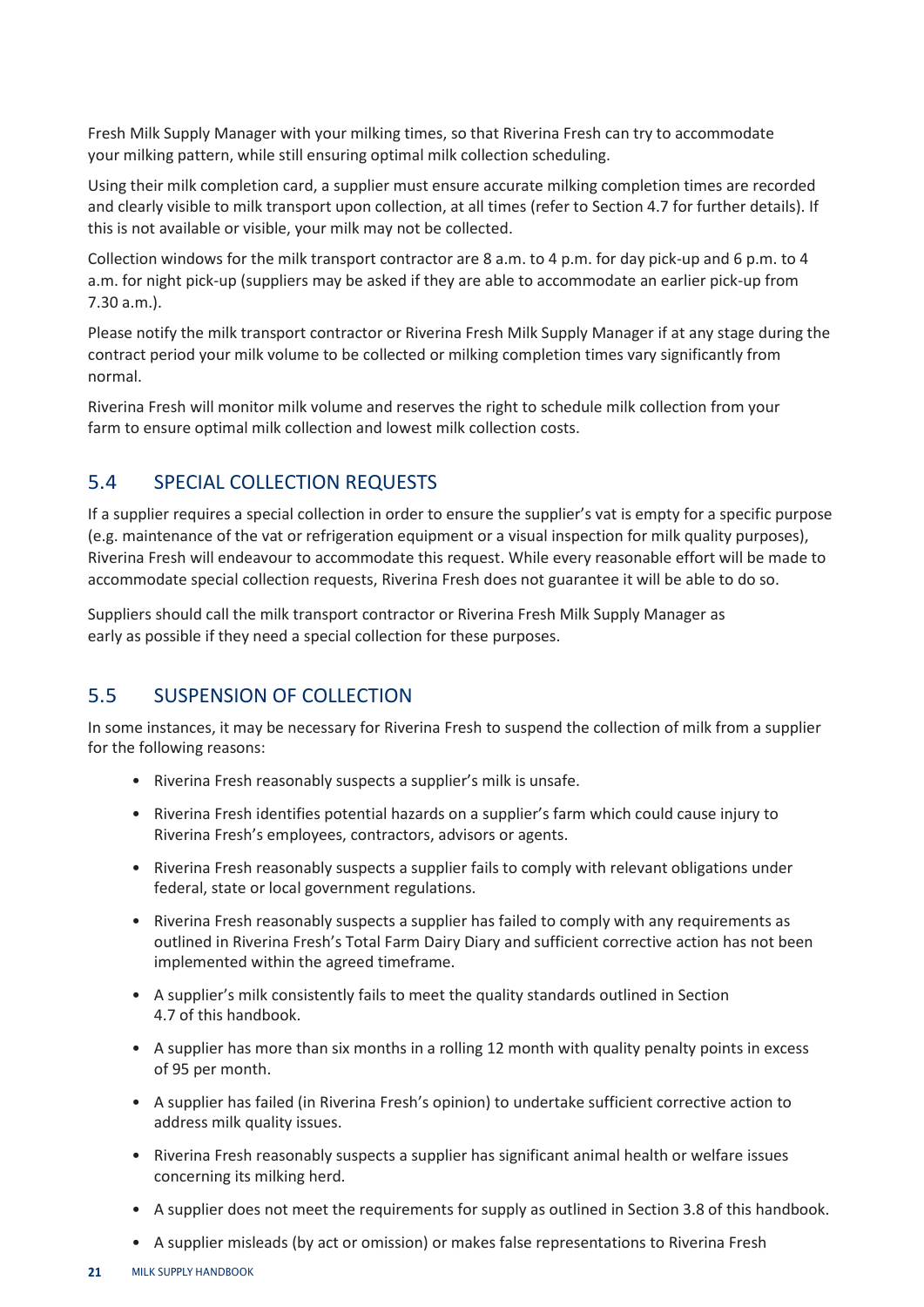concerning the milk supply relationship.

• A supplier does not meet the "Terms and Conditions" outlined in the Appendix to this handbook, or any other term or condition of any agreement between the supplier and Riverina Fresh concerning milk supplied to Riverina Fresh.

#### <span id="page-27-0"></span>5.6 ACCESS TO PROPERTY

Suppliers are required to allow Riverina Fresh's Milk Supply Manager, agents or representatives access to their farm and dairy. This allows Riverina Fresh to monitor the supply of milk to Riverina Fresh and to check compliance with any of the requirements outlined in this handbook.

Wherever possible, Riverina Fresh will notify a supplier directly, through their sharefarmer or a delegated contact, in advance of any visit other than normal scheduled milk collection times.

#### <span id="page-27-1"></span>5.7 TANKER ACCESS

It is the responsibility of each supplier to provide safe farm access to Riverina Fresh's milk transport contractor, Milk Supply Manager, agents or representatives.

As a supplier, you should meet the following standards for milk tanker access:

- Have a sign at the entrance to the dairy road, showing the supply number of your farm, that is clearly visible from the public road, from both directions, and keep the sign clean and free from obstruction. Riverina Fresh will provide the sign. On cessation of supply, the sign will be removed by Riverina Fresh;
- Provide a splayed entrance which complies with the rules in the local authority plan and is accessible by a truck and trailer without the vehicle having to cross the centre of the road when turning left into a farm road;
- Provide clear, all-weather road access from the farm entrance to the dairy, suitable for a milk tanker travelling at reasonable speed;
- Maintain a clear access from the road to your dairy at all times;
- Keep roads free from obstructions at all times (e.g. corrugations, potholes, trees, excessive mud, overhanging or fallen branches, buildings, vehicles, irrigators, implements and stock);
- Any cattle crossing a road or race within 45 meters of the farm dairy or the start of the tanker loop must cross on a suitable surface to ensure it can be kept clean and well maintained;
- Roads must have a clearance of 4.25 metres, with one clear metre on each side of the road; have a 200 mm crown and drainage either side of the road; be fenced off and kept clean and well maintained;
- Roads must not be used as stock tracks or holding yards;
- Ensure that if your roadway is longer than 1 km, a milk tanker can safely maintain a speed of up to 50 km/hour;
- Ensure that if your roadway is shorter than 1 km, a milk tanker can safely maintain a speed of up to 25 km/hour;
- Ensure roads do not have corners which are so sharp that a milk tanker cannot corner safely;
- Ensure effluent from roadway crossings drains into your farm's effluent disposal system;
- Ensure irrigators are not over the tanker road during collection windows (day and night);
- Make every effort to ensure milk tankers do not need to reverse on farm;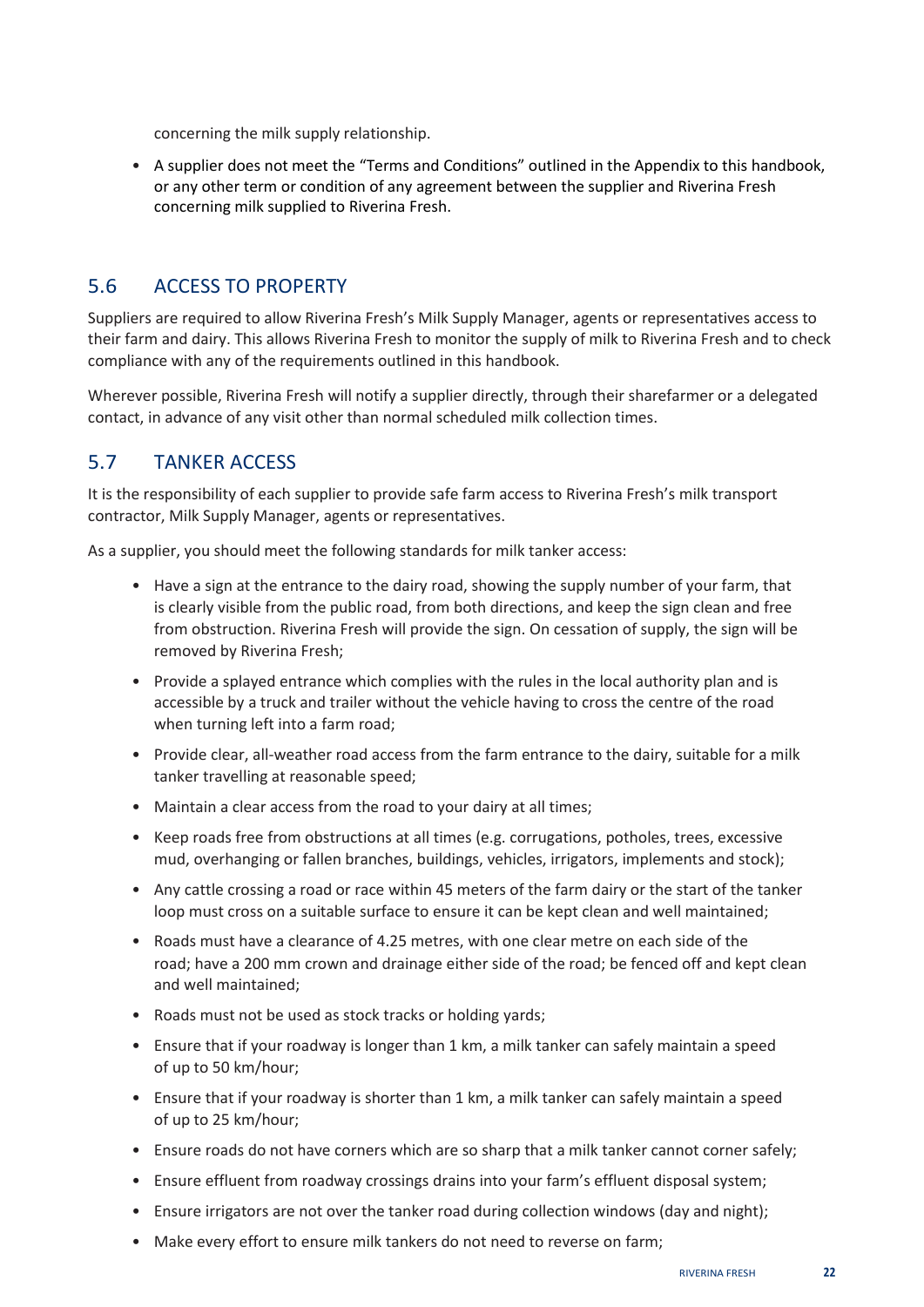- When a new cattle pit is installed on a tanker roadway, ensure it has no less than 4.5 metres of usable width; and
- Ensure bridges or crossings are the same width as the road, preferably on a straight section of road and allow safe crossing by a fully laden milk tanker travelling at a reasonable speed. They must be built and maintained so that the milk tanker meets all legal requirements in using and maintaining the bridge or crossing by an appropriately qualified engineer verifying that the bridge or crossing may be used safely by a fully laden milk tanker.

Please note: if an event occurs which Riverina Fresh or its representatives or agents believe will affect the safety of a bridge or crossing, you must comply with requests from Riverina Fresh to have the bridge or crossing inspected by an appropriately qualified engineer. Riverina Fresh may refuse to use the bridge or crossing until a certificate has been issued by an appropriately qualified engineer verifying that the bridge or crossing may be used safely by a fully laden milk tanker.

For more specific advice about individual farms, suppliers can contact the milk transport contractor.

## <span id="page-28-0"></span>5.8 SAFETY

A farm hazard is any on-farm situation that may put at risk the health and safety of farm operators or Riverina Fresh's employees, contractors, representatives or agents, or the quality of the milk being collected.

As a supplier you must ensure that:

- the areas of your farm where Riverina Fresh employees, contractors, representatives or agents enter, cross or work meet the requirements of the relevant laws and regulations;
- you and other people working on your farm do not do anything that could put a Riverina Fresh employee, contractor, representative or agent at risk;
- if removal of asbestos or asbestos containing material is scheduled to take place in the immediate vicinity of the dairy or dairy access roads, Riverina Fresh is given prior notice of this activity. At Riverina Fresh's discretion, suspension of milk collection for the duration of the removal activity may occur;
- if any structural work in the dairy is likely to expose or change the status of asbestos, or asbestos containing material, you must notify Riverina Fresh before this work takes place;
- you record and control potential hazards as part of a hazard management system and advise Riverina Fresh's employees, contractors, representatives or agents of the location of any hazard that they may be exposed to;
- you remove hazards which may block or interfere with milk tanker access or the ability to collect your milk;
- the area immediately in front of the milk vat is clear of obstacles and trip hazards (e.g. stones, holes, uneven surfaces, equipment) that may obstruct or injure the milk tanker driver, both day and night; and
- all family members, employees or visitors are aware of the potential hazards when a milk tanker is collecting milk from your farm. The safety of everyone on your farm is the highest priority and it is important they are aware of the potential hazards and keep clear of the road when a milk tanker is on your farm.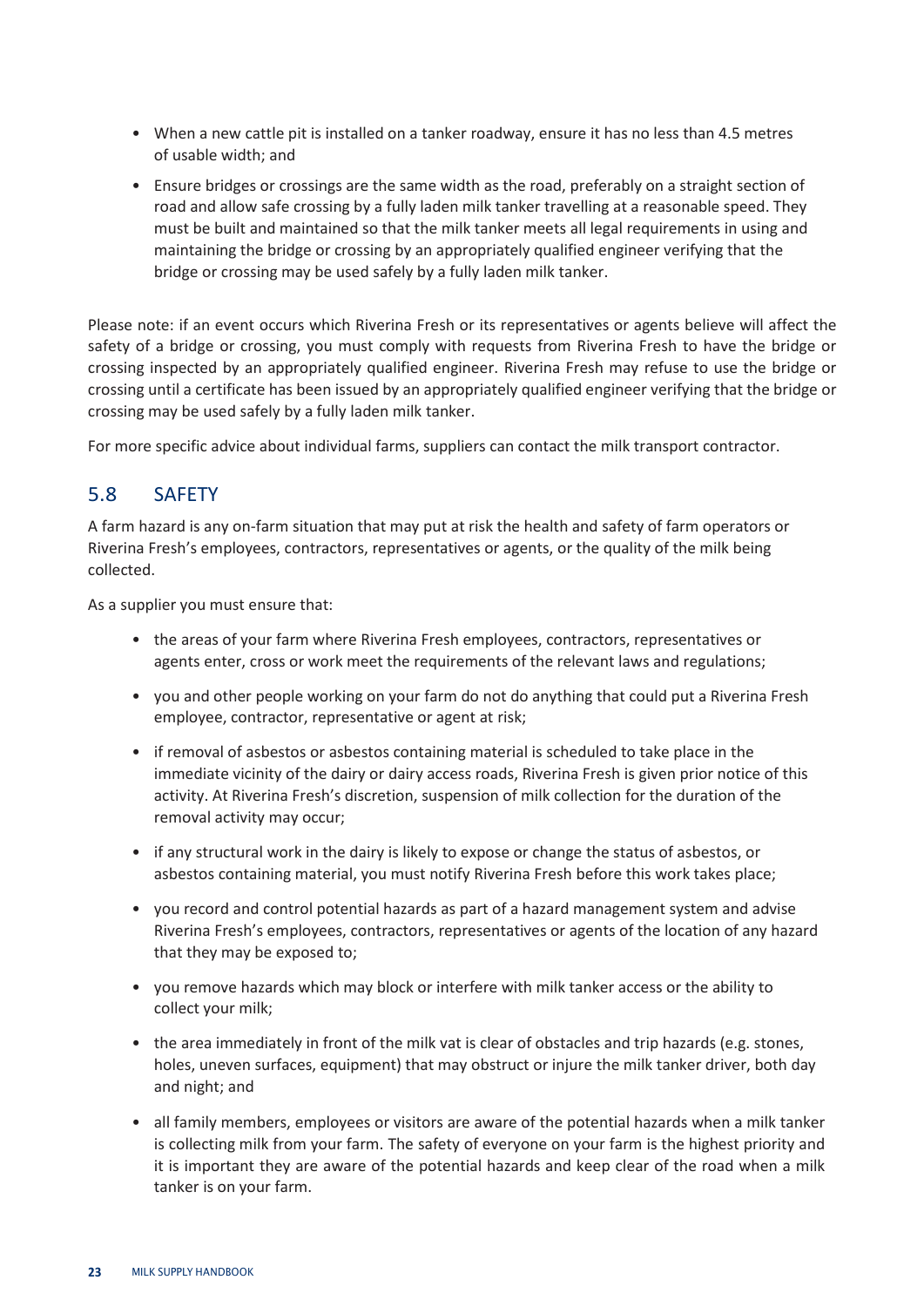Riverina Fresh has a responsibility:

- where a potential farm hazard has been identified, to provide notice in writing to the supplier requesting that the problem be rectified. Failure to rectify the problem may result in Riverina Fresh ceasing to collect milk until the hazard has been eliminated to Riverina Fresh's satisfaction; and
- to provide safe working conditions for its employees, contractors, representatives and agents.

If you believe Riverina Fresh is not following its safety rules when a Riverina Fresh employee, contractor, representative or agent is on your farm, please advise the Riverina Fresh Milk Supply Manager or Chief Executive Officer.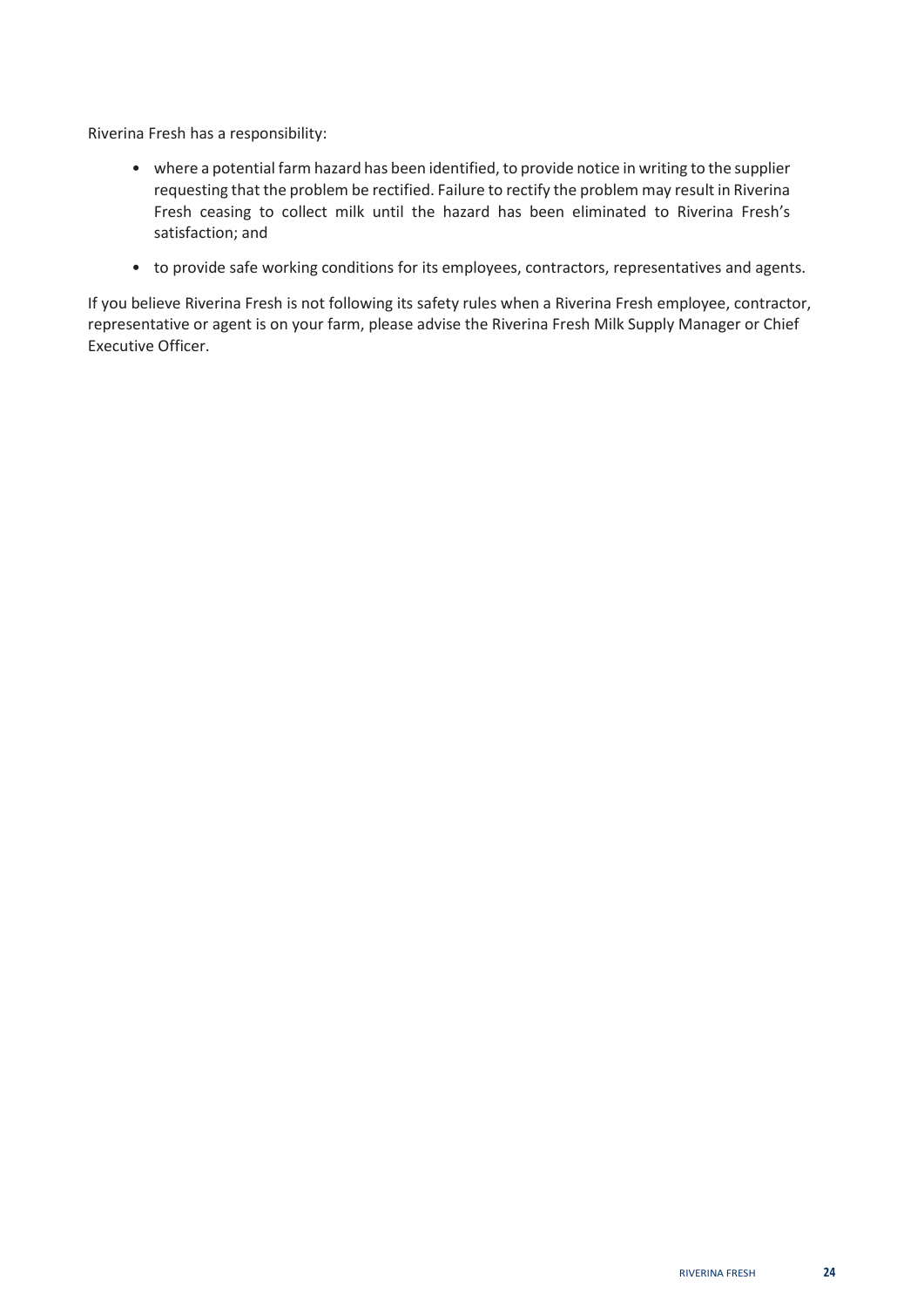<span id="page-30-0"></span>

*Correct milk storage and refrigeration is critical to ensuring suppliers provide Riverina Fresh with the highest quality milk possible. The following Section outlines the standards Riverina Fresh requires of its suppliers with regard to storage and refrigeration.*

#### <span id="page-30-1"></span>6.1 STORAGE AND REFRIGERATION OPERATIONS

As a supplier, you must:

- provide and maintain a vat and refrigeration unit that is suitable for the safe, secure storage and cooling of your daily milk volumes;
- comply with Australian Standard 1187-1996 'Farm milk cooling and storage systems';
- ensure the on-farm cooling system is capable of cooling milk to 5°C within three and a half hours of the commencement of milking;
- be aware that if your milk exceeds the allowable temperature ranges described in Section 4.7 of this handbook, the milk tanker driver may not collect the milk;
- ensure accurate milking completion times are recorded and clearly visible to milk transport upon collection, at all times (e.g. displayed on a Farm Milking Completion Card);
- check the temperature of milk left in the vat from a previous milking before you start the next milking;
- check the temperature after each milking to ensure the on-farm cooling system is working effectively; and
- keep records of temperature management within your Total Farm Food Safety Program.

Riverina Fresh offers a "Milk Cooling Equipment Purchase Incentive" to assist suppliers with improving their daily milk cooling capacity. Details of this incentive are outlined in Section 10.3.

## <span id="page-30-2"></span>6.2 STORAGE OF COLOSTRUM

Riverina Fresh does not collect colostrum or any other material intended for feeding calves. As a supplier, you must:

- keep colostrum segregated from the milk supplied to Riverina Fresh; and
- clearly label vats used to store milk or colostrum intended for feeding calves as 'Not for collection'. This label must be positioned directly above the outlet valve on the vat and can be removed when the vat is no longer used to store milk or colostrum intended for feeding calves.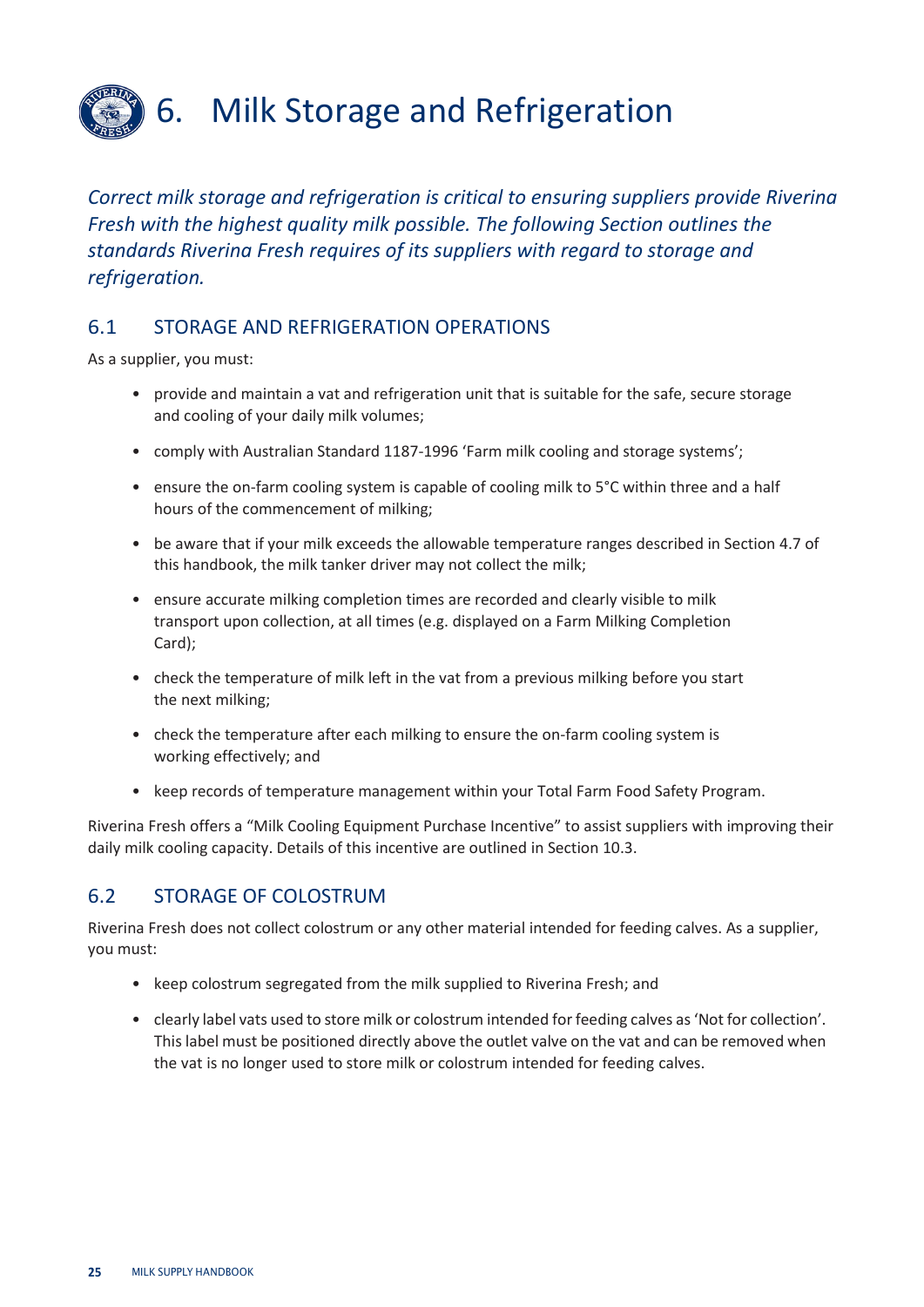

# <span id="page-31-0"></span>7. Sustainability and Environment

*Riverina Fresh is committed to fostering sustainable environmental practices across its business activities and recognises that dairy farming has a substantial role to play in stewarding the natural environment for the next generation. The careful management of soil, water and biodiversity will ensure that the dairy industry can continue to operate sustainably and profitably long into the future.*

#### <span id="page-31-1"></span>7.1 ENVIRONMENTAL MANAGEMENT AND REGULATION

In relation to on-farm sustainability and environmental practices, suppliers must be aware of their obligations under Federal, State and local government laws and regulations.

It is the responsibility of individual suppliers to comply with their obligations under these laws and regulations.

Riverina Fresh reserves the right to suspend or cancel its relationship with any supplier if Riverina Fresh reasonably concludes that the supplier's on-farm environmental management practices are in breach of any applicable environmental law or regulation.

## <span id="page-31-2"></span>7.2 DAIRY EFFLUENT MANAGEMENT

Riverina Fresh has committed to support on-farm programs that focus on compliance and the development and implementation of sound nutrient management practices.

Each supplier must ensure that their on-farm effluent management system (e.g. shed, feed pad or underpass) complies with the legislative requirements applicable in the local area, council, region or state.

Riverina Fresh suppliers will be encouraged to adopt best practice in farm nutrient management through the development of farm nutrient budgets and the implementation of Nutrient Management Plans.

Suppliers must also meet the requirements of Riverina Fresh's Total Farm Food Safety Program (or an alternative approved Food Safety Program).

#### <span id="page-31-3"></span>7.3 WATERWAY PROTECTION AND RIPARIAN PLANTING

A riparian zone (or area) is the interface between the land and a river, stream, or wetland. These riparian zones are instrumental in maintaining water quality through the attenuation of both surface run-off and water running into the waterway from subsurface or groundwater flows. Vegetative growth in these zones also slows water flow, thereby reducing erosion and increasing biodiversity through the provision of habitat for native fauna and flora.

Access to waterways by stock is known to be a significant contributor to the degradation of riparian zones and water quality, causing land erosion through damage to the stream or river banks. It is also a major source of faecal contamination.

Riverina Fresh suppliers are encouraged to fence waterways (to exclude stock), install appropriate stock crossings and plant the exclusion zones with native flora.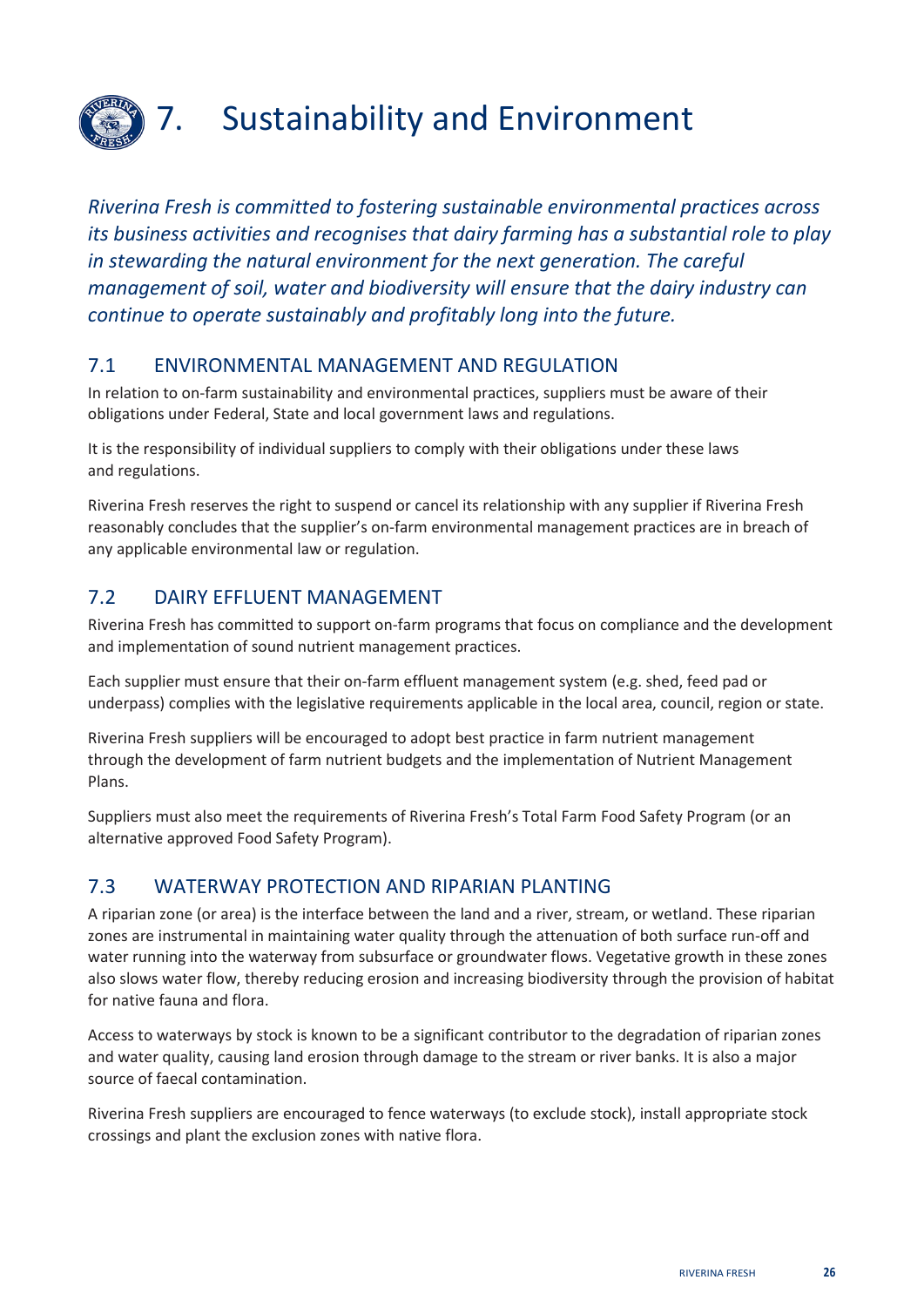

## <span id="page-32-0"></span>8. Animal Health and Welfare

*Good animal health and welfare is central to successful and sustainable dairy farming. Moreover, consumers and customers are increasingly interested in knowing that a high standard of animal welfare is maintained throughout the supply chain of products they purchase.*

#### <span id="page-32-1"></span>8.1 INDUSTRY STANDARDS

Riverina Fresh believes that well cared for cows produce the best milk. We have zero tolerance for poor animal welfare practices or animal cruelty.

All suppliers must ensure that they are familiar and fully compliant with relevant animal welfare standards, including the Australian Animal Welfare Standards and Guidelines for Cattle and the Land Transport Standards and Guidelines. Suppliers must also be aware of and compliant with any relevant State specific laws.

The statements below outline the expectations of Riverina Fresh regarding a number of priority industry animal welfare issues.

**Calf management:** It is the strong preference of Riverina Fresh that whenever possible, bobby calves are raised on farm or sent to a calf rearing facility. Like all animals on farm, calves must be managed in a manner that meets or exceeds agreed industry practices and is consistent with relevant animal welfare standards. Information on how to ensure the best care for calves can be found on the Dairy Australia website and included in the Dairy Australia Rearing Healthy Calves manual.

**Calf transport:** The transport of calves for sale or slaughter must be done in line with all relevant industry standards and practices. Farmers must ensure bobby calves transported for sale or slaughter are:

- At least five days old (unless consigned direct to a calf rearing farm);
- Fit and healthy;
- Adequately fed within six hours prior to transport; and
- Free from antibiotic residues.

**Tail Docking:** Tail docking is prohibited unless under veterinary advice, only to treat injury or disease.

**Disbudding:** Whenever possible, suppliers should seek to disbud calves' horns rather than dehorning cattle when they are older. Dairy Australia advises that disbudding is best performed when calves are two to six weeks of age.

**Pain Relief:** All painful procedures on animals of any age should be accompanied by the use of an anesthetic or analgesic to reduce pain suffered by the animal during the procedure.

**Lameness:** Suppliers should seek to minimise lameness through adoption of practices for prevention, early detection and effective treatment on-farm.

**Induction:** No suppliers will engage in routine induction.

More information on animal welfare standards and practices can be found in the Total Farm Dairy Diary or obtained from Dairy Australia.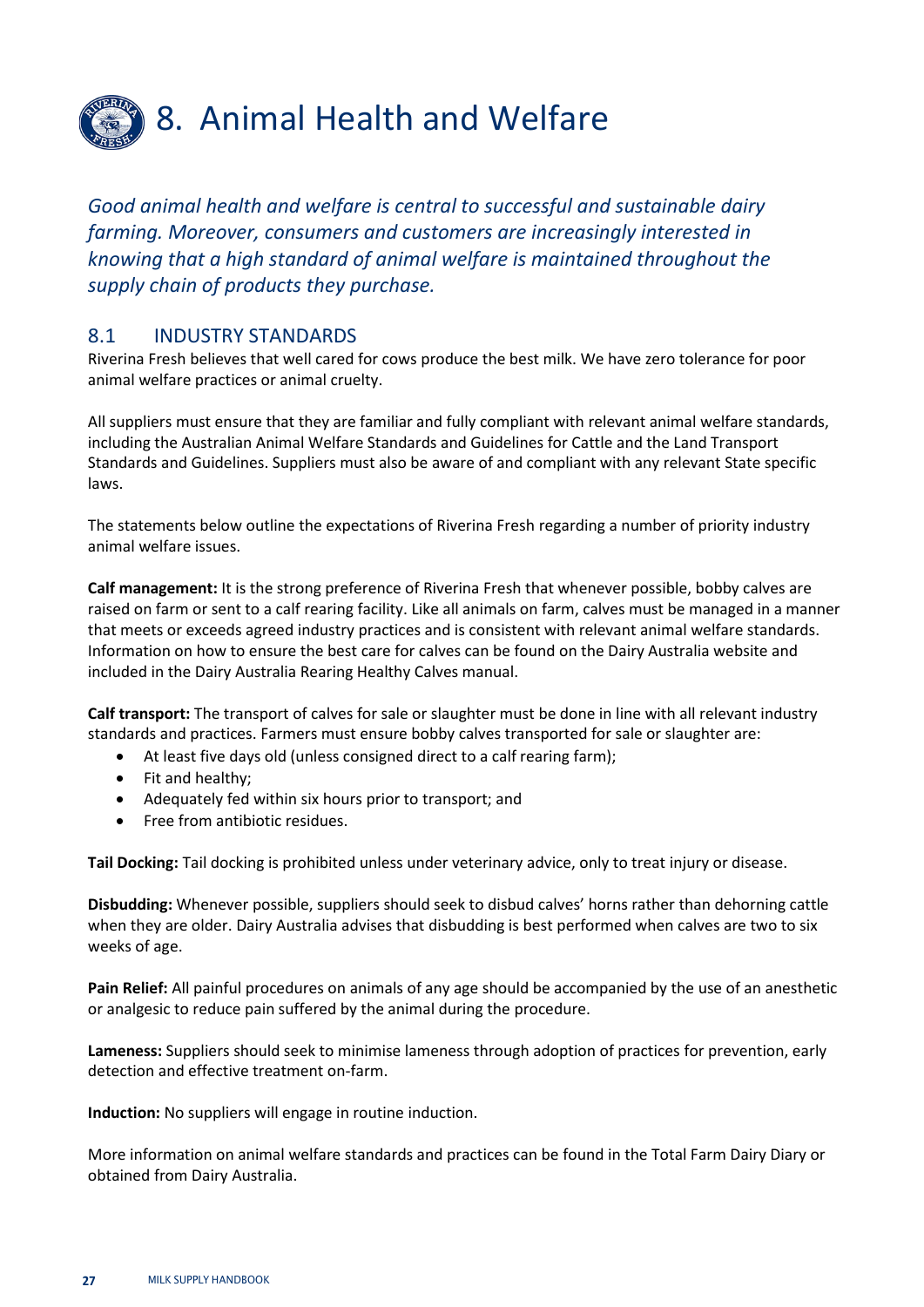## <span id="page-33-0"></span>8.2 RIVERINA FRESH'S ANIMAL HEALTH & WELFARE PLAN

Riverina Fresh's Animal Health & Welfare Plan aims to add value to a supplier's farm management system and demonstrate to Riverina Fresh's customers and government regulators that the care of your animals on farm are managed effectively.

Riverina Fresh's Animal Health & Welfare Plan sets out the objectives, minimum requirements, guidelines and record templates that a supplier can implement in order to meet Riverina Fresh's requirements, relevant laws, regulations, industry guidelines and animal welfare codes of practice to meet regulatory requirements and industry standards. It outlines potential risks and provides options and information for controlling those risks.

This program is provided to suppliers in the Total Farm Dairy Diary. More information about the program can be obtained from Riverina Fresh's Milk Supply Manager.

#### <span id="page-33-1"></span>8.3 ANIMAL WELFARE CONCERNS

Riverina Fresh takes issues of animal welfare very seriously and has no tolerance for animal cruelty.

Riverina Fresh may provide guidance to its suppliers to ensure they are aware of their obligations on animal welfare. However, it is each supplier's responsibility to ensure they meet and adhere to animal welfare laws, standards and practices.

Riverina Fresh may suspend the collection of milk from a supplier if Riverina Fresh has reason to suspect that there may be material animal health or welfare issues with respect to the supplier's milking herd or other stock in their care.

Suppliers are required to notify a Riverina Fresh Milk Supply Manager (or call Head Office on 1800 993 081) immediately of any occurrence or advice of a Government agency or RSPCA animal welfare investigation or inspection in relation to your farm.

## <span id="page-33-2"></span>8.4 ENZOOTIC BOVINE LEUCOSIS

Enzootic Bovine Leucosis (EBL) is a viral disease that affects cattle of any age and is widespread throughout the world. It is a notifiable disease in all the States and Territories of Australia and is included in the World Organisation for Animal Health (OIE) list of cattle diseases.

EBL is spread between animals by direct contact and is therefore more common in intensive cattle production areas such as the dairy industry. In a small percentage of cattle, the virus will cause cancer. Most infected animals remain free of symptoms but become carriers of the disease for life. The virus is present in the milk of infected cows but is killed by pasteurisation.

The Australian dairy industry has achieved EBL Free Status. This means that EBL has been eradicated from dairy herds and all dairy cattle in Australia have tested negative to EBL either individually or through bulk samples. EBL Free Status is monitored by way of surveys which involve bulk milk testing of herds at least once every three years. EBL occurs in beef cattle in Australia and to maintain EBL Free Status of the national dairy herd any beef cattle introduced to dairy farms must be EBL negative.

To support EBL Free Status, suppliers must:

- continue biosecurity controls that prevent the introduction of EBL by testing any introduced
- beef cattle, particularly bulls, and minimising contact between beef and dairy cattle; and meet all costs associated with the EBL scheme resulting from non-compliance within their herd.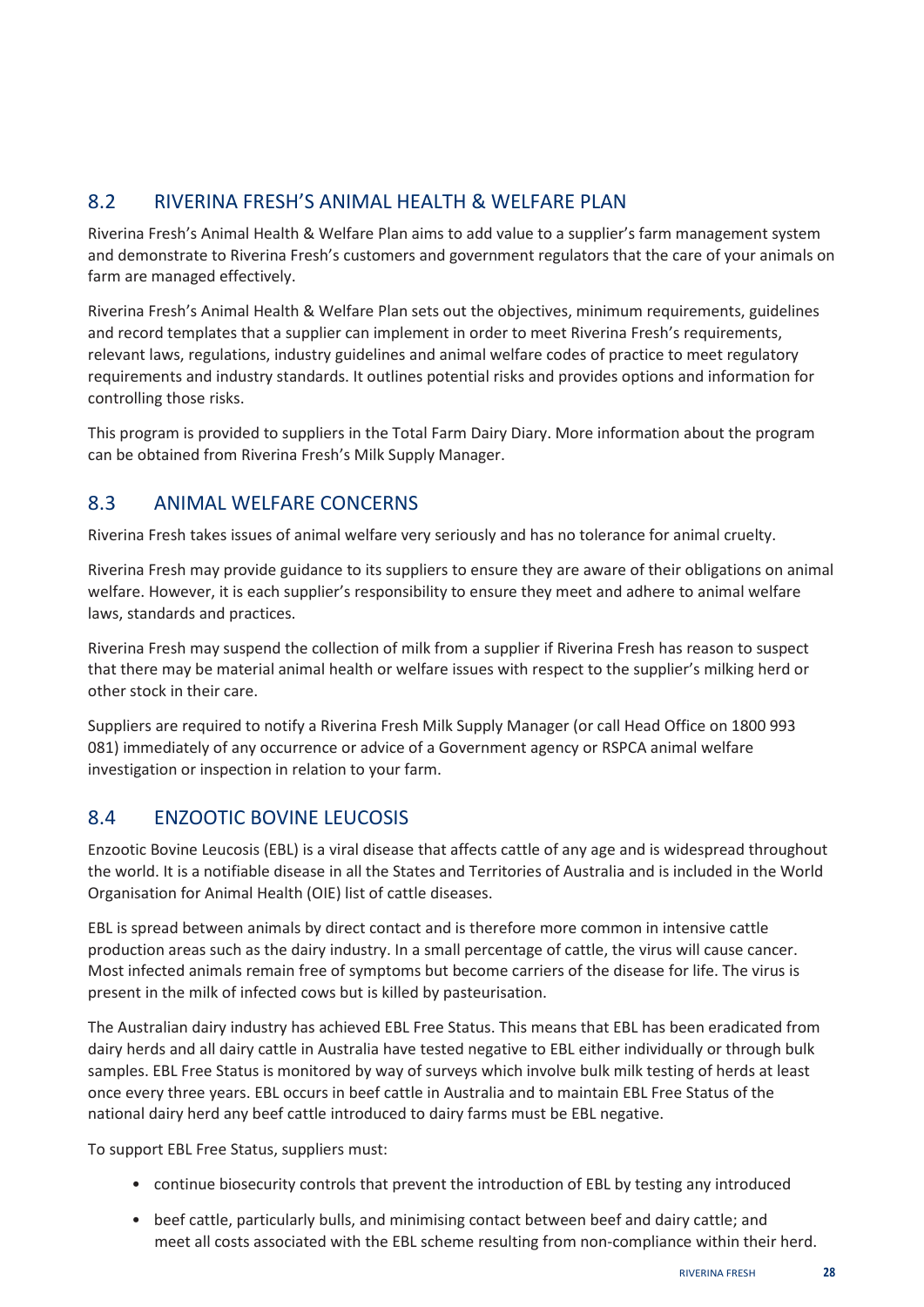#### <span id="page-34-0"></span>8.5 BOVINE JOHNE'S DISEASE

Bovine Johne's disease (BJD) is a chronic bacterial enteritis caused by infection of the gut with *Mycobacterium paratuberculosis* affecting cattle and other ruminant species – goats, deer and alpaca. It occurs in many countries throughout the world and in Australia is more common in dairy cattle in southeastern Australia. It is a notifiable disease in all States and Territories of Australia.

Cattle-producing regions of Australia have been divided into zones and areas according to the prevalence of BJD. These zones, together with the herd classification scheme based on herd testing history, provide information to assist decisions on the movement of cattle in relation to the risk of spread of BJD. Western Australia is a BJD Free Zone, Northern Territory and Queensland and beef herds in New South Wales and South Australia are BJD Protected Zones, while Victoria and Tasmania and dairy herds in New South Wales and South Australia are BJD Management Areas.

To support the control and reduction of BJD, suppliers must adopt the 3-step calf plan:

- Calves should be taken off the cow within 12 hours of birth;
- Management of the calf-rearing area should ensure that no effluent from animals of susceptible species comes into contact with the calf; and
- Calves up to 12 months old should not be reared on pastures that have had adult stock or stock that are known to carry BJD on them during the past 12 months.

#### <span id="page-34-1"></span>8.6 CLONED ANIMALS

Riverina Fresh has a policy of not accepting milk from cows which are cloned or are the first-generation offspring of clones due to the animal welfare and reputational concerns around this practice.

You must not supply milk from any cow which is:

- a genetic clone; or
- the first-generation offspring of a genetic clone e.g. through direct mating, embryo transfer, artificial insemination, or other method.

## <span id="page-34-2"></span>8.7 OESTRADIOL RESTRICTIONS

In 2008, as a response to changes in export market requirements, the Australian dairy industry implemented a voluntary restriction on the use of oestradiol in lactating dairy cows.

Oestradiol is not permitted for use unless for the purpose of oestrus synchrony programs in non-lactating heifers. Please contact your local veterinarian for advice on suitable alternatives.

#### <span id="page-34-3"></span>8.8 EUTHANASIA

Riverina Fresh suppliers must follow all relevant animal welfare standards and guidelines to ensure appropriate care is provided and relevant procedures are followed if it is necessary to euthanise an animal on farm. Riverina Fresh supports the recommendation of the ADF National Council that dairy farmers create provisions for on farm euthanasia using a licensed firearm or captive bolt device, and provide training as required.

Riverina Fresh also supports the policy of ADF National Council on blunt force trauma, which is that euthanasia by blunt force trauma should not occur on Australian dairy farms, except in emergency situations, which are defined by the Australian Animal Welfare Standards and Guidelines for Cattle as 'the calf is under 24 hours old and the calf is in severe pain or distress and there is no other practical alternative.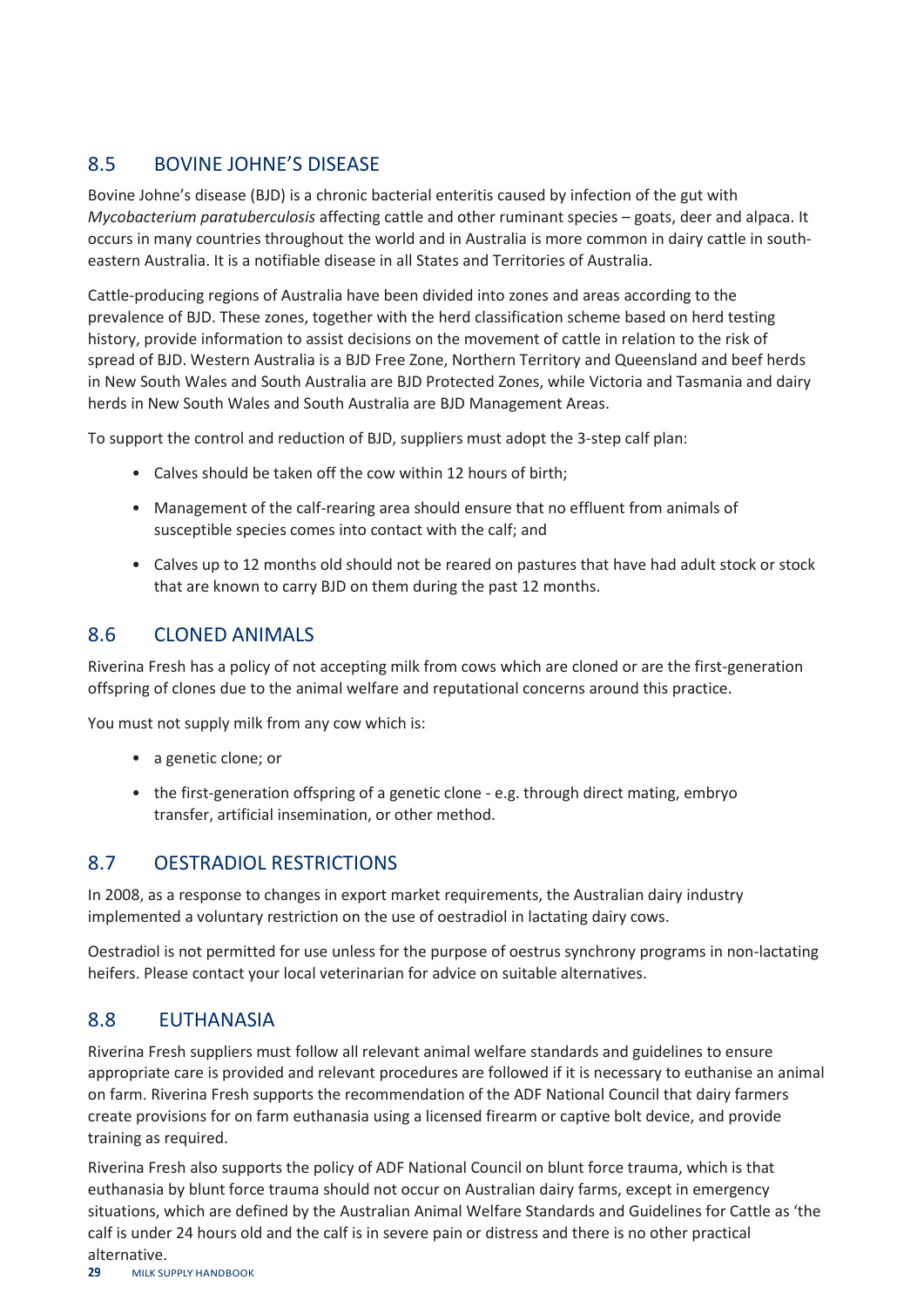## <span id="page-35-0"></span>8.9 USE OF ANTIBIOTICS

Riverina Fresh supports the Antimicrobial Stewardship (AMS) policy adopted by the Australian dairy industry; that the industry use antibiotics responsibly - as little as possible, as much as necessary, to protect the welfare of our animals.

All dairy farmers will access antibiotics from a registered vet and they will use them responsibly under veterinary direction. Antibiotics that are of high importance to human health in Australia will only be used to treat dairy livestock in exceptional circumstances when no other alternatives exist.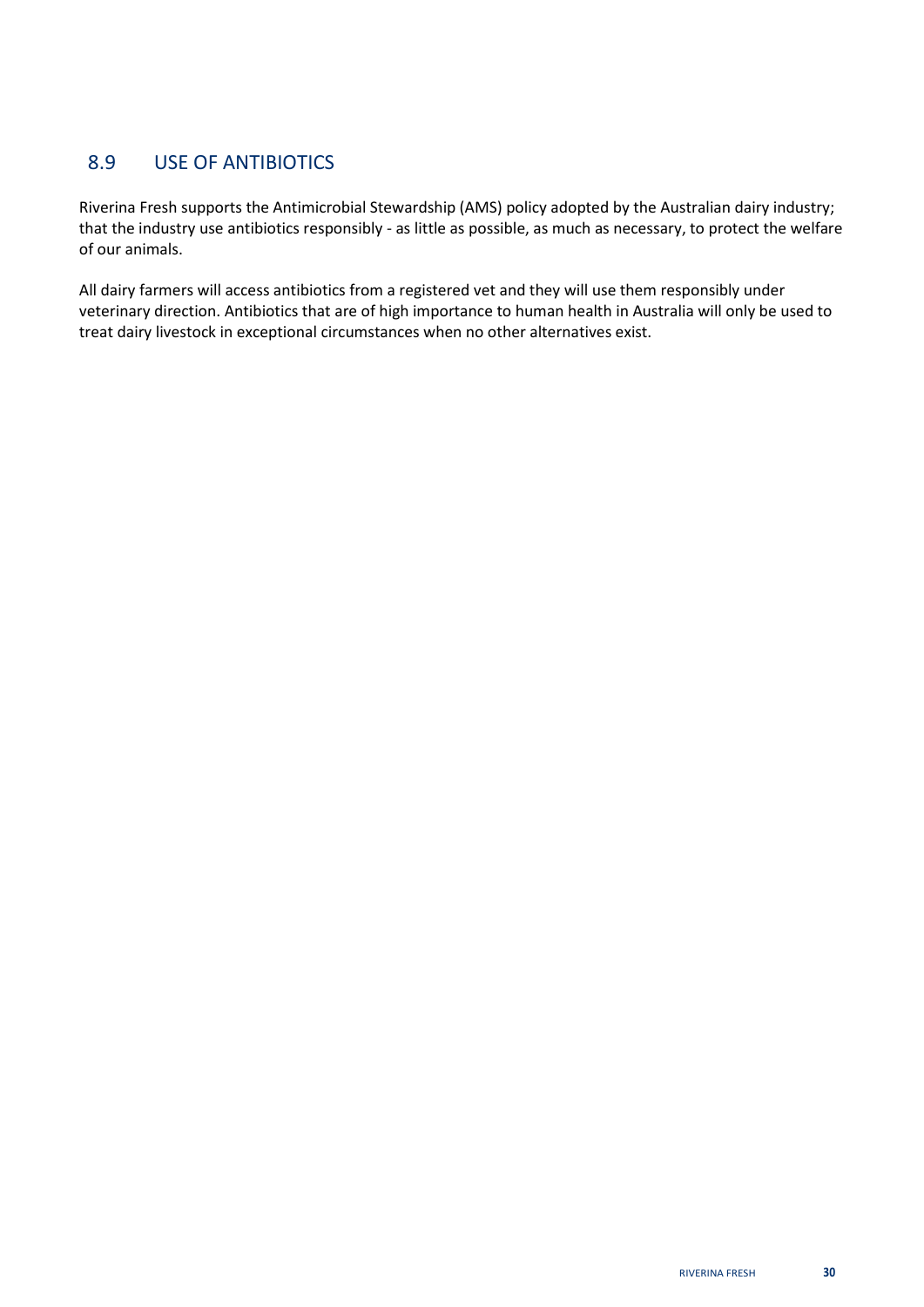

## <span id="page-36-0"></span>9. Pricing and Payments

*Riverina Fresh's suppliers are paid based on the yield of fat and protein (the key required ingredients for Riverina Fresh's manufacturing business) in the milk they supply each month, as well as additional factors relating to volume and quality. Riverina Fresh does not offer farmers a price based on volume (i.e. cents per litre), but rather in dollars per kilogram of fat and protein, which is sometimes expressed in terms of dollars per kilogram of milk solids (\$ / kg milk solids). This means there is no one single Riverina Fresh farm gate milk price, rather each supplier receives a price based on the quality and composition of the milk they produce.*

#### <span id="page-36-1"></span>9.1 MILK PRICING

Riverina Fresh pays its suppliers a price for milk that is set in your Milk Supply Agreement.

The price payable to a supplier comprises the following elements:

- The base rates as per Section 9.3 below;
- The production payment determined by reference to the total milk solids (fat and protein) supplied (Production Payment) as per Section 9.5 below;
- The assessed quality of the milk (Quality Incentives and Quality Deductions as per Sections 9.6 and 9.7 below); and
- Any agreed milk growth incentive (Milk Growth Incentive) as per section 9.8 below.

In rare circumstances where the fat and/or protein milk test results are not received from the laboratory, Riverina Fresh may estimate these values by taking the average of the milk solids collected for the five-day period prior. Any missing BMCC results will be averaged out in the same way as milk solids.

The fat and protein pay rates can change from month to month in line with the seasonal milk production curve. In order for Riverina Fresh to utilise its dairy manufacturing assets throughout the year and offer security of product supply to its customers, Riverina Fresh offers higher prices outside of the spring months to provide a production incentive to suppliers.

Riverina Fresh encourages all suppliers to look at the production data for their own farm, including production patterns, milk composition, volume and quality, to ensure they understand how the payment system will apply to them individually. Riverina Fresh's Milk Supply Manager and senior management can provide pricing information based on each supplier's farm, taking into account information provided by the supplier. The Milk Supply Manager has the tools to complete income estimations and budgets for suppliers and can explain and examine the different pricing elements for their farm.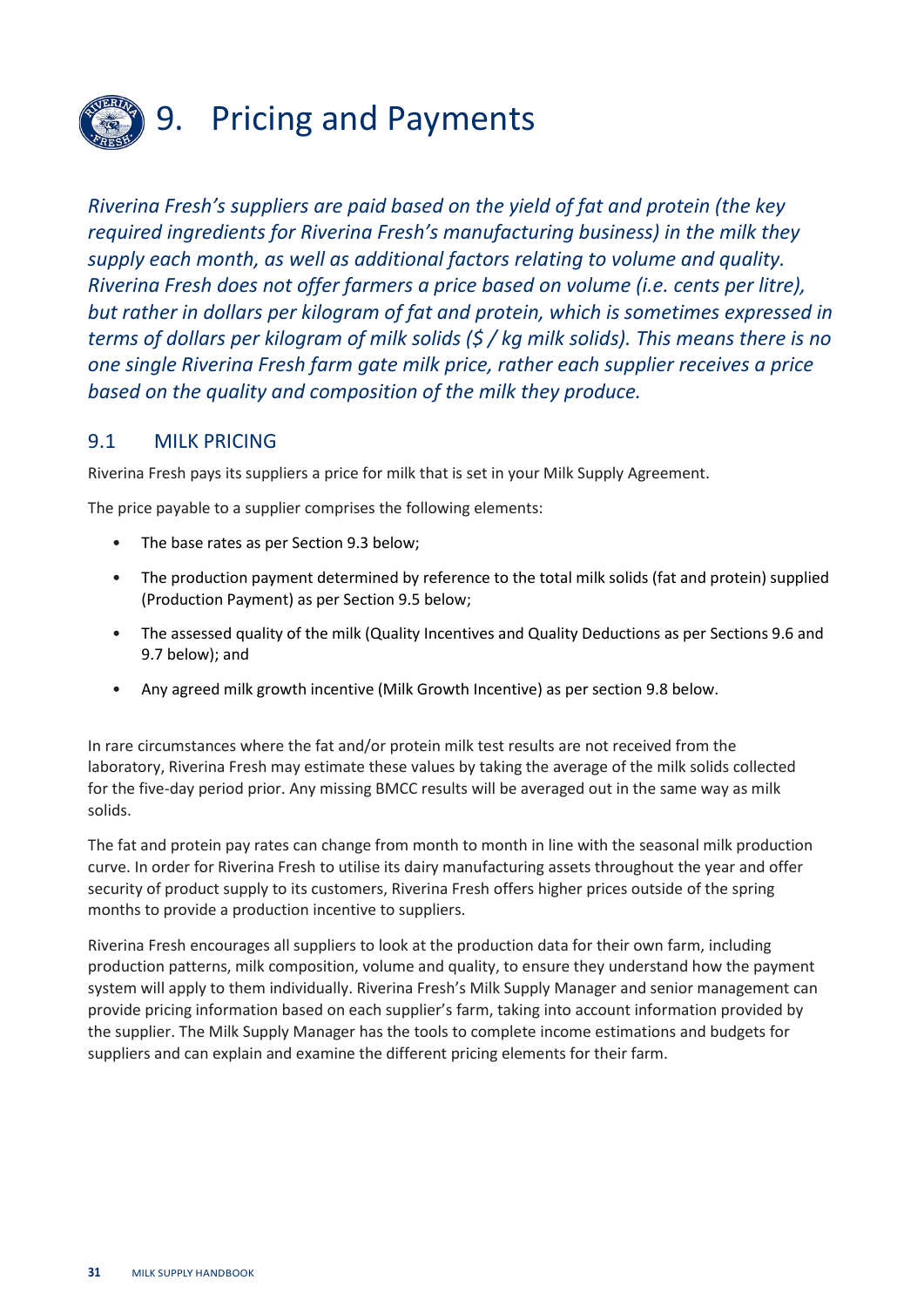#### <span id="page-37-0"></span>9.2 MILK PRICE AND CHANGES

Riverina Fresh operates a fixed pricing system for milk supplied by the suppliers. The Milk Supply Agreement signed by a supplier specifies the price that Riverina Fresh will pay the supplier for the relevant contract period.

#### <span id="page-37-1"></span>9.3 BASE PRICE CALCULATION PROCESS

This table outlines the how the base rates for Fat and Protein are calculated in each month of the year. For the months December to July the base price for Fat is calculated by adding \$0.82 per kg to the Spring Price for Fat and for protein by adding \$1.79 per kg to the Spring Price for Protein.

The monthly minimum price that will be paid by Riverina Fresh is detailed in the price schedule within the Milk Supply Agreement.



Suppliers are paid on the basis of kilograms of Fat and Protein provided within the month.

At its discretion, Riverina Fresh may provide Suppliers an equivalent milk price in Cents Per Litre (CPL). Where a CPL price is provided to suppliers, this price is indicative only and will be provided on the basis of Fresh Milk Standard composition of 3.2% Protein and 4.0% Fat.

#### <span id="page-37-2"></span>9.4 MILK PAYMENTS

Suppliers are paid the price for the milk supplied each month plus applicable GST.

Payment for milk supplied during the previous month is only made electronically into each supplier's nominated bank account on or about the fifteenth of the month, unless otherwise agreed with a supplier.

Suppliers will receive a record of their milk pay in the form of a monthly statement, which will be posted and/or emailed to their nominated address on or about the fifteenth of the month.

Banking details can be changed. A copy of a bank statement header or account deposit slip and signatures from all relevant parties involved in the milk supply arrangements will be required.

## <span id="page-37-3"></span>9.5 PRODUCTION PAYMENT

The "Production Payment" is paid on top of the base rate. It is determined by reference to the total milk solids (fat and protein) supplied by a supplier to Riverina Fresh during the contract period.

Production Payments will be made for every kilogram of milk solids supplied at the relevant band (based on total kilograms of milk solids) reached by the supplier for the month. The Production Payment will be made monthly in arrears and is payable on the combined total milk solids supplied by a supplier for the month.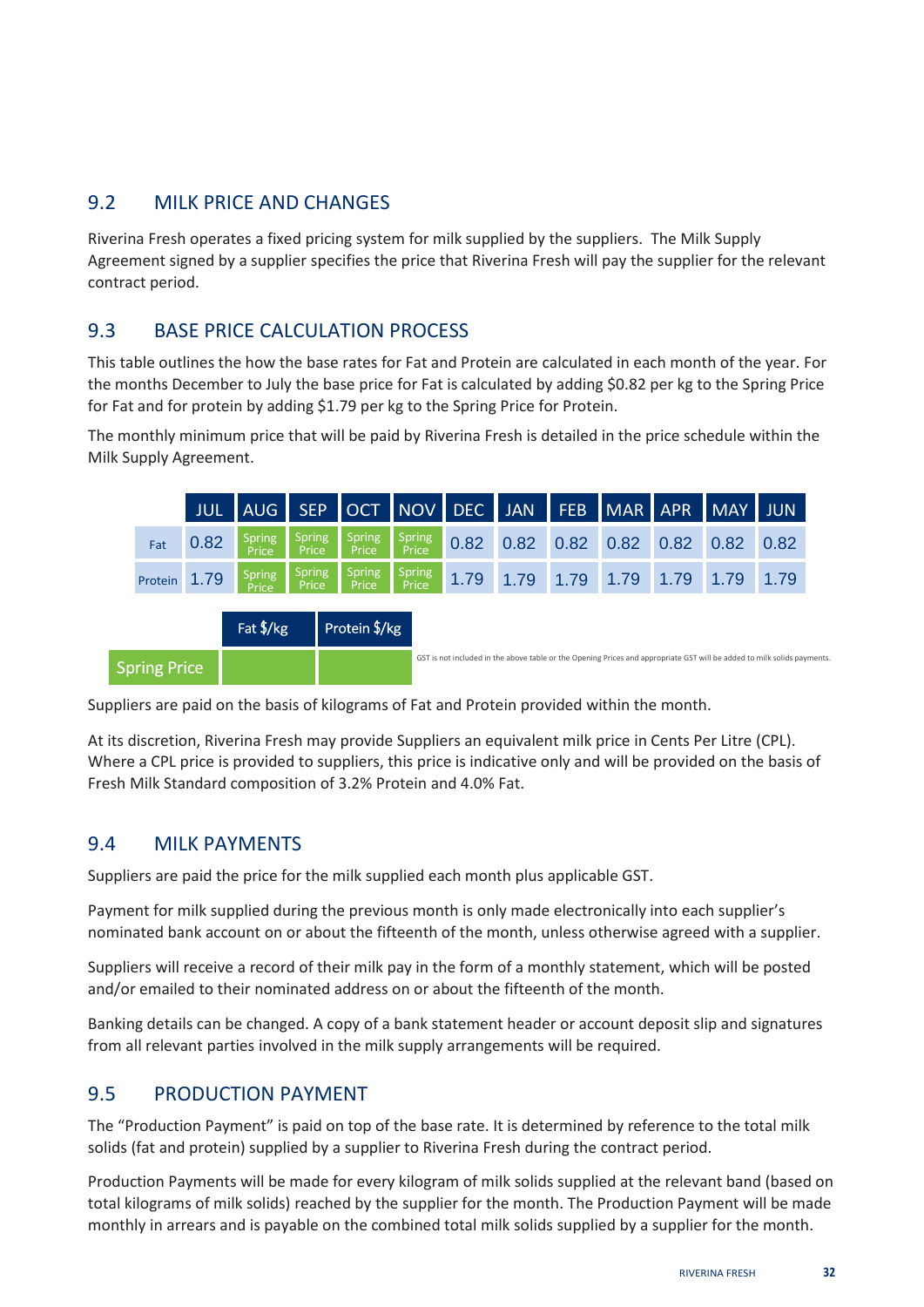Applicable GST will be added to the amounts below.

| <b>Production Payment Bands</b> |                     |                |              |  |  |
|---------------------------------|---------------------|----------------|--------------|--|--|
| Butterfat & Protein / month     | Approximate litres* | c/kg Butterfat | c/kg Protein |  |  |
| 2,001 - 5,000 kg                | $28,001 - 70,000$   | 5.0            | 11.0         |  |  |
| $5,001 - 9,000$ kg              | $70,001 - 125,000$  | 10.0           | 22.0         |  |  |
| $9,001 - 14,000$ kg             | $125,001 - 195,000$ | 12.0           | 26.0         |  |  |
| $14,001 - 19,000$ kg            | $195,001 - 264,000$ | 17.0           | 37.0         |  |  |
| 19,001 kg $-$ 24,000 kg         | $264,001 - 333,000$ | 21.0           | 46.0         |  |  |
| 24,001 kg $-$ 35,000 kg         | $333,001 - 486,000$ | 25.0           | 55.0         |  |  |
| 35,0001 kg and above            | 486,001 and above   | $30.0**$       | $66.0**$     |  |  |

\* Actual payments are based on Butterfat & Protein

\*\* The numbers for 35,0001kg and above represent minimum amounts.

#### <span id="page-38-0"></span>9.6 QUALITY INCENTIVES

Riverina Fresh milk quality incentives are designed to reward the achievement of quality excellence throughout the season. There are two milk quality incentives available to suppliers - an Annual Quality Bonus and a Monthly Quality Bonus.

The Annual Quality Bonus and Monthly Quality Bonus consist of a financial incentive from Riverina Fresh. Both incentive payments are paid at the rates set out in the table below. Payments are made based on milk solids supplied during the applicable period.

Riverina Fresh also participates in the Australian Milk Quality Awards. The Australian Milk Quality Awards recognise the lowest 5% of farms across Australia based on annual average bulk milk cell count (BMCC). To be eligible, farmers must have BMCC data for a minimum of 9 months in a calendar year. Successful farmers receive a certificate and a plaque.

| Incentive             | $c/kg$ Fat | c/kg Protein |  |  |
|-----------------------|------------|--------------|--|--|
| Annual Quality Bonus  | 4.0        | 10.0         |  |  |
| Monthly Quality Bonus | 3.0        |              |  |  |

#### QUALITY INCENTIVES TERMS AND CONDITIONS

#### <span id="page-38-1"></span>1. ELIGIBILITY

Suppliers who have supplied milk to Riverina Fresh are eligible to receive each of the quality incentives subject to meeting all of the terms and conditions below:

- 1. For each month of the season, if suppliers have supplied milk to Riverina Fresh and received zero scaled demerit points then they will be eligible to receive the Monthly Quality Bonus.
- 2. The Annual Quality Bonus will be awarded to suppliers who have supplied milk to Riverina Fresh for a minimum of nine months of the season and received a maximum of 10 scaled demerit points per month, i.e. no financial milk quality penalties, for the entire season. Suppliers who retire from dairy farming at the end of the season are eligible to receive the payment.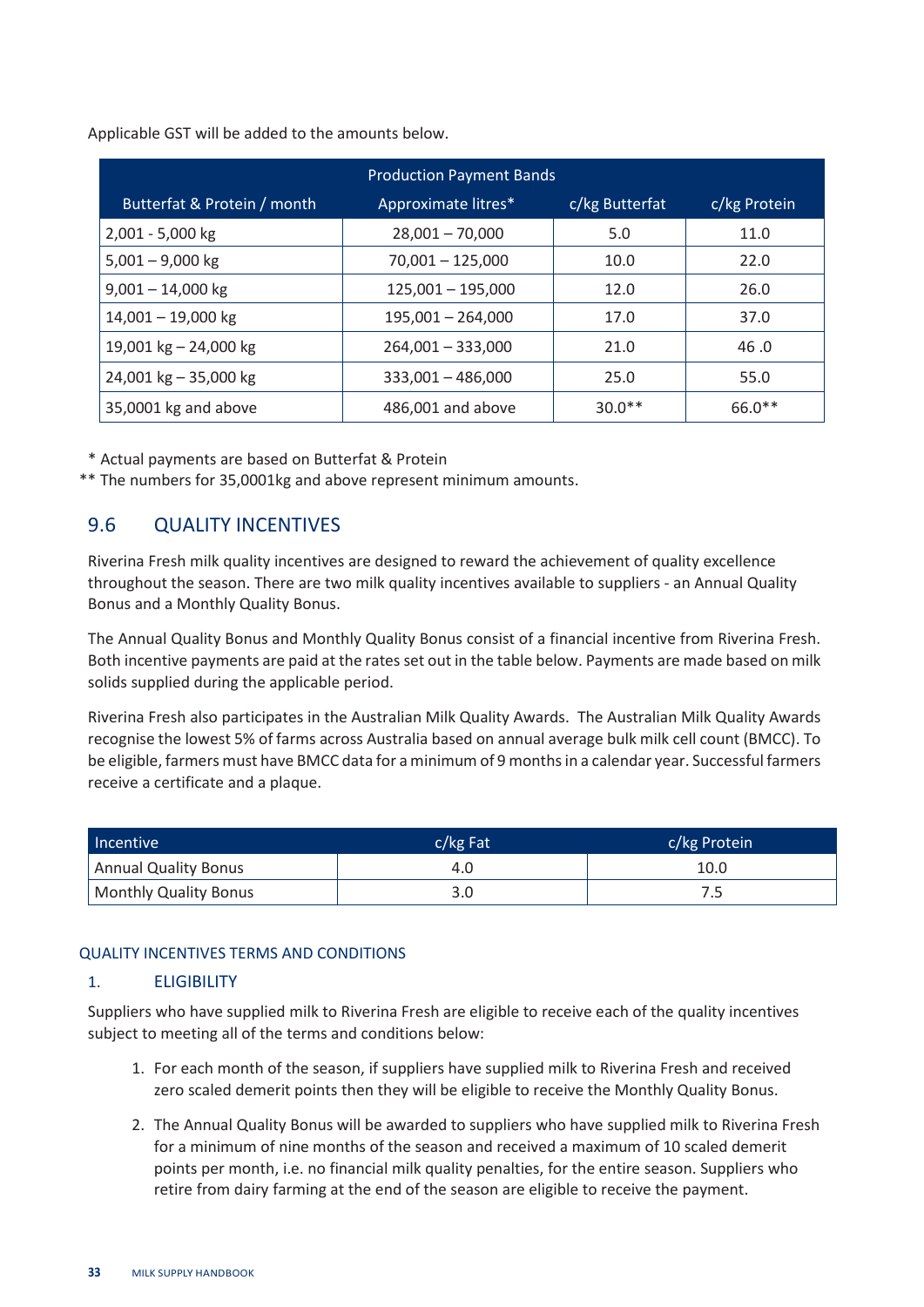#### <span id="page-39-0"></span>2. PAYMENT

- 1. The payment of the Annual Quality Bonus will be made in respect of all qualifying milk solids supplied to Riverina Fresh from the relevant farm during the season. Payment will be made retrospectively on or around the 15th July with the June milk proceeds of the new season.
- 2. The payment of the Monthly Quality Bonus will be made in respect of all qualifying milk solids supplied to Riverina Fresh from the relevant farm for any eligible month of the current season. Payment will be made on or around the 15th of the following month with the milk proceeds for the applicable month.

## <span id="page-39-1"></span>9.7 QUALITY DEDUCTIONS

The "Quality Points System" is based on a supplier's monthly milk quality performance and prescribes deductions and incentives relating to the quality of the supplier's milk that is supplied to Riverina Fresh.

Based on the calculation of the scaled monthly demerit points as described in Section 4.5 of this handbook, the amount that would otherwise be payable to a supplier for milk solids they supply to Riverina Fresh is adjusted according to the percentages set out in the table below:

| Scaled<br>Monthly<br><b>Demerit Points</b>     | $0 - 10$ | $11 - 20$ | $21 - 30$ | $31 - 40$ | $41 - 50$ | $51 - 60$ | 61-70  | 71-80  | 81-100 |        | 101-120 121-140 | 141-160 | 161-180 | >180   |
|------------------------------------------------|----------|-----------|-----------|-----------|-----------|-----------|--------|--------|--------|--------|-----------------|---------|---------|--------|
| Percentage<br>Adjustment<br>to Milk<br>Payment | 0%       | $-1%$     | $-2%$     | $-3%$     | -4%       | $-5%$     | $-10%$ | $-15%$ | $-20%$ | $-25%$ | $-30%$          | $-35%$  | $-40%$  | $-50%$ |

Scaled demerit points are rounded to the nearest whole number, e.g. 20.4 is rounded down to 20, but 20.5 is rounded up to 21.

Each month the supplier starts at zero demerit points with quality problems attracting demerit points thereafter. Refer to Sections 4.5 and 4.6 of this handbook for more information on demerit points.

For ease of reference, this information is also included in Section 4.

#### <span id="page-39-2"></span>9.8 MILK GROWTH INCENTIVE

Riverina Fresh is always looking to work with its suppliers to assess how a supplier may increase its planned production. If a supplier wishes to increase their production, then they should notify the Milk Supply Manager of their plans. If Riverina Fresh has agreed in writing to the supplier's planned increase in production then in addition to the base rate, a 'Milk Growth Incentive' will be payable to the supplier. The Milk Growth Incentive is calculated using the previous season (July - June) as the base. The payment will be made on the agreed planned increased supply of fat and protein above each month's production base. This will be paid as:

|                  | August - November | December – July <sup> </sup> |
|------------------|-------------------|------------------------------|
| Butterfat (c/kg) |                   | 50                           |
| Protein (c/kg)   |                   |                              |

#### MILK GROWTH INCENTIVE TERMS AND CONDITIONS

#### <span id="page-39-3"></span>1. MANAGEMENT OF SCHEME

The Milk Growth Incentive scheme will be managed by Riverina Fresh.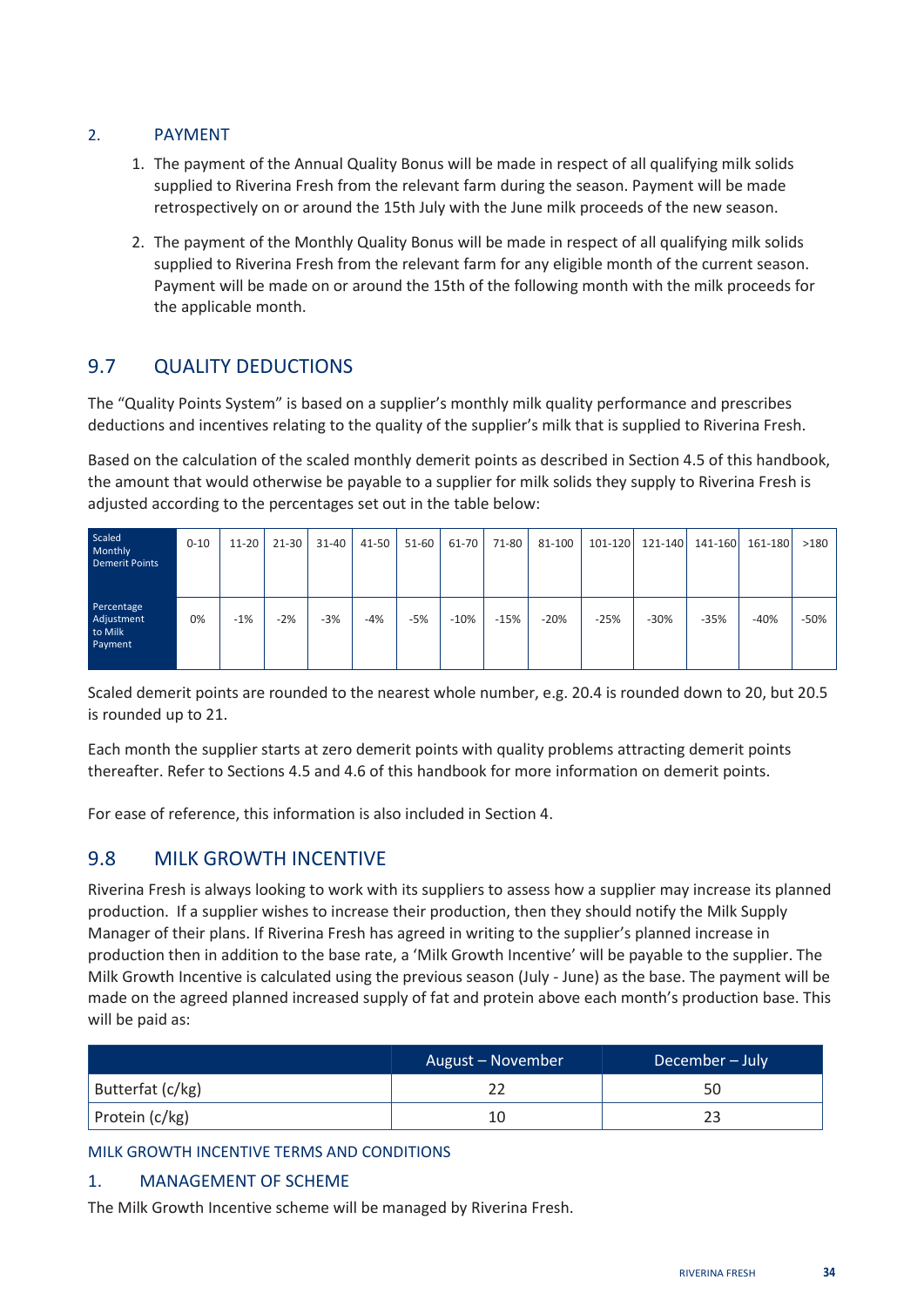#### <span id="page-40-0"></span>2. MILK GROWTH INCENTIVE BENEFITS

Riverina Fresh will pay an incentive payment to a supplier for a given farm for increasing milk production. The incentive payment will be based on milk supplied by that supplier from that farm to Riverina Fresh during each calendar month ("Production Month"), in a year ending 30 June ("Production Season") to the extent that supply exceeds a production base pre-determined by Riverina Fresh in consultation with the supplier (such excess being referred to as "Growth Production").

Riverina Fresh will determine the production base for a supplier's farm for a given Production Month based on the milk production from that farm ("Milk Production") in the corresponding month of the previous year in which the farm has been run as a normal operating dairy farm ("Reference Production Month"). Fat and protein content (both measured in kilograms) of milk produced from that farm are calculated and assessed separately.

Growth Production in a Production Month will be deemed to comprise fat and/or protein kilograms in excess of the fat and protein kilograms produced from that farm in the Reference Production Month.

The Milk Growth Incentive payment will comprise 22 cents per kilogram of Growth Production butterfat and / or 10 cents per kilogram of Growth Production protein in the months of August to November, and 50 cents per kilogram of Growth Production butterfat and/or 23 cents per kilogram of Growth Production protein in the months of December to July ("Incentive Payment"). It is possible for Growth Production to be achieved in either butterfat or protein, or both, and the Incentive Payment will be calculated accordingly.

#### <span id="page-40-1"></span>3. ELIGIBILITY

For a supplier to be eligible for an Incentive Payment in relation to a farm for a Production Month:

- the farm must have had Growth Production in that Production Month;
- the supplier must have supplied milk from that farm to Riverina Fresh for the full Production Month;
- the supplier must still be supplying milk to Riverina Fresh at the time any payment is due; and
- the supplier must supply Riverina Fresh with all relevant information required by Riverina Fresh (including for new suppliers who have previously supplied other dairy companies, production data and documentation generated by those other dairy companies for the period that would otherwise have comprised the Reference Production Months). This will enable Riverina Fresh to determine a supplier's eligibility for an Incentive Payment and the supplier's production base. If a new supplier is unable to provide sufficient information to enable Riverina Fresh to determine the supplier's farm's production base or if the material provided is, in Riverina Fresh's opinion, insufficient or inconclusive, then Riverina Fresh reserves the right to rule the supplier as ineligible for the Incentive Payment until the supplier has supplied milk to Riverina Fresh for twelve (12) Production Months (thereby enabling a production base to be determined). Alternately, Riverina Fresh may determine the supplier's farm's production base at a level Riverina Fresh believes is appropriate, at Riverina Fresh's discretion. Riverina Fresh's decisions in all these matters will be final and binding on the supplier.

#### <span id="page-40-2"></span>4. PAYMENT

Incentive Payments will be paid by Riverina Fresh at the same time Riverina Fresh pays the supplier for milk supplied from that farm during that Production Month, provided that the supplier is still supplying milk to Riverina Fresh at the time the payment is due.

Payments will be made in accordance with each supplier's payment arrangements with Riverina Fresh.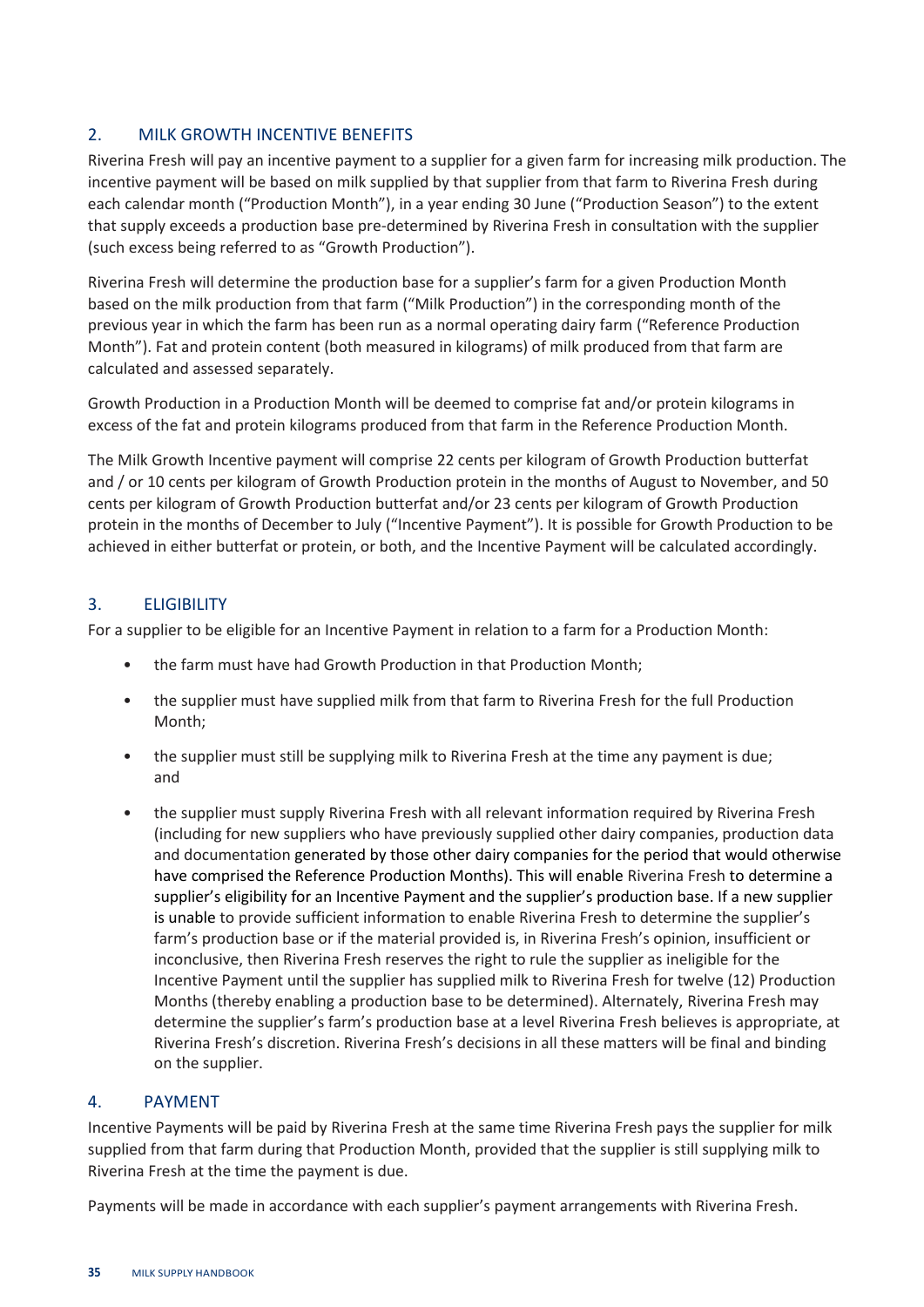#### <span id="page-41-0"></span>5. OWNERSHIP CHANGE

If there is a change in the ownership/suppliers of a farm during a Production Month, the Incentive Payment will be calculated on the basis of the Growth Production for that farm (under both owners) and any amount that is then payable will be paid to each supplier in proportion to the suppliers' respective volume contributions to Milk Production in the Production Month.

#### <span id="page-41-1"></span>6. OWNERSHIP OF MORE THAN ONE FARM

Milk Production results for one farm cannot be used for the purpose of any Incentive Payment calculation for another farm, even if each farm is owned by the same supplier. Results of more than one farm will not be aggregated.

#### <span id="page-41-2"></span>7. SHAREFARMERS

Any Incentive Payment for a farm with a share farming arrangement will be split between the farm owner/s and sharefarmer/s based on the proportions of volumes of milk supplied by each of them to Riverina Fresh during the Production Month, as notified by the farm owner/s and sharefarmer/s to Riverina Fresh from time to time. If Riverina Fresh is uncertain how such a payment should be allocated, it may withhold payment until it is provided with sufficient information to determine this issue.

#### <span id="page-41-3"></span>9.9 STOP CHARGES AND VOLUME CHARGES

Collections by a milk tanker at a farm incur two collection fees, known as stop charges and volume charges. These charges and adjustments are automatically deducted from monthly milk proceeds and apply to all milk delivered to Riverina Fresh. The following zone charges apply:

| Zone                            |         |         |         |
|---------------------------------|---------|---------|---------|
| Stop Charge (\$ / stop)         | \$11.42 | \$11.42 | \$11.42 |
| Volume charge (cents per litre) |         |         |         |

Zone 1 is for farms located in the Wagga Wagga region. Zone 2 is for farms located in the Southern Riverina-Finley Region. Zone 3 is for farms located in the Northern Victoria-Murray Valley region.

## <span id="page-41-4"></span>9.10 STATUTORY LEVIES

#### DAIRY AUSTRALIA LEVY

Under Commonwealth legislation, a mandatory levy is payable on dairy produce to provide funding for marketing, research and development carried out through Dairy Australia. A further component is used to fund the Animal Health Australia program. The statutory levy is not subject to GST.

The current rate and full details of the dairy levies can be found at http://www.agriculture.gov.au/agfarm-food/levies/rates.

This levy will be deducted from your milk payment, and details will be outlined under the charges section in your monthly milk pay statement.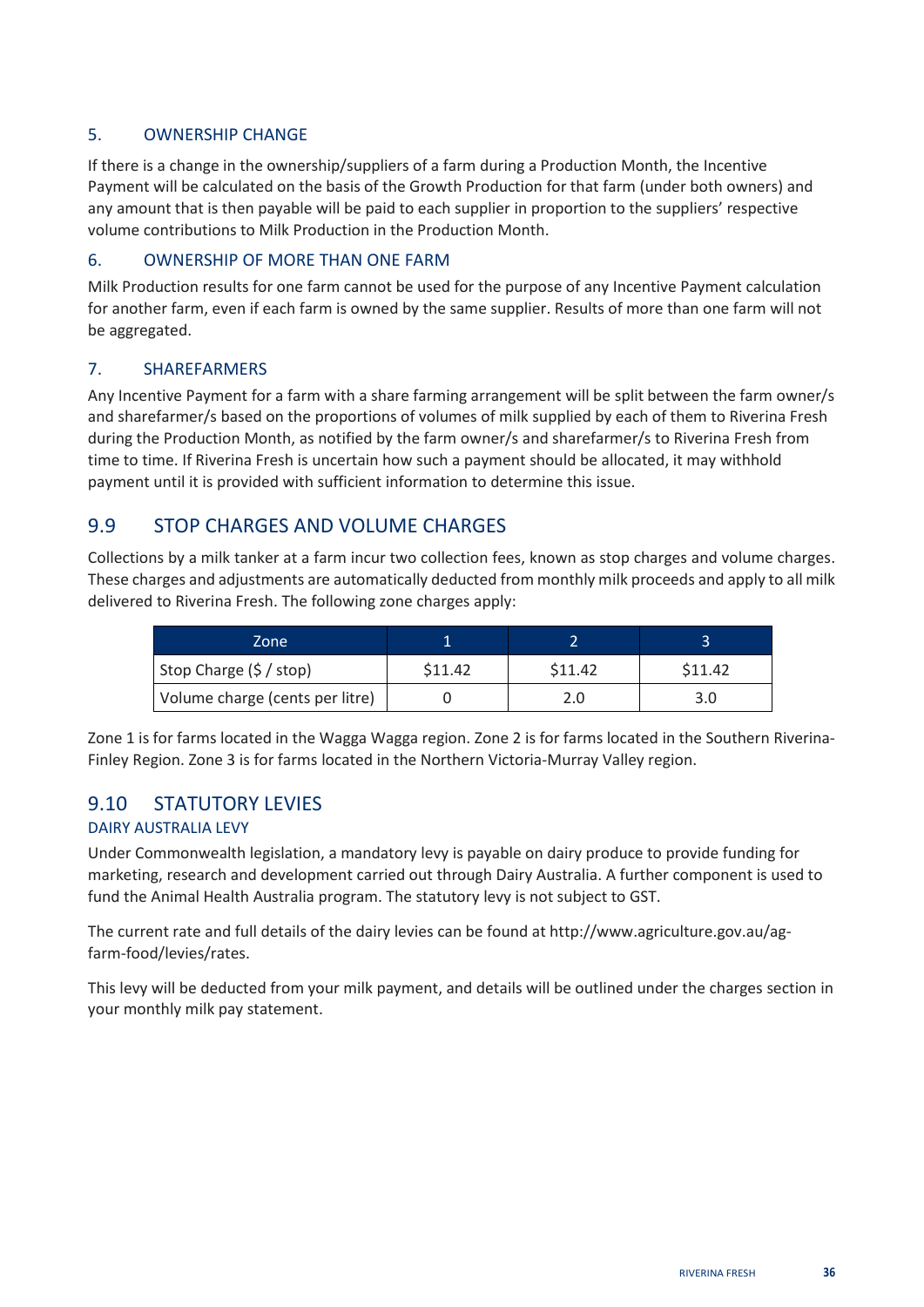

## <span id="page-42-0"></span>10. Additional Benefits

## <span id="page-42-1"></span>10.1 SUPPLIER ADVANCES

Riverina Fresh may offer short-term finance at its discretion to help suppliers manage their cash flow.

Supplier advances are offered to help meet business running costs and are not able to be used for capital purchases or development work.

Applications for supplier advances must be made through Riverina Fresh's Milk Supply Manager and are approved by Riverina Fresh CEO.

Supplier advances are repaid through deductions from the milk proceeds payable to the supplier. Full details of repayments are shown on the monthly milk pay statement.

Advances must be repaid within 12 months and attract commercial interest rates as determined by Riverina Fresh.

## <span id="page-42-2"></span>10.2 HERD TESTING INCENTIVE

Riverina Fresh's Herd Testing Incentive ("HTI") provides suppliers with a rebate of up to 30% of herd testing expenses, up to a maximum of \$3.50 per cow per production season.

The herd testing process includes an assessment of individual cow yield measurements (i.e. milk volume, fat and protein) and Bulk Milk Cell Count scoring. Herd testing is an important tool in farm management, helping farmers make decisions relating to cow selection, breeding, feeding, drying off and Bulk Milk Cell Count management. Riverina Fresh provides the rebate to its suppliers as an incentive to engage in herd testing.

The HTI applies to herd testing costs incurred during a production season.

The following requirements apply to the HTI:

- The HTI is available to suppliers, including sharefarmers, and covers herd testing expenses only. It does not apply to any other products (for example, artificial insemination costs);
- The HTI is available to current suppliers only (not to suppliers who have ceased supplying Riverina Fresh). Payment is made to the supplier - it is not 'attached' to the farm;
- The HTI applies to testing carried out by the supplier's tester of choice, provided the tester is a recognised herd test centre. The HTI is applied to monthly testing, less frequent testing and spot testing. A limit of \$3.50 per cow per production season applies;
- Proof of purchase for the previous season must be provided to Riverina Fresh between 1 July 31 August; and
- Payment is made on Riverina Fresh determining that the above requirements have been met after Riverina Fresh has been provided with proof of purchase in the form of an annual statement or invoice that includes information about the number of cows tested and the cost of testing. Payment will be made in the following month as part of the regular Riverina Fresh milk pay schedule.

If you are a supplier with permanently installed In-shed Somatic Cell Count monitoring equipment you may also be eligible to receive the HTI. Please contact your Milk Supply Manager for further information.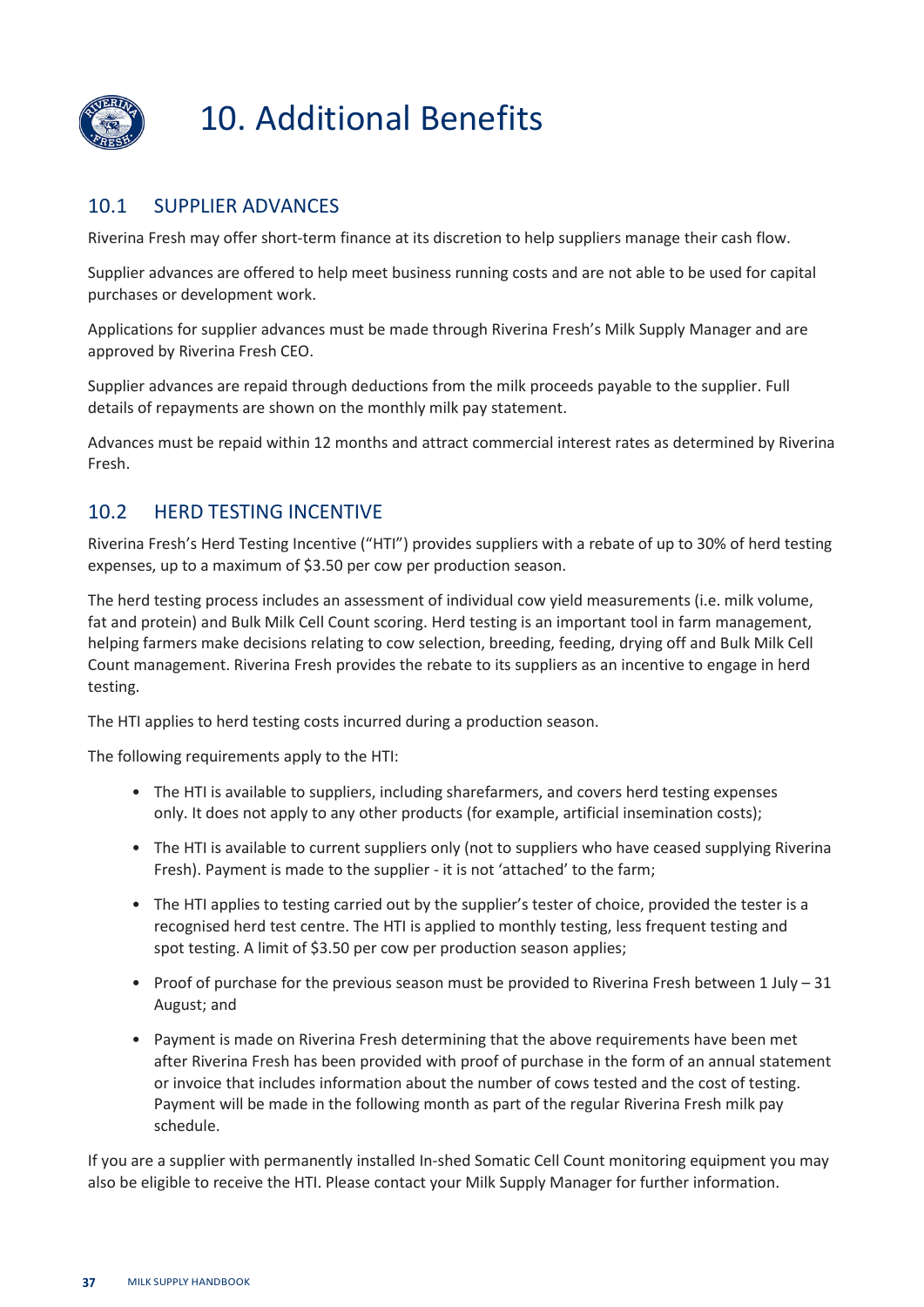#### <span id="page-43-0"></span>10.3 MILK COOLING EQUIPMENT PURCHASE INCENTIVE

Riverina Fresh offers a 'Milk Cooling Equipment Purchase Incentive' ("MCEPI") to assist suppliers with improving their daily milk cooling capacity.

Riverina Fresh encourages suppliers to reach a minimum vat capacity that is 50 per cent greater than their expected peak daily production.

The MCEPI applies to equipment associated with cooling milk, including vats, chillers, plate coolers, cooling towers, associated pumps and thermal storage vessels. It may also include the cost of delivery, refrigeration installation to the existing water pressure system and electrical installation to the existing fuse board.

The MCEPI covers 20 per cent of the purchase price (exclusive of GST) of the cooling equipment and services associated with installation of the equipment. The incentive is paid to suppliers through the milk pay system over 36 months.

The MCEPI is available to suppliers provided the equipment purchased meets the following criteria:

- It must comply with Australian Standard 1187:1996 'Farm milk cooling and storage systems' as it pertains to refrigerated vats;
- It must achieve a daily cooling capacity greater than 1.5 times the supplier's peak day's production during the previous season and/or significantly improves the cooling capacity of the current equipment to a level that is acceptable to Riverina Fresh;
- Vats must have a storage capacity of at least 2,500 litres;
- It must not make the number of vats in the dairy exceed two;
- It must have a vat outlet that is not less than three inches; and
- Meets the milk cooling capability to achieve a maximum of 5°C in 3.5 hours from the commencement of milking.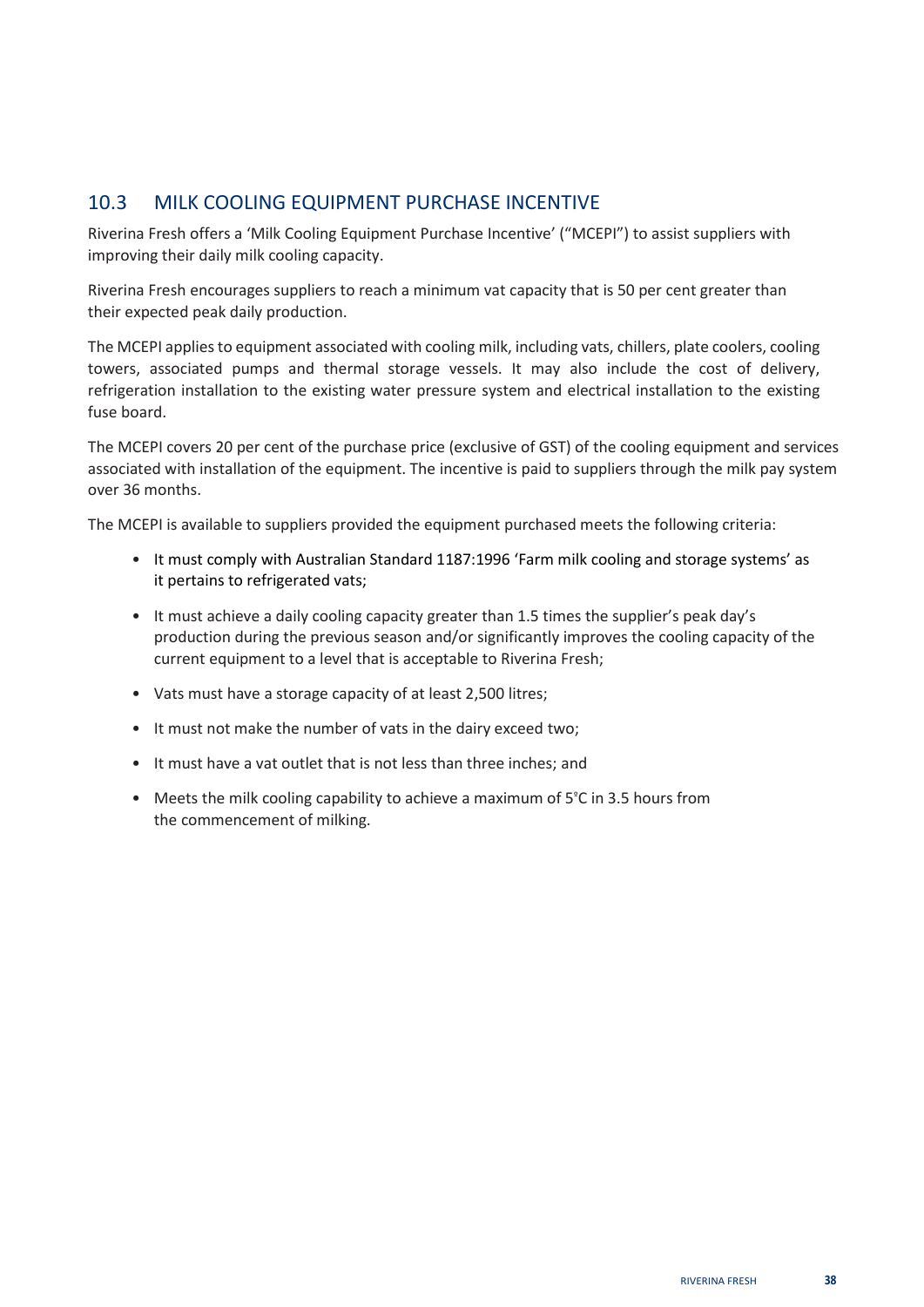

## <span id="page-44-0"></span>11. Administration

## <span id="page-44-1"></span>11.1 RECORDS

Riverina Fresh will keep records of your supply history and its relationship with you for a fixed period consistent with its record retention policy and the requirements of the Dairy Industry Code.

Riverina Fresh will treat its records (including test results) as accurate unless you prove to Riverina Fresh that the records are inaccurate or defective in some way.

#### <span id="page-44-2"></span>11.2 YOUR PRIVACY

Riverina Fresh will collect, use, store and disclose your personal information, and where appropriate, will allow its related bodies corporate to use your personal information for:

- business purposes, including assessing your credit-worthiness;
- providing you with supplier services;
- collating its financial information;
- meeting its legal obligations;
- research;
- administering its relationship with you; and
- for other purposes relating to the dairy industry.

All personal information is kept at appropriate premises by, or on behalf of, Riverina Fresh. You can access and correct your personal information by phoning your Milk Supply Manager.

You agree that Riverina Fresh (and any of its related bodies corporate) may:

- use your personal information and give that information to third parties which may be located in Australia and overseas for the purposes set out above; and
- make enquiries about you to third parties.

You also agree to third parties providing personal information about you to Riverina Fresh and its related bodies corporate for the purposes outlined above. If you do not provide us with all personal information requested, Riverina Fresh may not be able to undertake the above-mentioned purposes.

These authorisations are for the benefit of Riverina Fresh and its related bodies corporate and apply in the context of the *Privacy Act 1988* (Cth) and all other applicable laws, statutes and regulations.

For more information about how Riverina Fresh handles your personal information, how to access and correct it, how to make a complaint and how we handle complaints, you can request a copy of our privacy policy by writing to our Privacy Officer at 20 Hammond Avenue Wagga Wagga NSW 2650.

#### <span id="page-44-3"></span>11.3 RIVERINA FRESH'S CONFIDENTIAL INFORMATION

As set out in the standard terms and conditions for supplying milk set out in the Appendix to this handbook, you must not disclose any of Riverina Fresh's confidential information to anyone.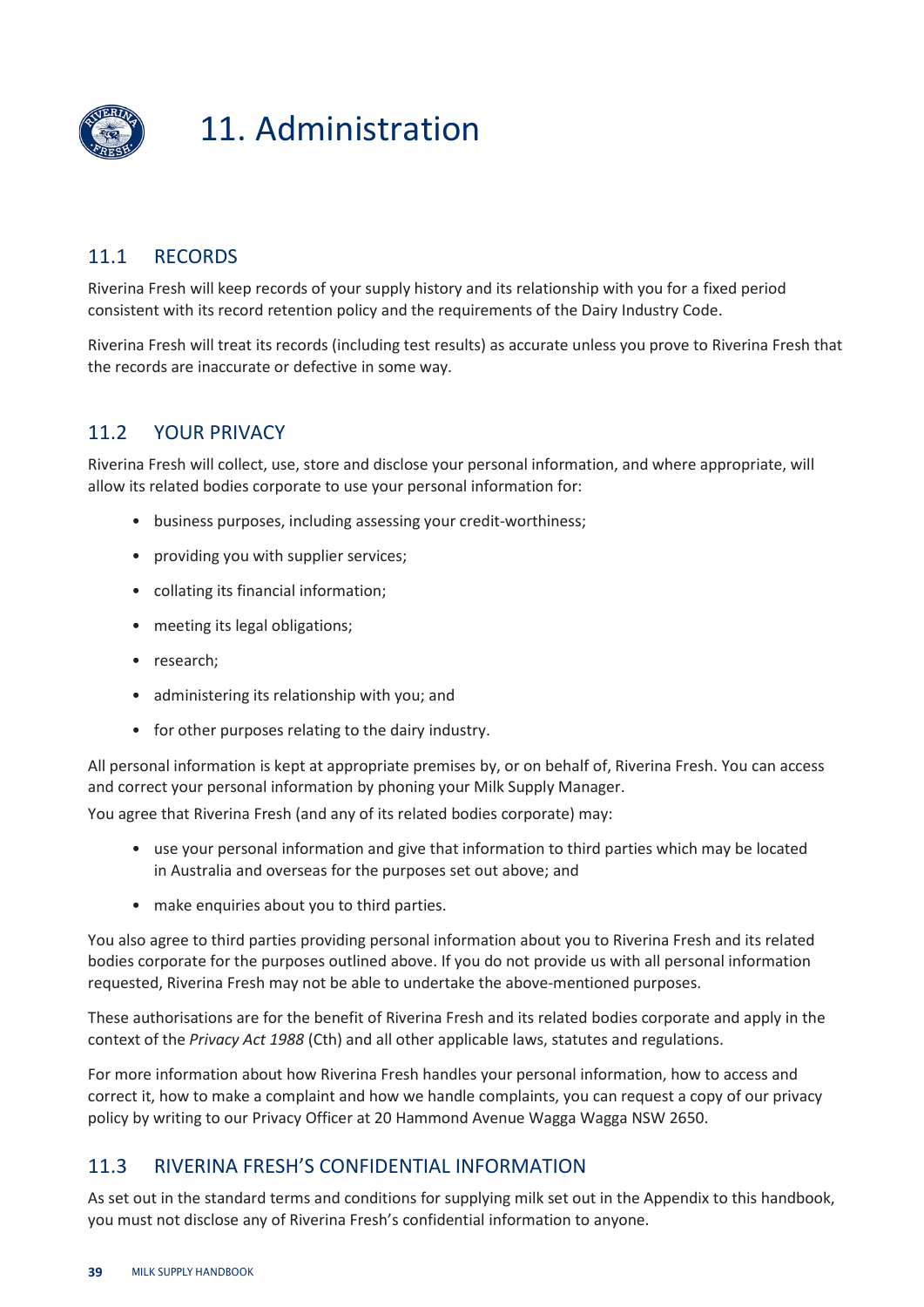## <span id="page-45-0"></span>11.4 NO OBSTRUCTION

You must not obstruct, hinder or otherwise prevent Riverina Fresh from complying with any of its legal obligations once Riverina Fresh has made you aware of its relevant obligations. If you persist in such obstruction, hindrance or other prevention, Riverina Fresh may terminate its agreement with you for the supply of milk.

## <span id="page-45-1"></span>11.5 DISPUTES

If you disagree with a decision made by Riverina Fresh concerning your relationship with Riverina Fresh, you may follow the process set out in the Milk Supply Agreement for dispute resolution.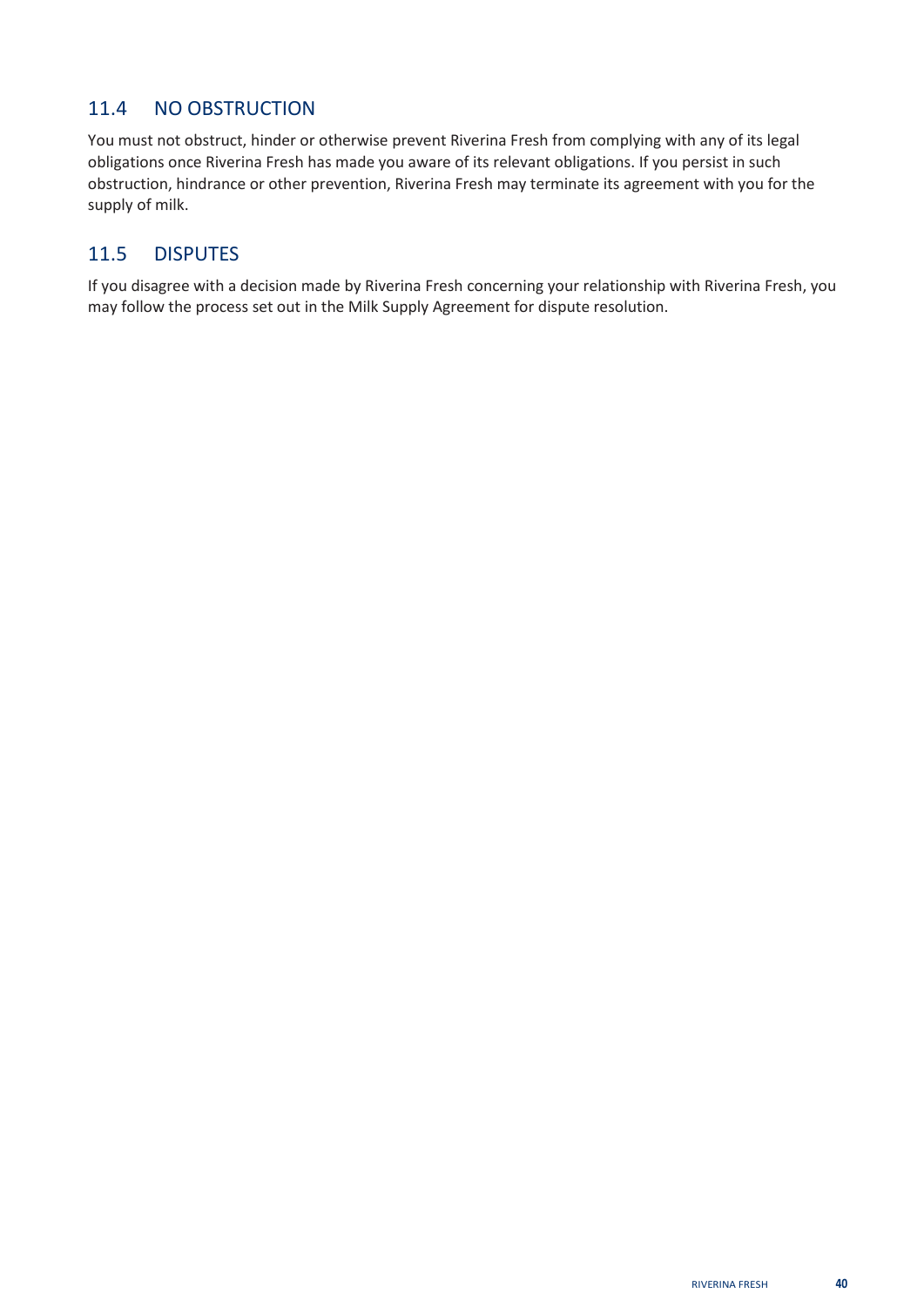<span id="page-46-0"></span>For all milk emergencies such as contaminated milk, hot milk and other collection issues please contact the milk transport contractor (available 24 hours, 7 days) or the Riverina Fresh Milk Supply Manager.

#### MILK TRANSPORT CONTRACTOR CONTACT DETAILS

| <b>McColl's Transport</b> |               |  |  |  |
|---------------------------|---------------|--|--|--|
| Office                    | (03) 58593333 |  |  |  |

Riverina Fresh's Head Office can be contacted called for free on 1800 993 081 during business hours.